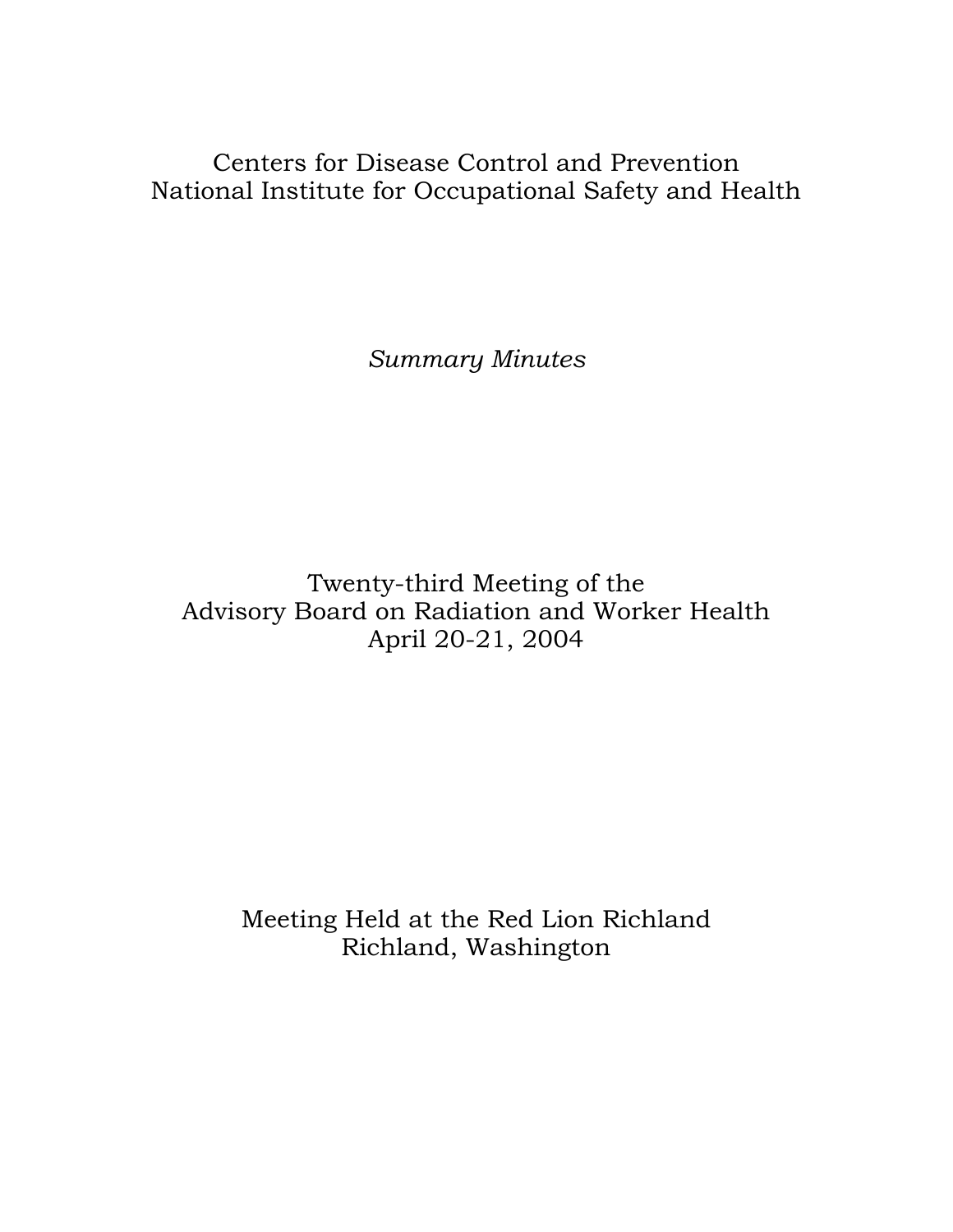### Summary Minutes of the Twenty-third Meeting April 20-21, 2004

The Twenty-third Meeting of the Advisory Board on Radiation and Worker Health (ABRWH or the Board) was held at the Red Lion Richland on April 20-21, 2004. The meeting was called by the Centers for Disease Control and Prevention's (CDC's) National Institute for Occupational Safety and Health (NIOSH), the agency charged with administering the ABRWH. These summary minutes, as well as a verbatim transcript certified by a court reporter, are available on the internet on the NIOSH/Office of Compensation Analysis and Support (OCAS) web site located at www.cdc.gov/niosh/ocas. Those present included the following:

**ABRWH Members:** Dr. Paul Ziemer, Chair; Dr. Henry Anderson; Dr. Antonio Andrade; Dr. Roy DeHart; Mr. Richard Espinosa; Mr. Michael Gibson; Mr. Mark Griffon; Dr. James Melius; Ms. Wanda Munn; Mr. Leon Owens; Mr. Robert Presley; and Dr. Genevieve Roessler.

### **Designated Federal Official:** Mr. Larry Elliott, Executive Secretary

#### **Federal Agency Attendees:**

Department of Health and Human Services: Mr. Russ Henshaw, Ms. Nichole Herbert, Ms. Cori Homer, Ms. Liz Homoki-Titus, Mr. Ted Katz; Mr. David Naimon; and Dr. Jim Neton.

Department of Energy: Mr. Tom Rollow

Department of Labor: Dr. Diane Case, Mr. Jeff Nesvet, Mr. Pete Turcic, Mr. Larry Hoss, and Ms. Christy Long

Defense Threat Reduction Agency: Mr. Dennis Schaeffer

**Contractors:** Mr. Hans Behling; Dr. Joe Fitzgerald; and Dr. John Mauro.

**Public Attendees:** See registration.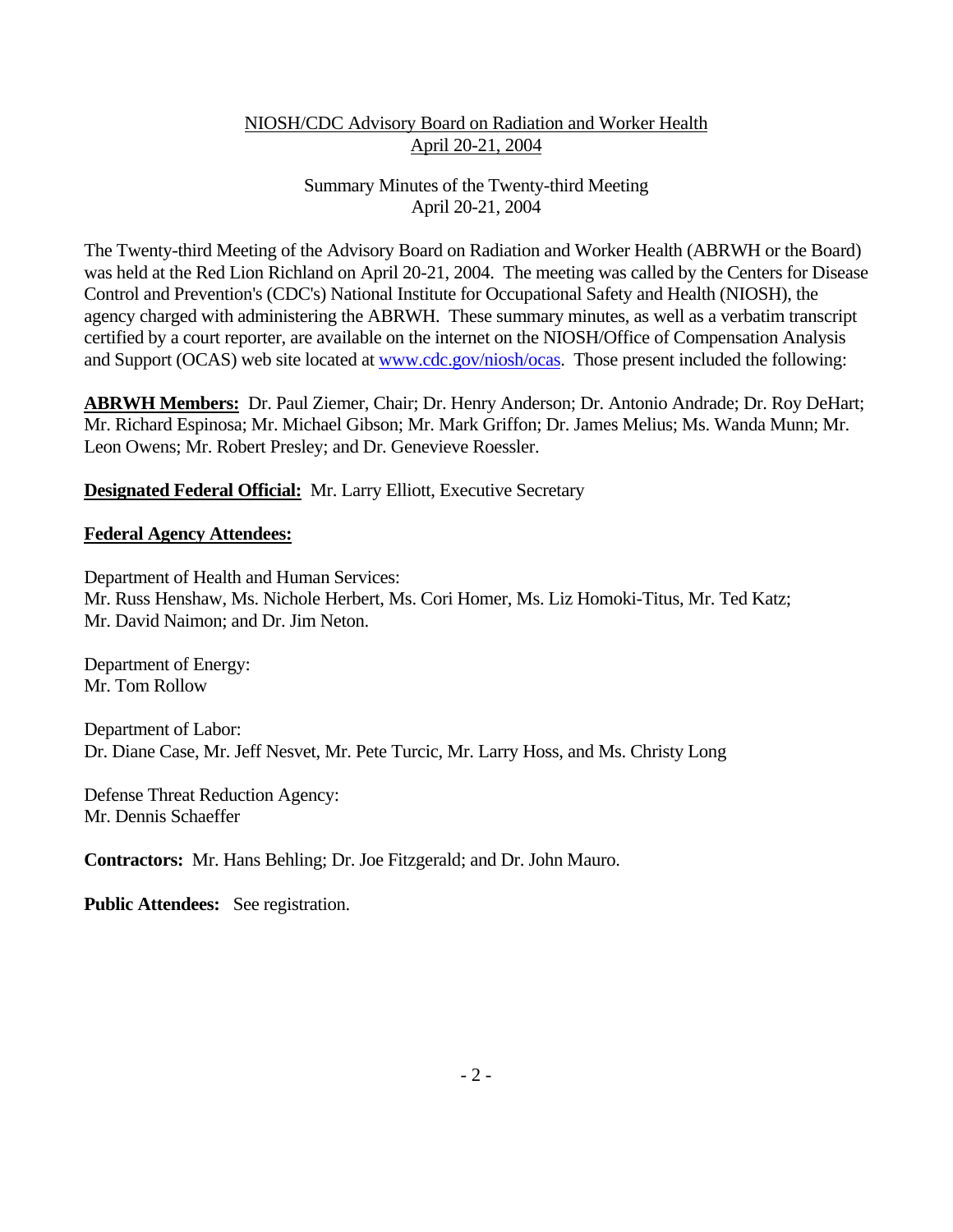#### **Executive Summary**

The Twenty-third Meeting of the Advisory Board on Radiation and Worker Health (ABRWH or the Board) was held at the Red Lion Hotel Richland in Richland, Washington on April 20-21, 2004. All members were in attendance. Others in attendance included staff of various Federal agencies, as well as members of the public. The Summary Minutes of Meetings Twenty-one and Twenty-two were approved with minor changes.

 **\* \* \* \* \***

#### **Tuesday, April 20, 2004**

#### **OCAS Program Status Report**

**Dr. James Neton** presented program statistics as of April 15th. Cases referred from the Department of Labor (DOL) had exceeded 16,000. Requests to the Department of Energy (DOE) for information total 15,373, with 14,711 responses received. To date, 13,127 have had at least on1 interview completed. Over 12,000 draft interview reports have been sent to claimants.

Over 4,300 claims are staged for dose reconstruction, with 1,020 assigned to dose reconstructors. There have been 2,700 draft dose reconstruction reports sent to claimants, with 2,319 final reports to DOL.

Oak Ridge Associated Universities (ORAU) has received over 84,000 phone calls. These include interviews, scheduling interviews, closeouts, et cetera. Over 3,900 e-mails have been received.

Forty new appointments were made to the physicians panel bringing the total appointments to 215.

Site profiles continue to be developed. Four sites -- Savannah River, Hanford, Y-12, and Rocky Flats -- are now completed.

The Web site has been redesigned. A new feature is claimant status request. The claimant information page has been updated and provides some good statistics.

Following his presentation, **Dr. Neton** took questions from the Board.

 **\* \* \* \* \***

#### **Department of Labor Status Report**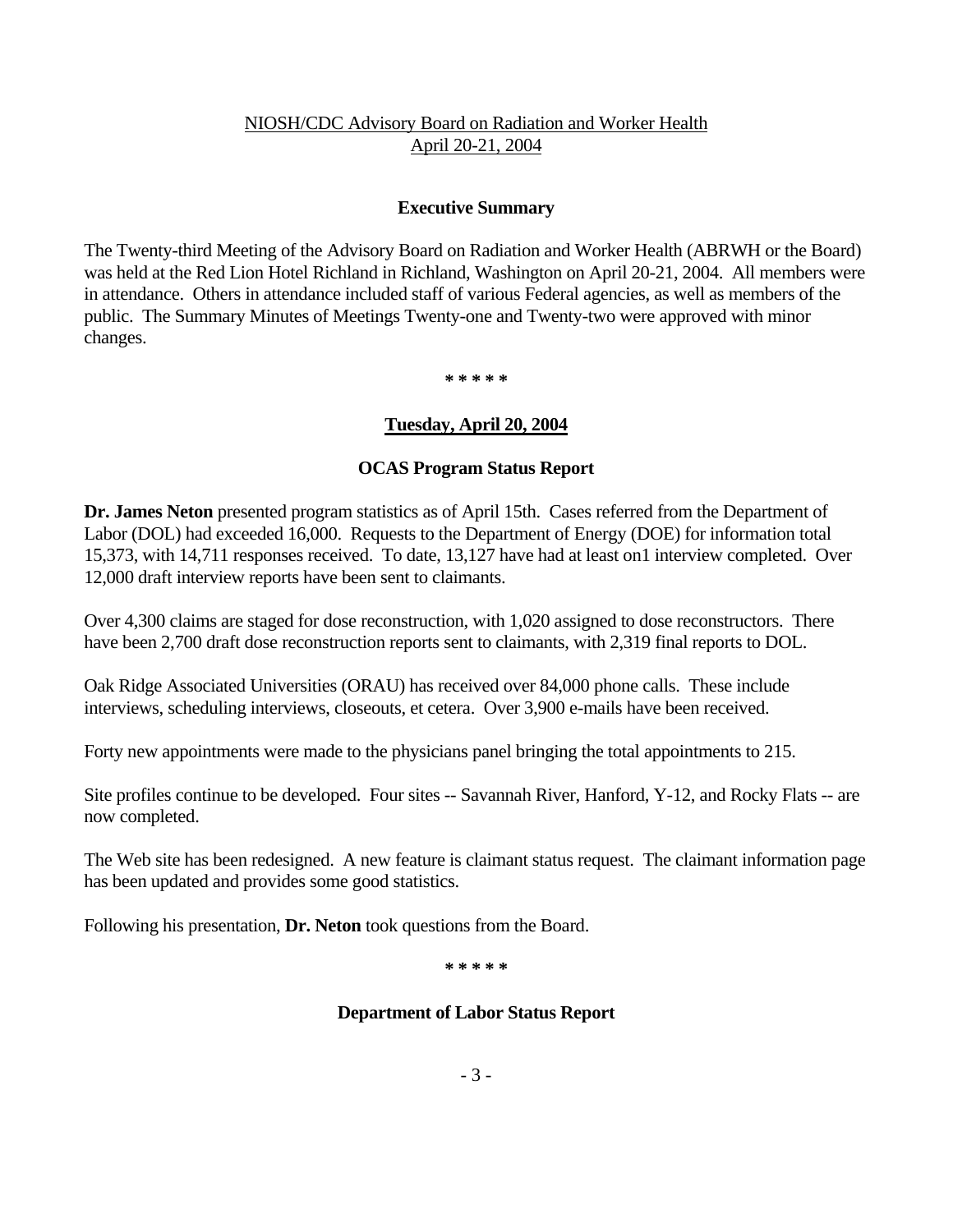An update was presented by **Mr. Pete Turcic** from DOL. Over 53,000 claims have been filed. Recent outreach efforts are increasing numbers. There have been almost 12,000 final decisions to award benefits and 16,000 final decisions to deny.

DOL, working with PACE to increase claims from the Hanford site, has received 275 new claims in the past two months. Seventy payments for over \$9 million has been paid to individuals at the Hanford work site.

The outreach goal has been to identify potential claimant populations. DOL has been working with the Center to Protect Workers Rights, Cancer Treatment Centers of America, the National Councils of Laborers and others on a national scope. The district offices have strategic plans for the next six months in this effort. DOL is also developing some education outreach efforts.

**Mr. Turcic** entertained questions from the Board.

 **\* \* \* \* \***

### **Department of Energy Status Report**

A presentation by **Mr. Tom Rollow** from DOE illustrated the differences between the portions of the program administered by DOE and DOL, respectively. He indicated the DOE portion had a sizeable backlog of cases. A plan has been developed to eliminate the backlog within two and a half years.

A proposed rule change that would potentially double production is in public comment period. Efforts are underway to improve the physician pay schedule to attract more physicians to the physicians panel.

A variety of changes sought were outlined, including a \$33 million appropriations transfer. DOE is in the process of reauthorizing a new advisory board.

The Board addressed questions to **Mr. Rollow** following his presentation.

 **\* \* \* \* \***

### **Site Profile Status, Use in Dose Reconstructions, and Roll-Out**

**Dr. Neton** described the purpose and composition of a site profile. Approximately 7,000 cases may now be addressed by various site profiles, approximately 40 percent of the claimant population. Site profiles under development will enable another 1,400 cases to move forward. Target goal for completion is end of summer or early fall.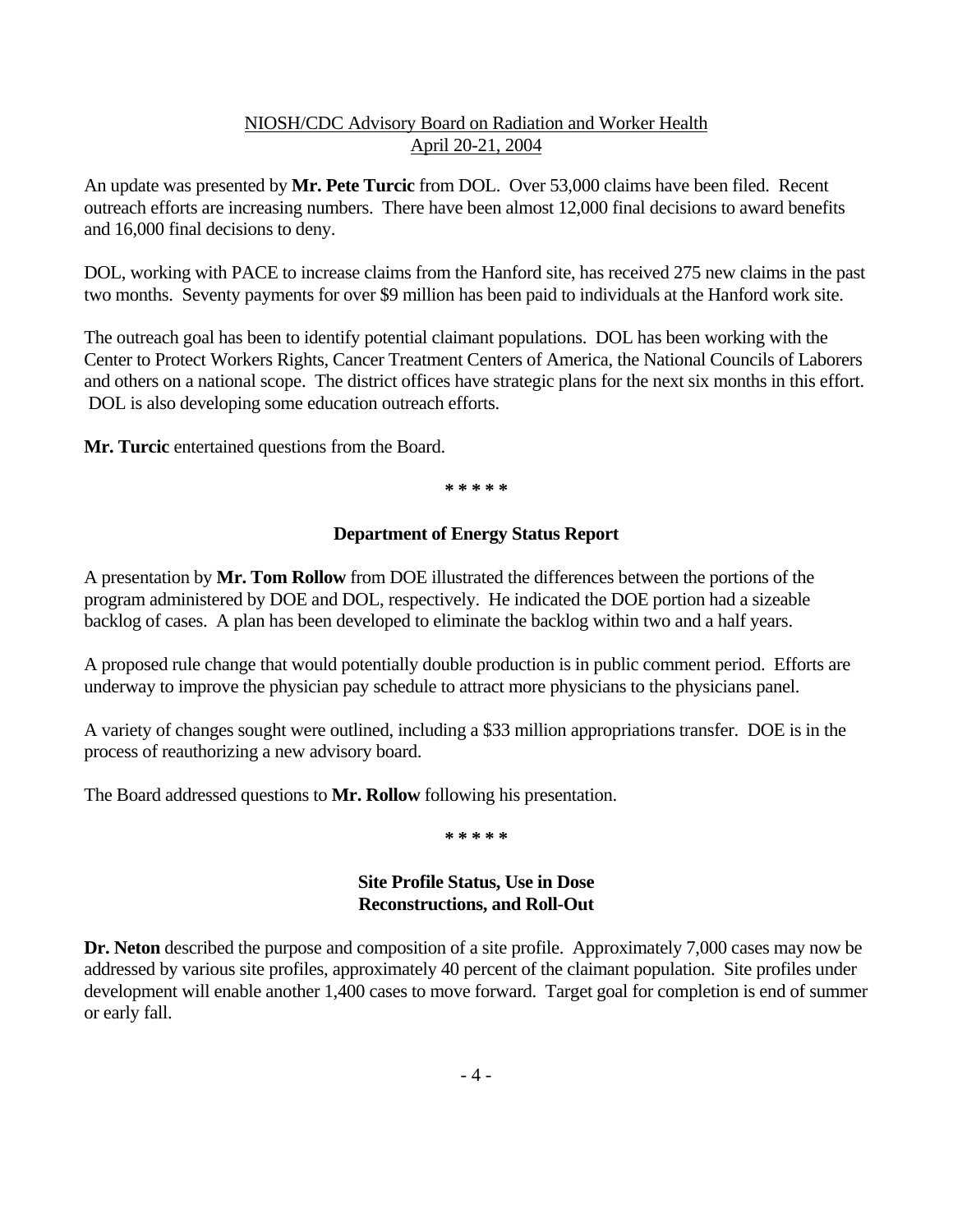ORAU has written a worker outreach plan to address worker input to the site profiles. Building trades have a unique perspective which needs to be incorporated. The National Institute for Occupational Safety and Health (NIOSH) is committed to adding construction activity chapters to flesh out gaps. Minutes are taken at worker input meetings to verify understanding of worker comments.

Obvious through the meetings is a need for site safety rep training. Plans are underway for a dose reconstruction workshop to aid their ability to address issues from their workers.

Following his presentation, **Dr. Neton** answered questions from the Board.

**\* \* \* \* \***

### **Research Issues Status**

**Mr. Russ Henshaw** addressed the issues identified by the Board as their items of priority interest and an update on compensation results from completed claims. He outlined current plans to address the three priority one items in this year. There are no plans to address the two priority two topics at this time. Studies are underway on two topics not on the lists but of relevance to the program, Dose and Dose-Rate Effectiveness Factor (DDREF) and chronic lymphocytic leukemia (CLL).

Claims results were through March 31, 2004, and represented about two-thirds of the completed dose reconstructions submitted to DOL. Results were presented in table form according to the 32 Interactive Radio Epidemiological Program (IREP) cancer models and represented statistics including cases processed with each model, number, and percentage of compensable claims. He noted there were some surprises, and NIOSH will continue to monitor data for trends and keep the Board updated.

**Mr. Henshaw** took questions from the Board following his presentation.

**\* \* \* \* \***

### **Public Comment Period**

Public comment was solicited on both days of the meeting. Public input on the first day was in a separate session commencing in the evening, but one comment was taken before the recess. Comments the first day included the following.

- ■A coordinator is needed to get justice done for the workers.
- #Much of the public information was inaccurate, contradictory, and being ignored.
- ■Concern for surviving widows living on fixed incomes who need the money.
- Exposure records which gave widely conflicting information.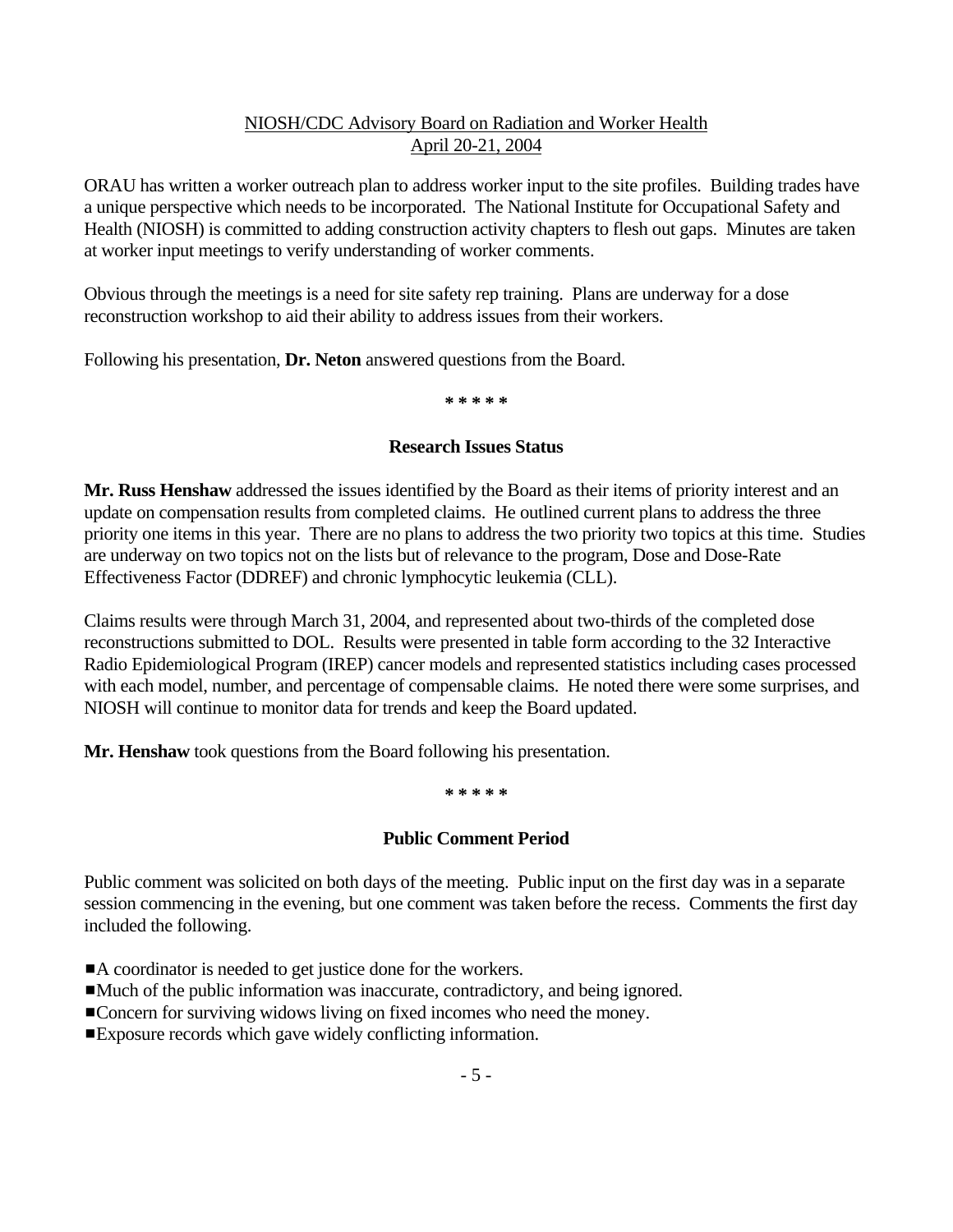- **Confusion about a claim approved under the Subtitle B and denied under Subtitle D.**
- ■Claims denied because medical samples were taken from the wrong part of the body.
- **Program seems to be a dead end.**
- ■Clarification of probability of causation criteria.
- A filing cabinet previously full of log books would be helpful if it could be located.
- #When comparing compensation to numbers applied, program had not done its job.
- **Film badges didn't give a true reading.**
- **Examplements to the helpful and resourceful people at DOL's Kennewick resource center.**
- Some exposures not accounted for so records didn't reflect dose accurately.
- **Physicians unable to piece multiple health problems with varied exposures.**
- **Example 1** Beryllium found in lungs of son who never worked at Hanford brought home on husband's shoes and clothing.

 **\* \* \* \* \***

### **Wednesday, April 21, 2004**

#### **Contractor Update and Report Sanford Cohen & Associates**

**Dr. John Mauro** announced Sanford Cohen & Associates (SC&A) had been working on tasks one, two, and three. The first deliverable on task one, procedure used to review site profiles, was delivered to the Board on March 3rd and approved on April 2nd. That work began on April 5th.

Task two was the development of tracking software. The software and report were delivered April 3rd. SC&A is awaiting comment.

SC&A was authorized on February 13 to review the Office of Compensation Analysis and Support (OCAS) and ORAU procedures which are the heart of the protocol to perform dose reconstructions. The first deliverable was to write a procedure to perform the review. That was delivered on April 13th. The scope of task three does not include performing the reviews.

**Dr. Mauro** took questions from the Board.

### **Status Update, Task One Site Profile Review**

**Mr. Joe Fitzgerald**, site profile review manager, announced review of the Savannah River site profile had commenced on April 5. The first phase consisted of review of documentation, which has been completed. The second phase is validation, where timely access to people and data sources is key. SC&A is exploring a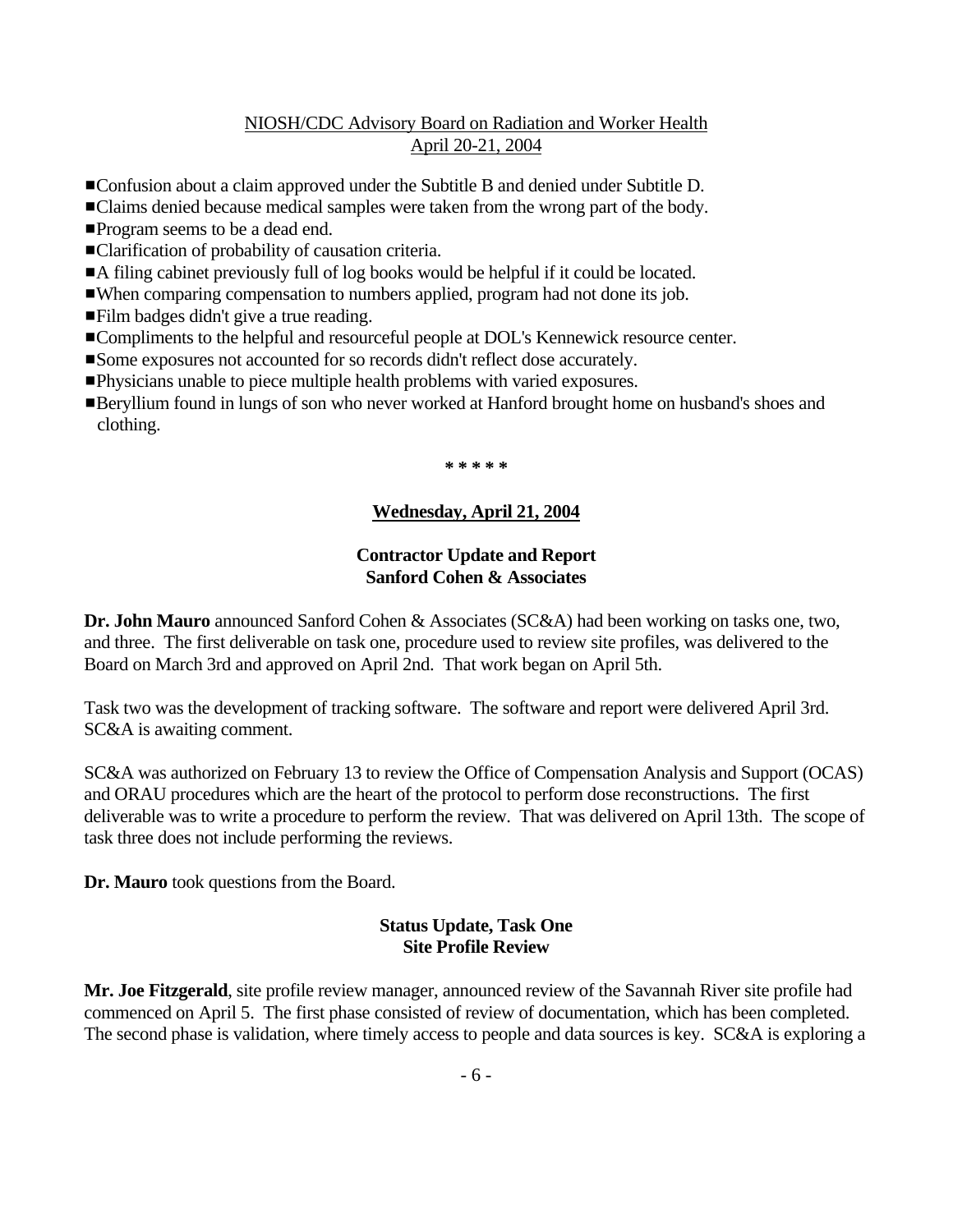strategy to avoid being nonproductive while awaiting receipt of information if that will take some time.

**Mr. Fitzgerald** entered a dialogue with the Board following his presentation.

### **Status Update, Task Three Protocol for Review of NIOSH Methods and Procedures for Dose Reconstruction**

**Mr. Hans Behling**, a SC&A health physicist, was asked to develop a procedure to provide both an outline and a general approach for review of procedures adopted by NIOSH for dose reconstruction.

He presented the seven criteria he had identified from review of the Act and final rule, and described the criteria SC&A will use to determine whether the procedures under review meet the objectives.

 **\* \* \* \* \***

# **Public Comment Period**

Public comment was solicited on both days. Public input on the second day included the following.

- No need to spend money to have meetings when nothing is being settled.
- Suggestion that a safety net be created to protect people worried about losing their jobs if they file a claim.
- A belief that records have been expunged.
- ■Hanford should be a Special Exposure Cohort (SEC)site.
- Hope that the Board would be more attentive to claimants' problems and speed up the process.
- Today people dress as if they're going to the moon to do the same job they used to do wearing coveralls and a baseball cap.
- ■Worst exposure was being stuck in an office with chain smokers.
- #Working at commercial plants led to realization workers hadn't been covered properly at Hanford.
- **Post-retirement monitoring promised due to plant explosion had never taken place.**
- Make Hanford a SEC site because records could not be found, although the commenter knows where they are.
- **Hope that the spirit of the Memorandum of Understanding between HHS and DOE will carry forward to** audit phase.
- Health studies schedule appeared slow as molasses.
- **Example 1** Question what happens with substantive facts from public comment.
- Suggestion to notify claimants whose CLL claim had been denied that research is being undertaken and they'll be contacted in the future.

**\* \* \* \* \***

- 7 -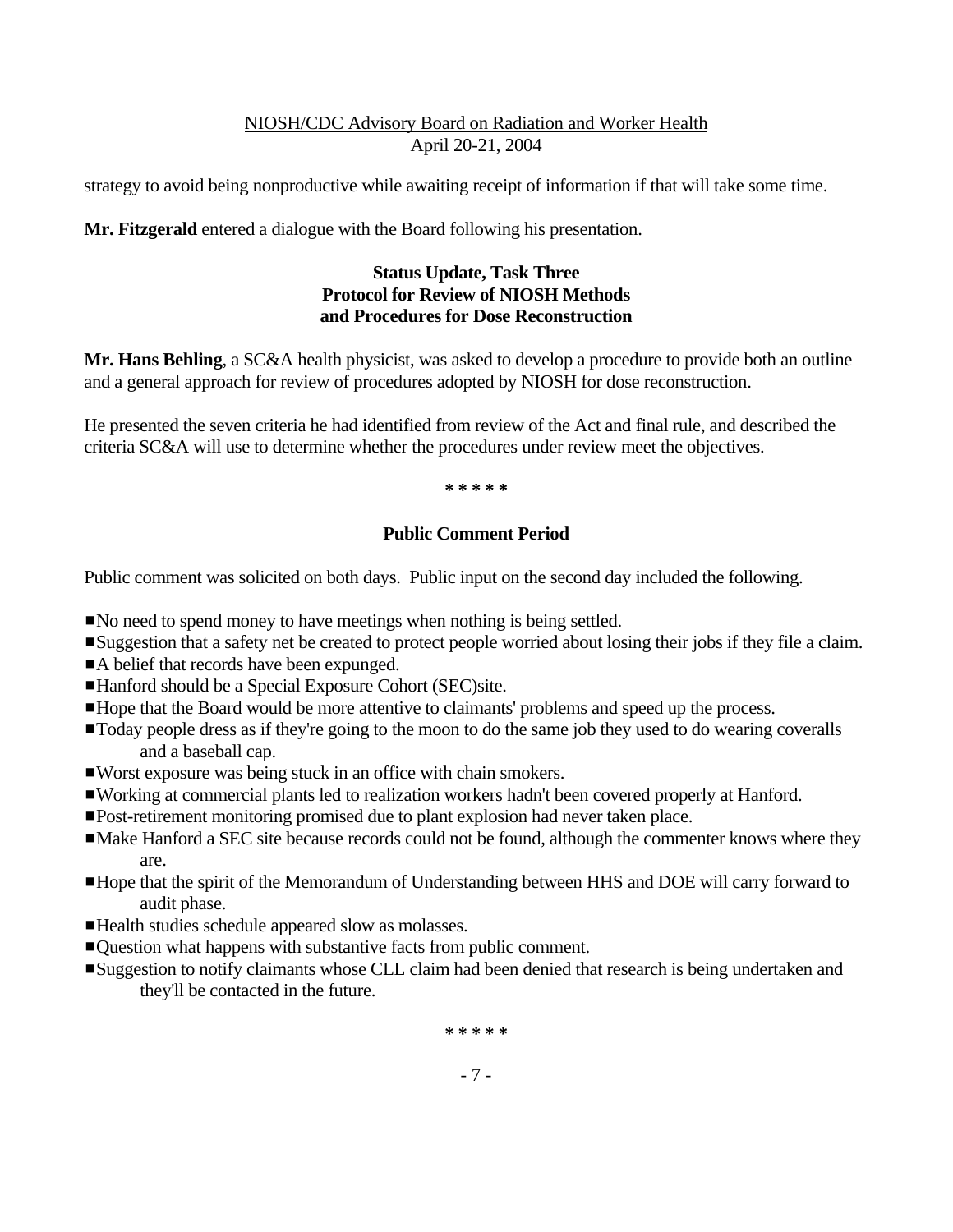### **Update on AWE Facilities**

**Dr. James Neton** provided an update on the status of the Atomic Weapons Employer (AWE) facility profiles and dose reconstruction efforts. There are approximately 2,000 AWE cases at NIOSH. The top ten sites produced 1,195 of those cases. There are 518 cases from Bethlehem Steel. Total cases represent 124 facilities.

**Dr. Neton** described the differences in site profiles for DOE and AWE facilities. Four AWE profiles have been issued. The latest is Tennessee Valley Authority, Muscle Shoals, which only covers five facilities.

Some sites are being revised. NIOSH is still deliberating on how to address radon exposure at Blockson Chemical, so that section remains reserved.

Dr. Neton entertained questions from the Board following his presentation.

 **\* \* \* \* \***

### **Board Discussion/Working Session Procedure Review and Selection of Cases**

Two documents relative to task three had been provided to the Board for review. Beginning with the technical review, the first ten pages laid the background. The seven criteria from **Mr. Behling**'s presentation garnered no discussion from the Board.

The review objectives and approach were discussed relative to objectivity of the scoring method. It was explained the scoring method was for quick overview, but it was anticipated the Board would focus on the attendant comments.

Discussion on technical issues included changes in wording to be less pre-judgmental. Deliverables described in the documents will result from the next task. The technical review document was approved with minor changes.

The administrative review document was considered and approved with the Board offering no discussion.

Requirements for the necessary task order and independent government cost estimate (IGCE) were discussed. Scheduling was considered. The task order was developed during a recess and approved when the Board reconvened.

The Board discussed and approved the draft of a memorandum to the Secretary of Energy. The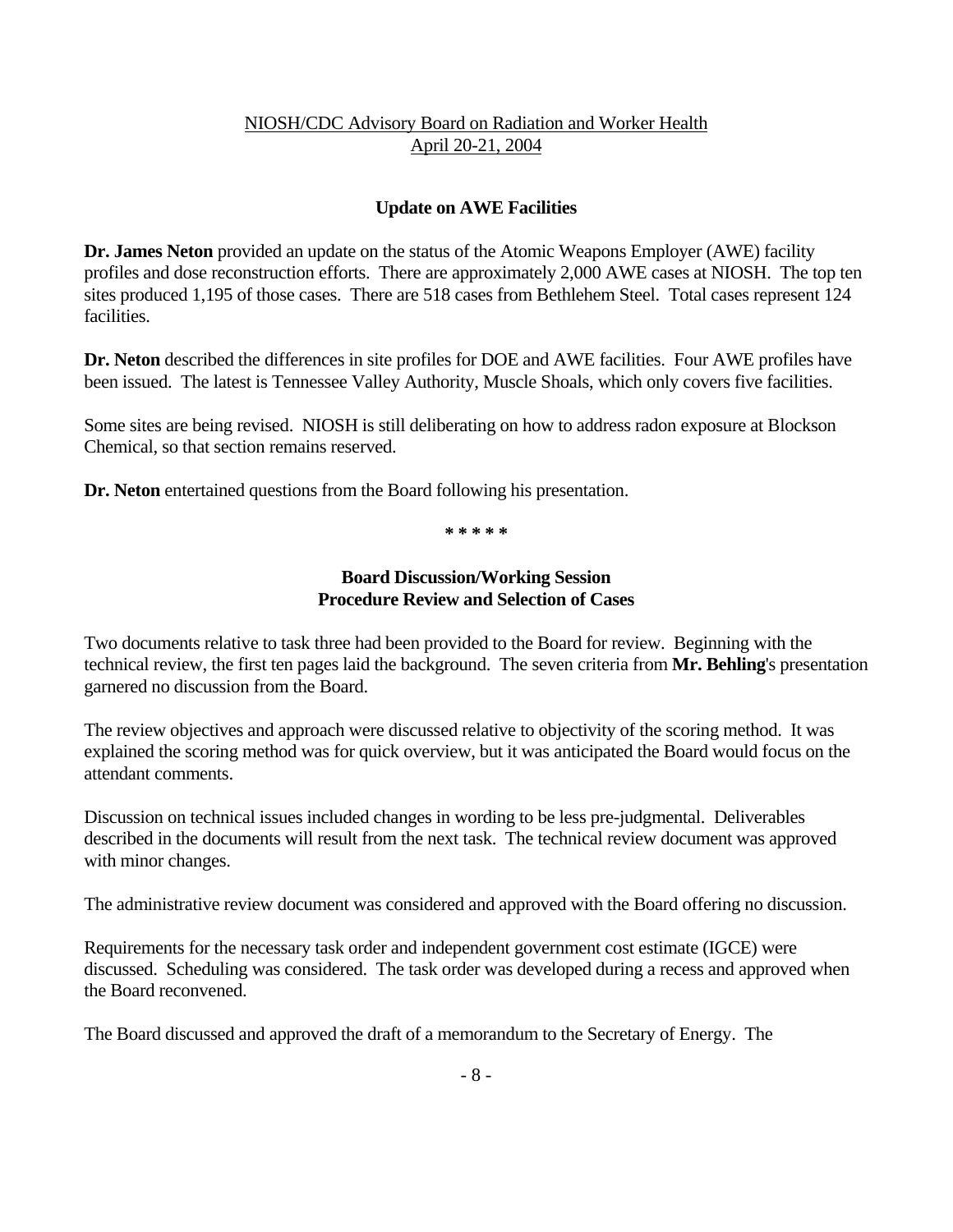memorandum was intended to alert the Secretary of Energy of the need for the ABRWH contractor to have access to DOE sites and records. The Chair was authorized to polish and send the memo, through Secretary Tommy Thompson, to the Department of Energy.

Correspondence from three members of Congress from New York was discussed. It was concluded that the Board should be sensitive to their concerns, yet not yield to specific requests relative to the audit, noting that the integrity of the audit must be preserved.

The Board authorized the Chair to craft a response based on the discussions, and circulate it to the Board for input before sending it. **Mr. Elliott** asked that **Dr. Ziemer** work closely with NIOSH in that the Office of General Counsel may have to offer an opinion on whether circulation of the draft would violate Federal Advisory Committee Act (FACA) rules.

The working group for development of a subcommittee charter provided its proposal and discussion topics. After protracted discussion relative to structure, composition, meetings and other details of establishment, it was agreed to remand the documents to the working group for additional work on the wording, taking into consideration the issues discussed.

Addressing the schedule for future meetings, the Board decided to meet in closed session on May 17 in Cincinnati to develop the IGCE. Some housekeeping matters were addressed.

With no further business to come before the Board, the meeting was adjourned.

# **End of Executive Summary**

Ë Ë Ë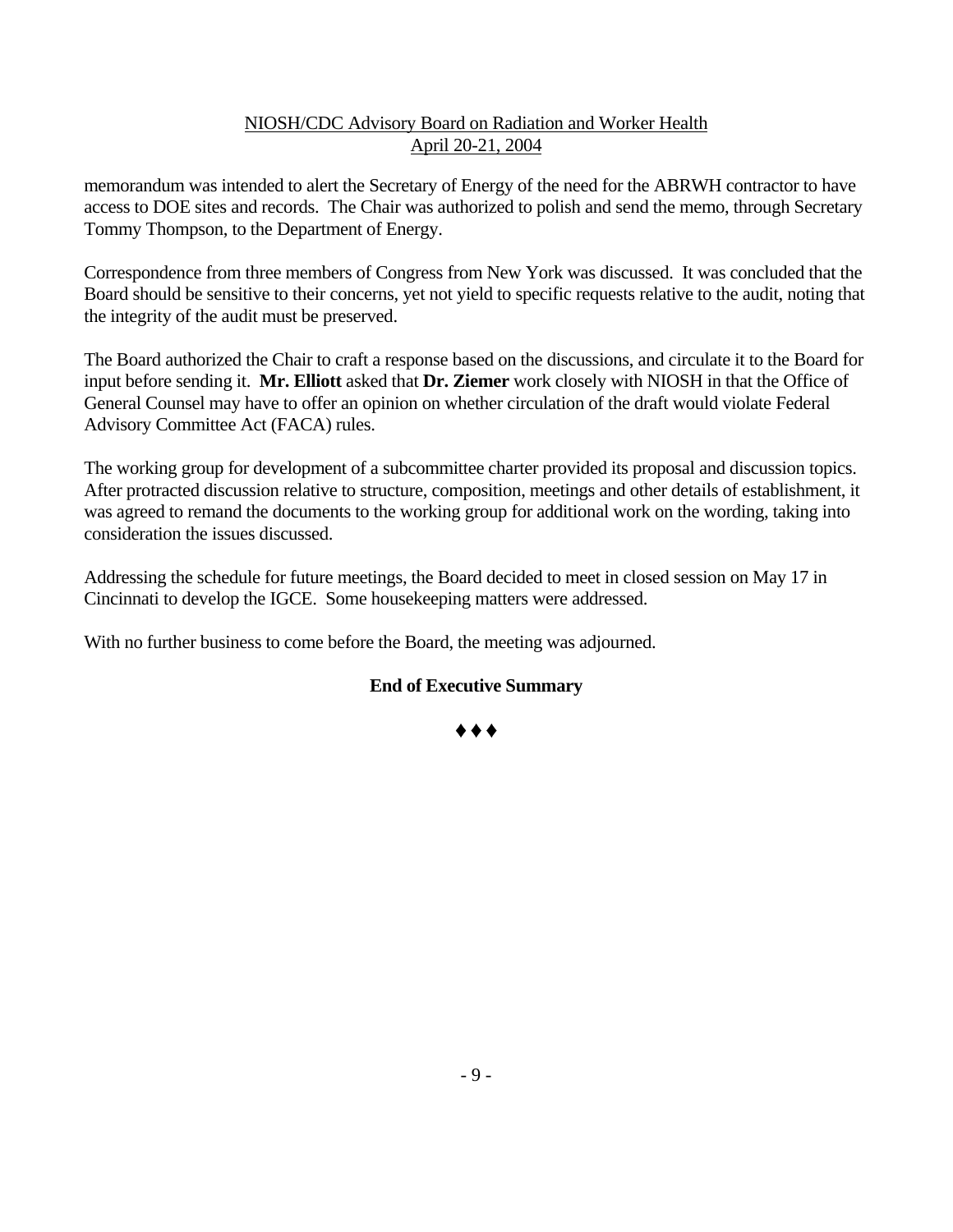### **The Advisory Board on Radiation and Worker Health National Institute for Occupational Safety and Health Centers for Disease Control and Prevention**

### **Summary Minutes of the Twenty-third Meeting April 20-21, 2004**

 **\_\_\_\_\_\_\_\_\_\_\_\_\_\_\_\_\_\_\_\_\_\_\_\_\_\_\_\_\_\_\_\_\_\_\_\_\_\_\_\_\_\_\_\_\_\_\_\_\_\_\_\_\_\_\_\_\_\_\_\_\_\_\_\_\_** 

 **\_\_\_\_\_\_\_\_\_\_\_\_\_\_\_\_\_\_\_\_\_\_\_\_\_\_\_\_\_\_\_\_\_\_\_\_\_\_\_\_\_\_\_\_\_\_\_\_\_\_\_\_\_\_\_\_\_\_\_\_\_\_\_\_\_**

The Twenty-third Meeting of the Advisory Board on Radiation and Worker Health (ABRWH or the Board) was held at the Red Lion Hotel Richland in Richland, Washington on April 20 and 21, 2004. The meeting was called by the Centers for Disease Control and Prevention's (CDC's) National Institute for Occupational Safety and Health (NIOSH), the agency charged with administering the ABRWH. These summary minutes, as well as a verbatim transcript certified by a court reporter, are available on the internet on the NIOSH/Office of Compensation Analysis and Support (OCAS) web site located at www.cdc.gov/niosh/ocas. Those present included the following:

**ABRWH Members:** Dr. Paul Ziemer, Chair; Dr. Henry Anderson; Dr. Antonio Andrade; Dr. Roy DeHart; Mr. Richard Espinosa; Mr. Michael Gibson; Mr. Mark Griffon; Dr. James Melius; Ms. Wanda Munn; Mr. Leon Owens; Mr. Robert Presley; and Dr. Genevieve Roessler.

**Designated Federal Official:** Mr. Larry Elliott, Executive Secretary.

#### **Federal Agency Attendees:**

Department of Defense: Mr. D. Michael Schaeffer

Department of Energy: Mr. Tom Rollow

Department of Health and Human Services: Mr. Russ Henshaw, Ms. Nichole Herbert, Ms. Cori Homer, Ms. Liz Homoki-Titus, Mr. Ted Katz, Mr. David Naimon, Dr. James Neton.

Department of Labor: Dr. Diane Case, Mr. Jeff Nesvet, Mr. Peter Turcic, Mr. Larry Hoss, and Ms. Christy Long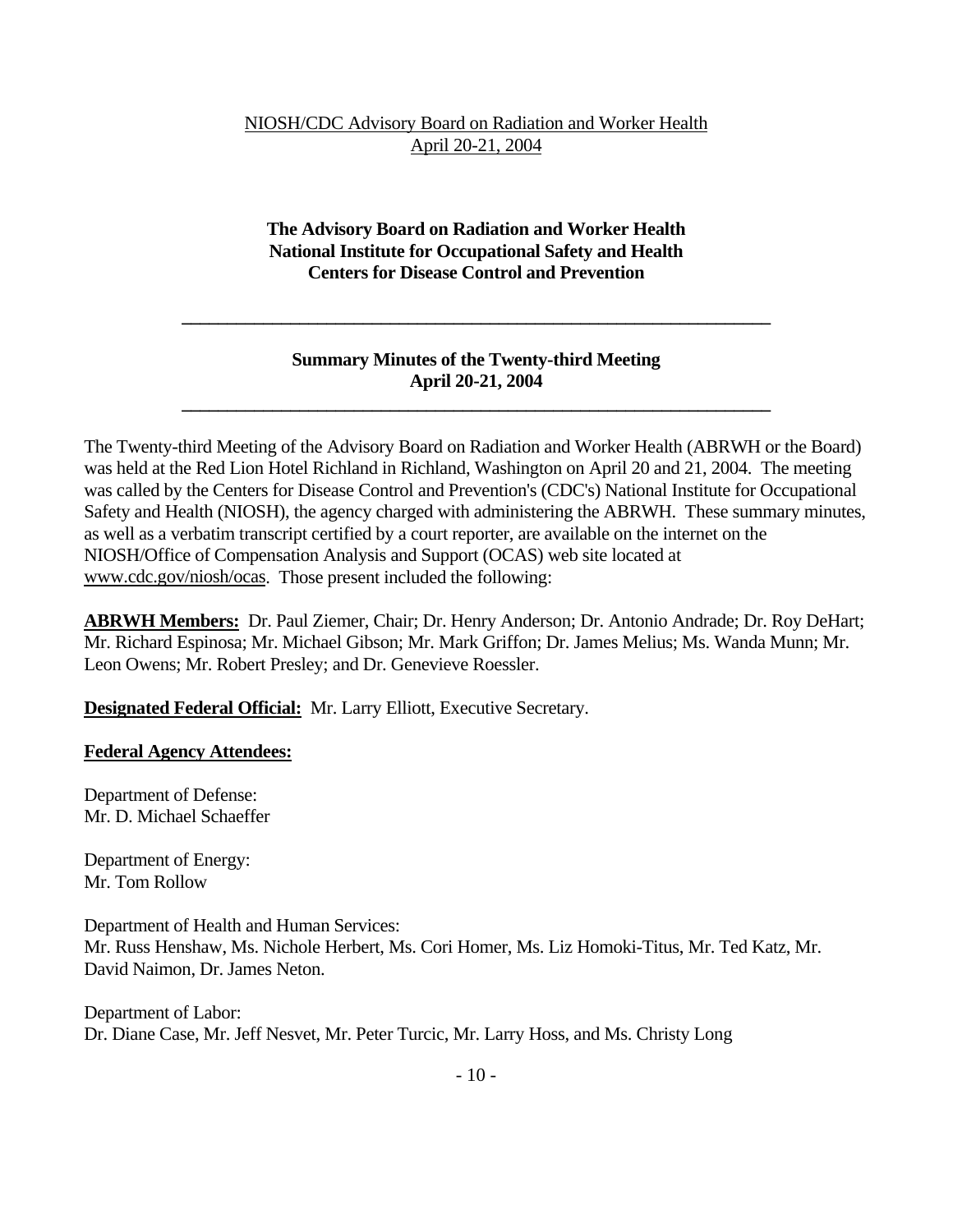**Dr. Paul Ziemer** called the meeting to order, welcoming the attendees. He asked that everyone register their attendance and discussed the sign-up sheet for those who wanted to speak during the public comment session.

He introduced some special guests, including Shawn Bills from Senator Patty Murray's office and Joyce Olson, chief of staff for the tri-cities office for Congressman Doc Hastings. Ms. Olson added her welcome to the tri-cities area on behalf of Congressman Hastings, who was unable to attend. She gave a bit of information about the area and noted that the towns in the area are a legacy of the World War II Manhattan Project to produce plutonium for the first atomic bomb.

**Mr. Larry Elliott** added his welcome on behalf of Secretary Tommy Thompson of the Department of Health and Human Services and Dr. John Howard, director of NIOSH.

 **\* \* \* \* \***

### **REVIEW AND APPROVAL OF DRAFT MINUTES**

The first item of business on the agenda was approval of two sets of minutes covering the 21st meeting of the Board in Augusta, Georgia on February 5 and 6 and the 22nd meeting by telephone conference on March 11. Dr. Ziemer noted that the minutes of the Augusta meeting had been provided the Board the previous week, but the minutes of the telephone conference, although short, may not have been available long enough for the Board to review. Dr. Ziemer offered to defer review of the telephone conference minutes to the following day, if the Board preferred. By consensus, the Board indicated their preference to do so.

Dr. Ziemer called for any substantive corrections or additions to the minutes of the 21st meeting of the Advisory Board. Some areas in need of clarification were noted; modifications were discussed and agreed upon.

### **Motion to approve the Executive Summary and Minutes of the Twenty-first Meeting, with modifications as discussed, was seconded and unanimously passed.**

Dr. DeHart commented that he liked the format of the minutes and would like it to be maintained in the future.

### **\* \* \* \* \***

#### **OCAS PROGRAM STATUS REPORT**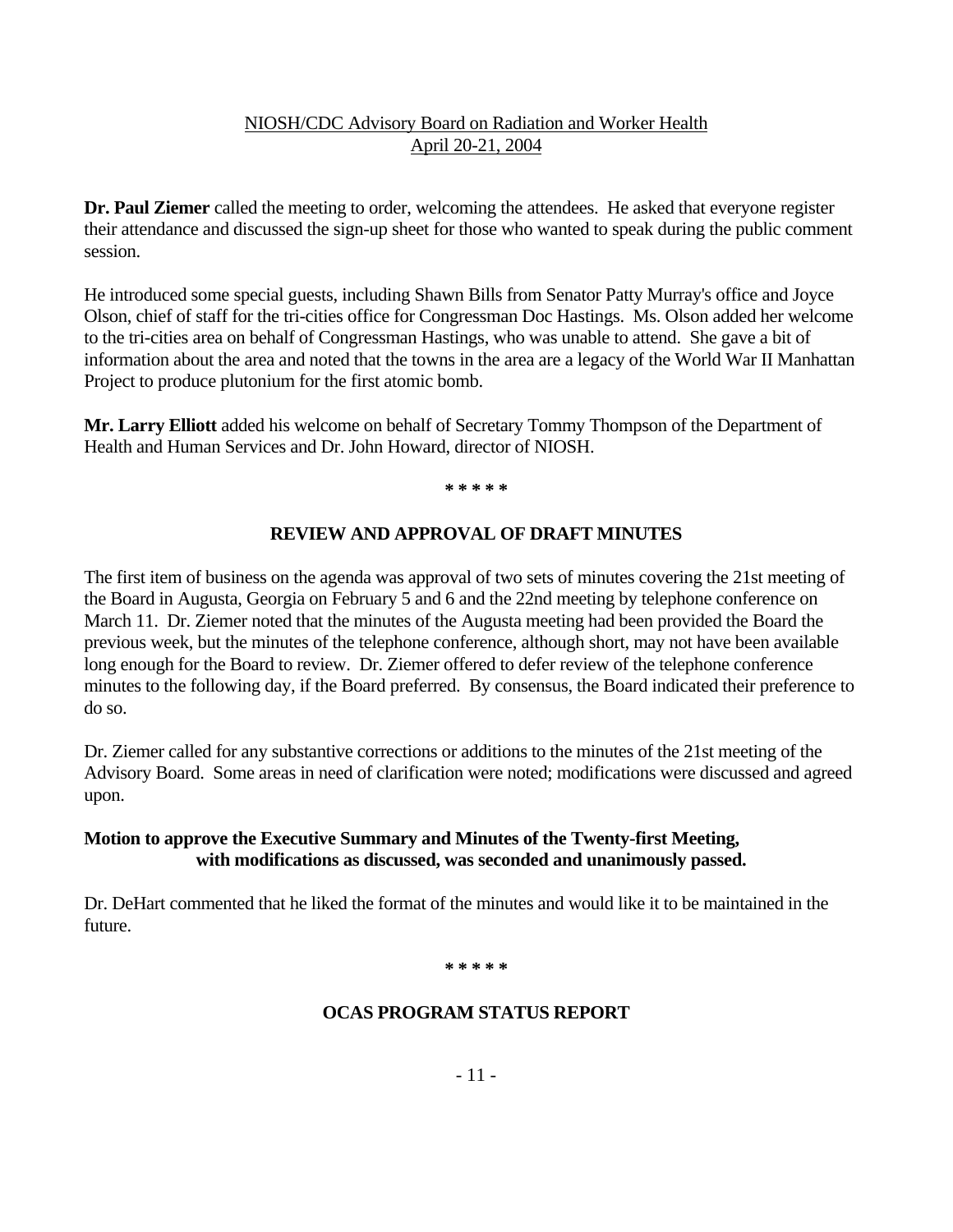# **Dr. James Neton NIOSH/OCAS**

**Dr. Neton** presented a number of slides showing that the number of cases referred from the Department of Labor (DOL) as of April 15th had gone over the 16,000 mark, reflecting a steady increase. The proportions from various district offices of the DOL are remaining fairly constant, with two-thirds of the claims being received from Seattle and Jacksonville combined, and Cleveland and Denver constituting the remaining third.

Cases received from DOL has been dropping steadily, down to around 200 claims a month. The number of requests for information sent to the Department of Energy (DOE) has reached 15,373, representing 13,897 cases. Requests exceed the number of cases because of multiple work histories. To date, 14,711 responses have been received, which represent over 13,000 cases.

NIOSH has requested of DOE that they be provided with a response within 60 days. There are some claims over 60 days, with 114 being over 150 days. These typically represent claims from very early in the process -- late '40's to mid '40's -- or have some bioassay records that, although an attempt is being made to capture, are not available in a retrievable form. NIOSH puts out a monthly report to DOE to ensure that they are in agreement as to which claims are still outstanding.

Telephone interview process by Oak Ridge Associated Universities (ORAU) has been very successful. To date, 13,127 cases have had at least one interview done. Many cases require multiple interviews because there are multiple claimants. Almost 12,300 draft reports have been sent to claimants. The capacity of 200 to 300 interviews per week is well in place. There were months where as many as 1,700 interviews had been done.

There are currently 4,338 claims staged for dose reconstruction, meaning the claimant has received a letter from ORAU notifying them that their dose reconstructor will be assigned. There are 1,020 claims that have been assigned to dose reconstructors, meaning there is a name attached to that file and it's in a reconstructor's queue to be done.

Over 2,700 draft reports have been sent to claimants, with 2,319 final reports to the Department of Labor. Most of those 2,700 claims have been completed in the last 12 months. Production is increasing and **Dr. Neton** indicated they were moving toward their goal of 200 complete dose reconstructions per week.

The claimant has up to 60 days to sign the OCAS-1 form, which is required before the case can be moved to the DOL. In cases where there are multiple claimants, it takes time to do all the closeout interviews and acquire the OCAS-1 forms.

A number of claims have been in the hands of the claimants for more than 60 days without receipt of an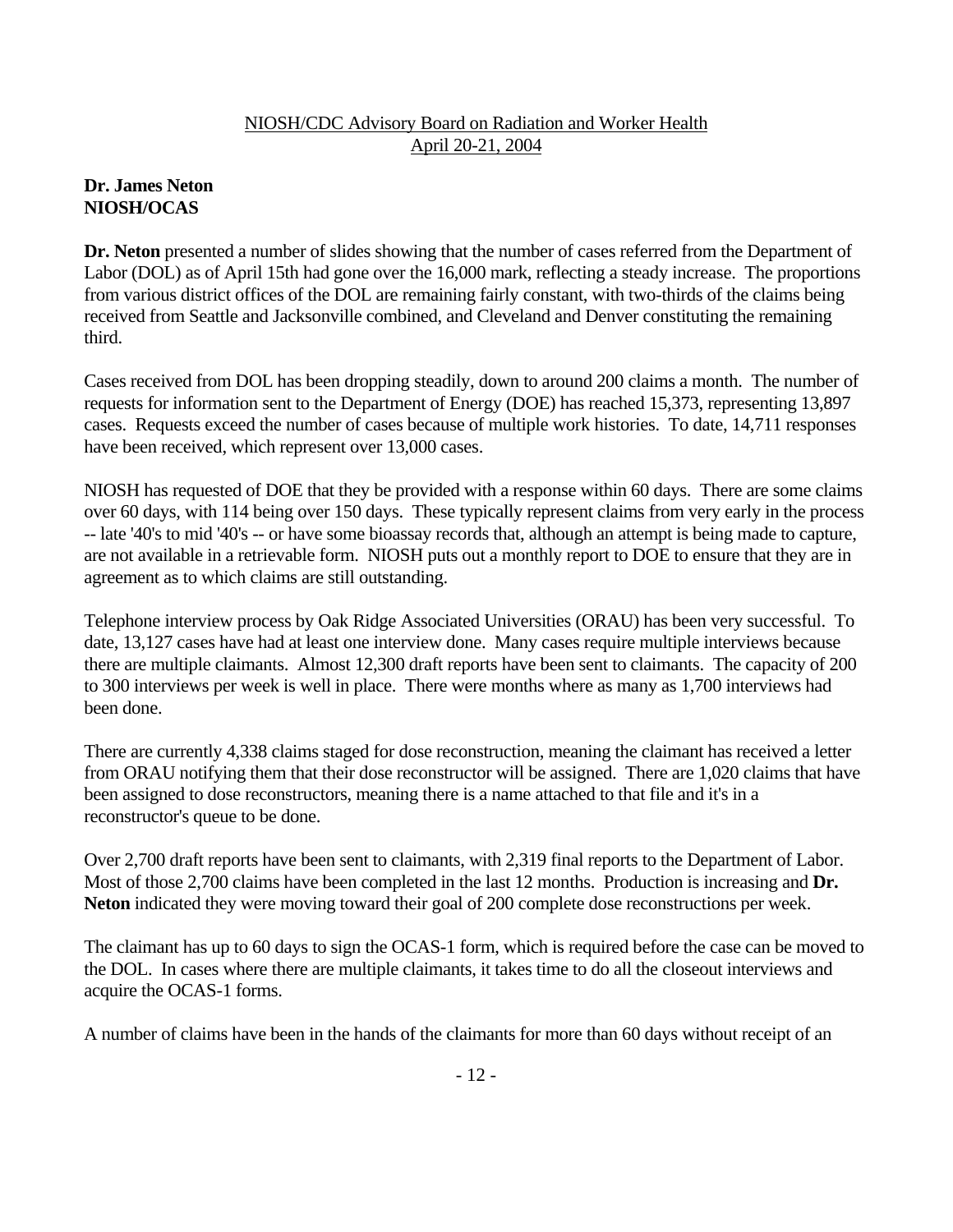OCAS-1 form and the claimant has not come forth with any additional information. Under the regulations, that dose reconstruction can be administratively closed. A letter is sent to the claimant notifying them that action has been taken, with a copy to the Department of Labor. The DOL may close the case itself. There are presently 14 claims which have received administrative closure letters. The dose reconstruction can be reopened if the claimant signs the OCAS-1 form or provides additional information.

Every claimant is assigned an I.D. number, starting with claimant number one. **Dr. Neton** presented a slide which broke down the claims received into blocks of 1,000 and reflecting the number of claims completed per block. For example, out of the first 1,000 claims received, 253 dose reconstructions have been completed.

Efforts are being concentrated to move those earlier claims when possible. However, there is also a policy that if a claim can be done and processed with the information available, that claim will not be delayed. In general, the trend shows efforts to move the earlier claims out in a priority manner.

**Dr. Neton** noted that in February and April the number of completed claims going to the DOL exceeded the number of claims being received for dose reconstruction, an indication that the backlog of claims is beginning to be reduced.

**Dr. Neton** presented a new category entitled "Reworks", which is claims that have been completed, the claimants received the draft, signed OCAS-1, closeout interview has been done and the claim was sent to the Department of Labor. For a variety of reasons, it is returned to NIOSH to be redone. Those reasons range from the claimant having developed an additional cancer in the period of time the dose reconstruction was being processed, perhaps an issue with the ICD-9 coding that was on the original referral, or even differences in employment dates.

This constitutes about five percent of the workload that goes to Labor comes back for rework. NIOSH is committed to getting those reworks done within 60 days because the claimant has already received a report and has signed the OCAS-1 form. Generally that is possible because many of the reworks are adding a month or two of employment or an additional cancer that isn't difficult to reconstruct. However, in some cases there are blocks of cancers or unique cancers that require a lot of additional work, a full analysis, and it sometimes is not possible to be done in 60 days. And although the graph indicated what appeared to be a trend toward increasing numbers, **Dr. Neton** indicated he believed that was an artifact of the increased number of claims being processed.

OCAS has received over 29,000 phone calls since the program started. That number is diminishing since the advent of the quarterly activity reports being issued to claimants. ORAU, however, has received over 84,000 phone calls. This includes telephone interviews, scheduling interviews, closeouts, et cetera. They have taken on the bulk of the burden of handling the phones and have their own 800 number that claimants are aware of.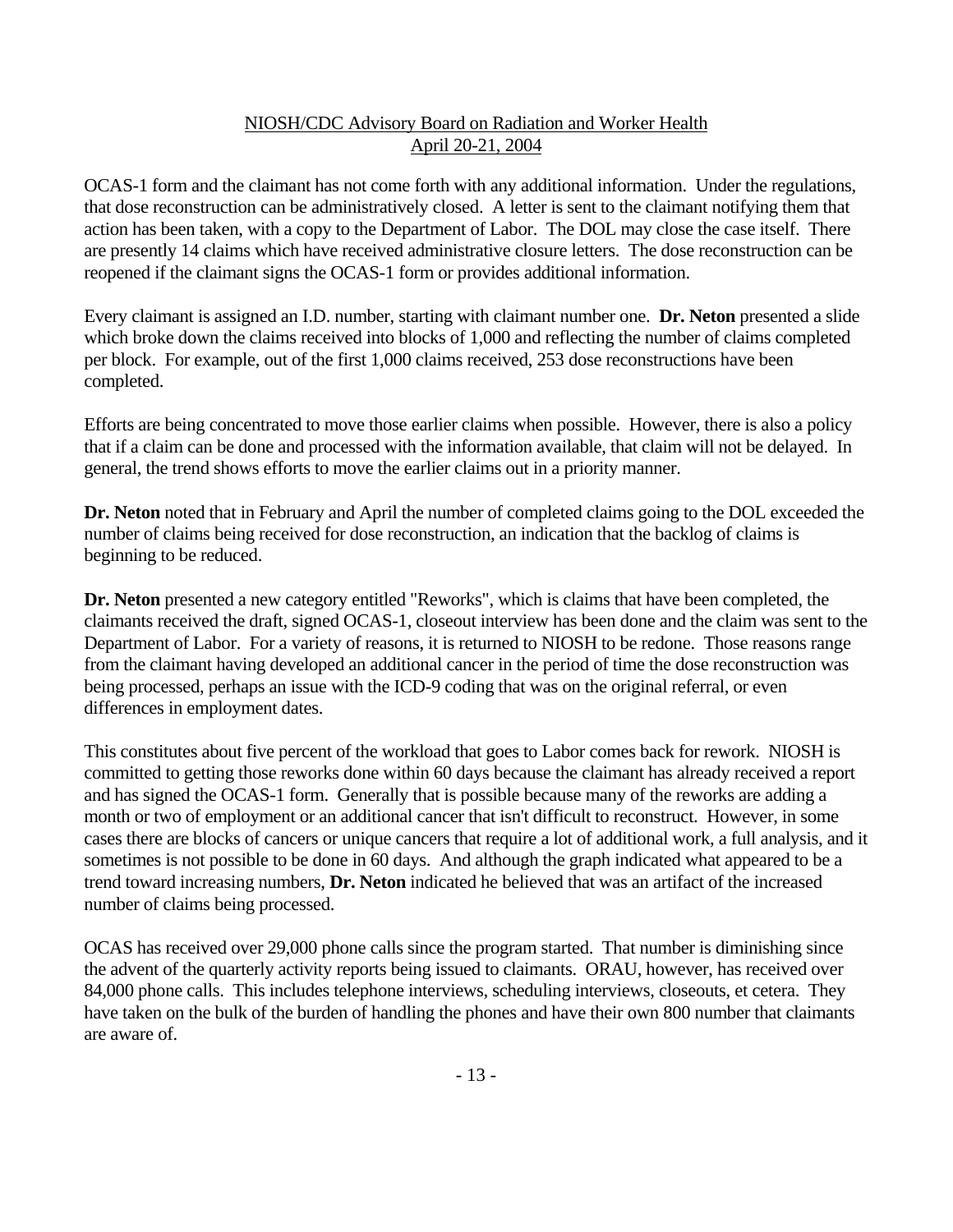E-mail is popular, with over 3,900 received to date. Timely response is a goal, within a day of receipt, sometimes a little longer depending on the nature of the question.

Forty new appointments were made to the physicians panel on April 12th, bringing the total appointments by NIOSH to 215 physicians for the DOE Subtitle D activity.

Site profiles continue to be developed and approved. **Dr. Neton** will present further information on that on Tuesday, but four DOE sites are now completed -- Savannah River, Hanford, Y-12, and Rocky Flats. Last Friday the Iowa Ordnance Plant profile was issued.

The third quarterly activity report was issued last week with a mailing of 20,000 to claimants. This report indicates the status of their claim.

The web site has been redesigned. The site profile portion now has its own page with some explanatory text. There's an archive page for previous site profiles that have been revised so that the versions can be compared, if one cares to do so.

The claimant status request is a new feature allowing claimants to request a status report through e-mail. Since NIOSH tries very hard to maintain claimant privacy, if a request is sent, NIOSH will do some basic validation and then send a response directly to the claimant or the authorized representative's home address. That way if they weren't the one to make the request, there would be no harm done.

The claimant information page has been updated and provides some good statistics. A flow chart depicts a summary of the status, how many claims, how many responses from DOE, interviews, et cetera. There is also a feature whereby claim sites can be viewed. It's organized by state. You can look up where NIOSH is with every facility. If you wanted to know the status of the Hanford claims, go to Washington state, find Hanford and it will reveal that there are 1,865 claims from Hanford, 233 of which have been returned to DOL with completed dose reconstructions. It's a dynamic site and is updated once a day. **Dr. Neton**  cautioned that if statistics were to be quoted from this web site, one should be careful about what day is being quoted.

### **Discussion Points:**

- **Dr. Melius** indicated he had three questions, the first concerning the backlog, and asked for an explanation of how NIOSH was triaging the requests. He was concerned about the early requests and that the newer claims are being handled ahead of the old ones.
- **Dr. Neton** explained that with 4,000 claims staged for dose reconstruction, about 40 percent of the cases can be done with the four major site profiles for DOE facilities. There is other technical documentation being used such as the DOE or AWE complex-wide approach where very large exposures are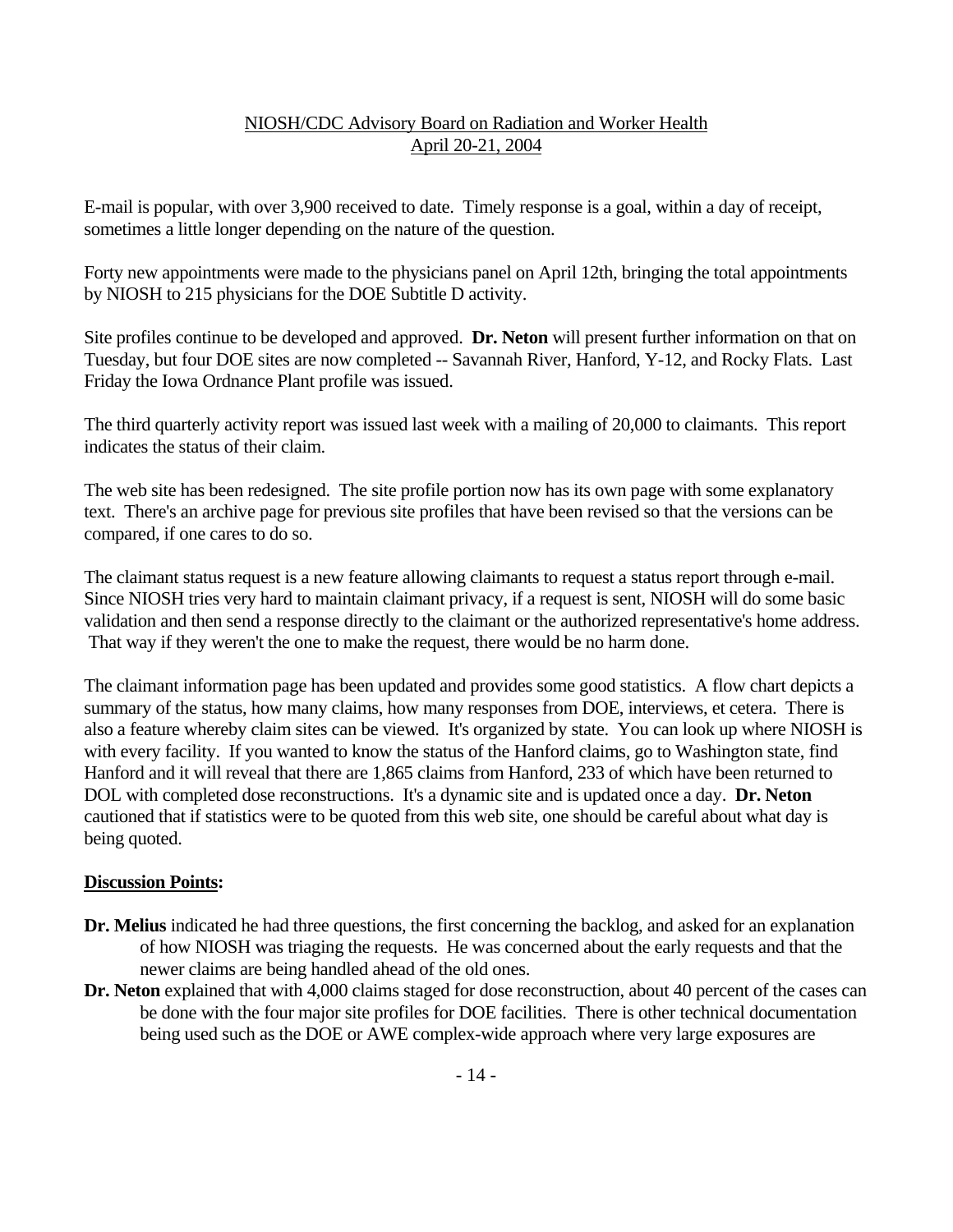assigned and certain claims can be moved that way. They tend to go across many sites.

- **Dr. Neton** indicated dose reconstructions had been completed on 65 different sites the last time he checked and there would be more now. That is a function of the complex-wide documents. The bulk of the ones that are going to be moving forward are the ones covered by major site profiles.
- **Dr. Melius** described his concern as being that as the backlog is worked through, the most recent cases are going to be completed first and that it's going to leave people who filed claims four or five years ago.
- **Dr. Neton** indicated that once a site profile is completed, those older claims will be done first. But if newer claims can be done because the site profile is available, it's in the claimants' interests not to delay and wait until an older claim can be done. Emphasis will be given to moving the older claims first.
- **Dr. Toohey** added that ORAU has a small group of about four people referred to as the supplemental dose reconstruction team whose mission is to work on the oldest cases. They start with claim number one, and if it can be done in the absence of a completed site profile, they do it. The other efficiency process is to look at the easily compensable cases, such as lung cancer with positive lung counts for transuranic inhalation. Most of those are some of the earlier cases, so while it's not a huge effort, there is some additional effort to complete some of the oldest cases.
- **Dr. Melius** then asked for an update on the Special Exposure Cohort process.
- **Mr. Larry Elliott** commented that the rule had been revised according to public comment, has cleared through the Department of Health and Human Services and they're waiting on clearance from the Office of Management and Budget.
- **Dr. Ziemer** noted that he had just received a letter from Secretary Thompson in reply to the Board's letter on that subject. He distributed Secretary Thompson's letter to the Board and indicated to the public that it simply updated the Board as **Mr. Elliott** had just stated. Copies of the letter were also made available for the public.
- **Dr. Melius**' third question had to do with the interview process and queried the status of the quality assurance steps the working group had recommended and everybody had agreed were being implemented to allow for better quality control. He suggested that as a possible agenda item for the next meeting.
- **Dr. Toohey** responded that the procedures had been drafted, some are in internal review, some have been sent to NIOSH for review. There is an internal QA group which completed a semi-annual quality conformance assessment of all the ORAU operations in February. That report is out. They looked at how the interview procedure is working and what additional procedures or controls may be needed, if any.
- **Dr. Melius** suggested putting an update on the interview process on the agenda because that would be timely and helpful in terms of the Board's review of the individual dose reconstructions.
- **Dr. Henry Anderson** offered some suggestions for changing the layout of the slides to clarify the time frames in which the blocks of 1,000 claims had been received, noting that generally a time frame would give a more dynamic sense than just totals. He also suggested it might be helpful to note the number of hits on the various components of the web site.
- **Mr. Robert Presley** asked if the older outstanding requests, 60 to 150 days, were scattered or from a few specific sites.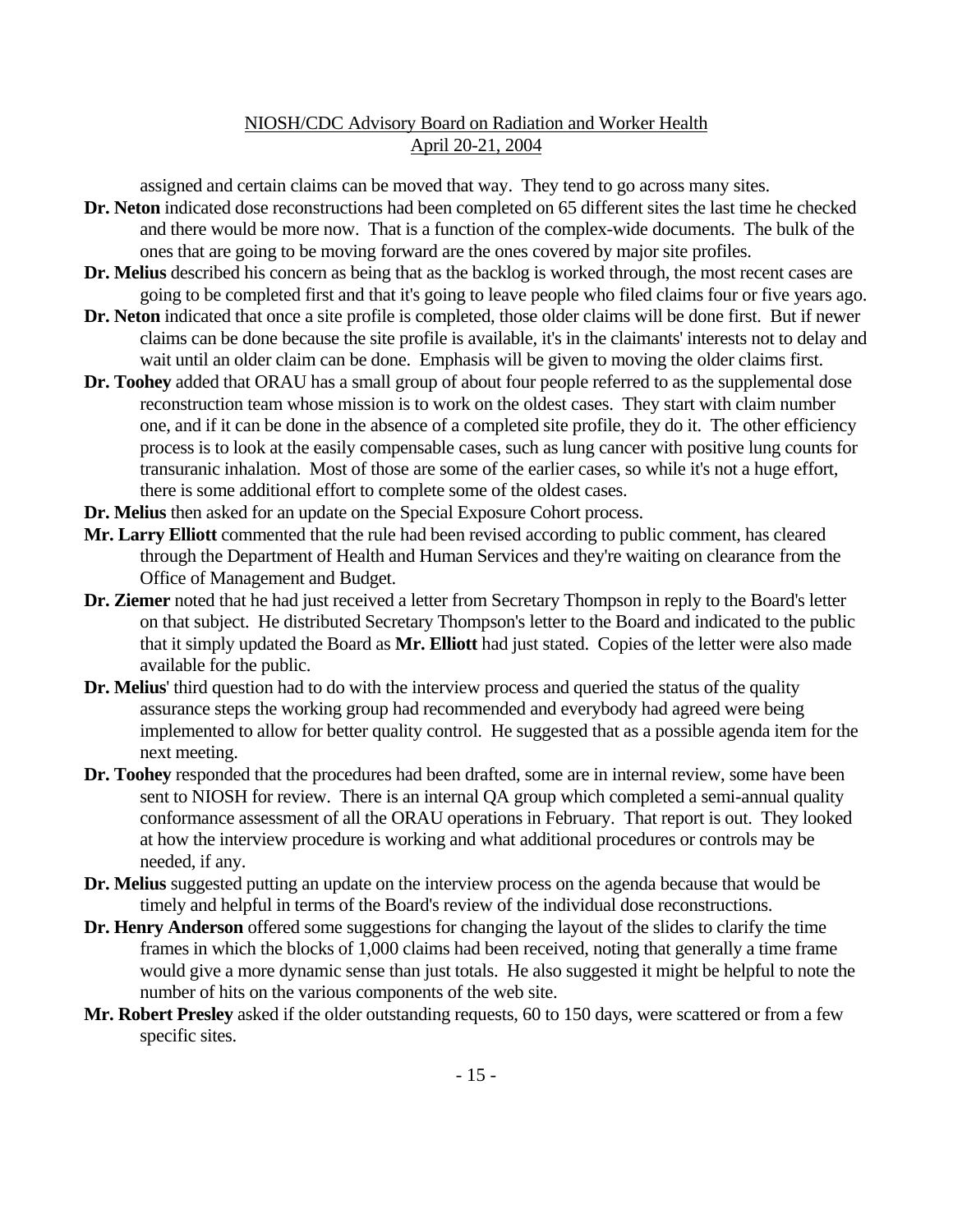- **Dr. Neton** indicated they were probably reflective now of a few sites, although he couldn't give the exact details. He noted that there were some sites where they were working to get the data into the proper form to be retrieved, so he suspected that some selected sites constituted the bulk of the delinquent requests.
- **Mr. Presley** asked if a letter requesting more attention be given to getting the information out would be helpful.
- **Dr. Neton** indicated there was good coordination between NIOSH and DOE, and he believed the appropriate level of resources was being dedicated to the effort, that it was really availability of the information.
- **Dr. Melius** noted he had seen on an earlier draft agenda that Ted Katz was going to give a report on access to exposure records and inquired about that.
- **Mr. Elliott** commented that there had at one point been scheduled an agenda item for this particular meeting to have Mr. Katz report on matters that influenced dose reconstruction that had been a report NIOSH had prepared for Congress on that subject. It was envisioned the report would be available for presentation because it was very educational and informative, but it's not available at this time. They're hopeful that by next meeting it will be.
- **Dr. Melius** observed that it appeared a lot of the backlog of information requests had been cleared.
- **Mr. Elliott** agreed that there was a very good relationship and that NIOSH and DOE were working very hard to be coordinated on it.
- **Dr. Neton** added he had forgotten to mention that NIOSH is working to get IMBA available to members of the public through the web site by developing a template for people to fill out requesting outputs from IMBA via e-mail. Calls to the 800 number may request guidance as to how to submit a request. It had been determined it was too complicated to be practical to do on line, but they would work with people to establish parameters of what they're truly interested in obtaining information for and how to put it in writing and issue a request via e-mail or regular mail.
- **Dr. Melius** asked about the commitment to make IMBA available to the Board members and wondered if that had been resolved.
- **Dr. Neton** replied that it had not been resolved, but they were working diligently to resolve the licensing issues. They were close, but no decision had been made yet.
- **Mr. Elliott** indicated a decision would be issued as soon as they could do so. There was a realization that the Board needs IMBA, the Board's contractor needs IMBA, as well as ORAU, and they're currently operating under a different user's license agreement and have to put everything into place.

 **\* \* \* \* \***

#### **DEPARTMENT OF LABOR STATUS REPORT**

**Mr. Pete Turcic Department of Labor**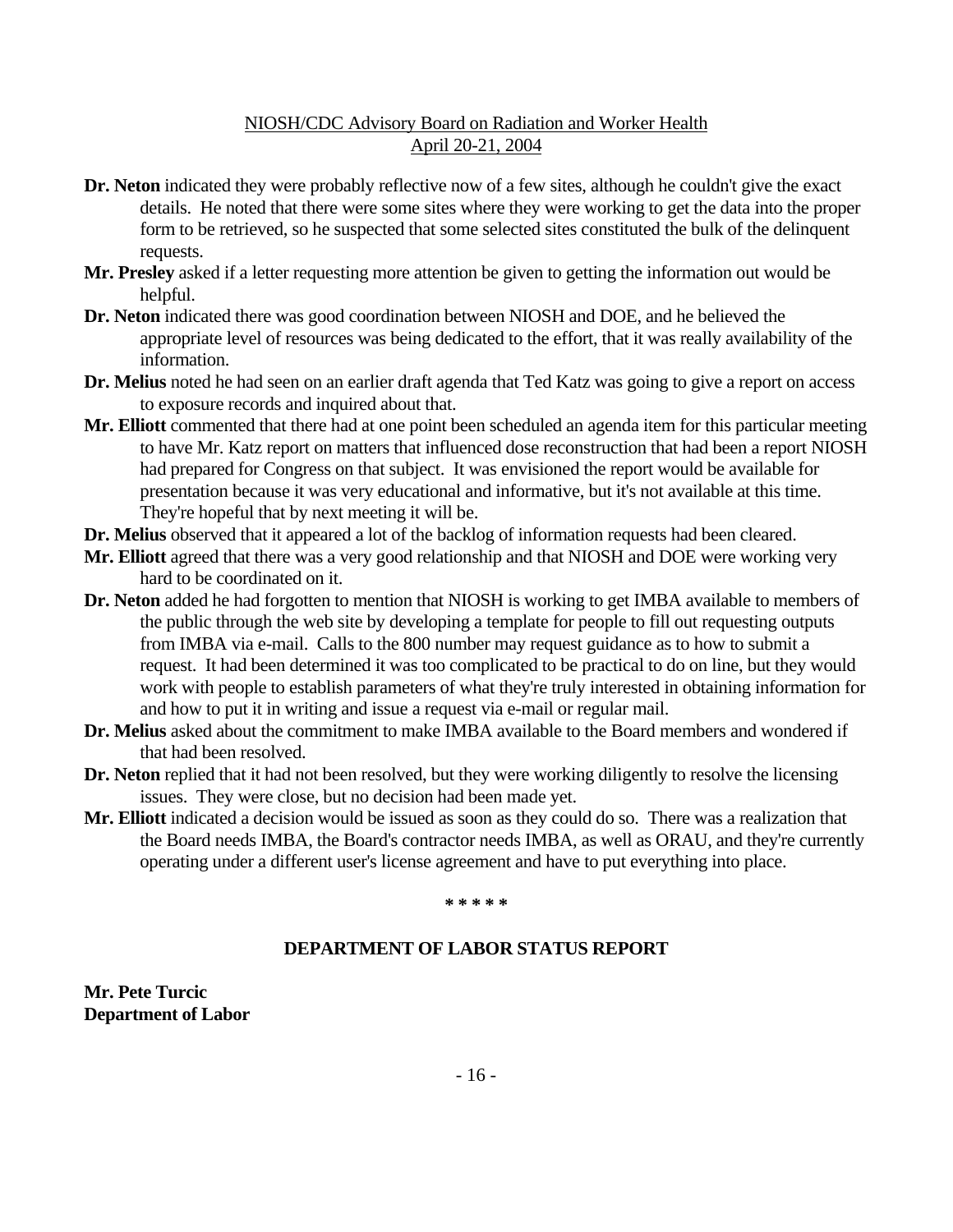An update on the program was given from the perspective of the Department of Labor by **Mr. Pete Turcic**. Over 53,000 claims have been filed, the majority of which are cancer claims. There are approximately 15,600 pending at NIOSH, with over 2,000 pending action in DOL district offices, claims that have not received a recommended decision yet.

Recent efforts in enhancing outreach have caused the number of claims to increase considerably. The past several months they've been averaging from 250 to 320 claims per week. A smaller percentage now are non-covered conditions, so not only is the number of claims up, but the percentage for covered conditions is greater.

Another 1,900 claims have a recommended decision and are in the process of awaiting final decision. Over 22,000 final decisions have been issued out of almost 40,000 cases received. Recommended decisions to approve number 12,500, with 19,000 recommended decisions to deny. There have been almost 12,000 final decisions to approve benefits and 16,000 final decisions to deny. Payments have been issued in 10,619 and they're approaching \$800 million in benefits and \$30 million in medical benefits having been paid.

Of the 16,000 decisions to deny benefits, almost 9,600 were denied because of non-covered conditions; 2,500 where the employee was not covered; 700-plus where the survivor was not eligible; 2,200, insufficient medical evidence to demonstrate a covered condition; and, a number that is going up, now over 900 where the cancer was not related or had a probability of causation of less than 50 percent.

**Mr. Turcic** noted that under the Government Performance Result Act, the DOL standards for initial processing is for a timely decision. This year that standard was raised from 75 percent to 77 percent. The two standards used are that a decision be made within 120 days if it's a DOE facility or a RECA claim; within 180 days if it's an AWE or subcontractor claim. DOL met their goals last year. For this fiscal year 93 percent of the initial decisions were within those time frames, with an average of 92 days.

The standard on final decisions is within 75 days of receipt of a waiver or objections or a request for review of the written record, and within 250 days if the individual requests a hearing. This fiscal year 99 percent of the cases met the standards.

DOL has received 2,213 of their referrals back from NIOSH with completed dose reconstructions and 189 where dose reconstruction was not necessary for various reasons. Most were early CLL cases which came back. Of those, there were 528 recommended decisions to approve benefits; 1,388 to deny benefits. Final decisions totaled 470 to pay and 691 to deny benefits.

In the past two months DOL has worked with PACE in an effort to increase the number of claims received from the Hanford site and has been very successful, receiving over 275 new claims since that outreach effort began. They're now up to 3,565 claims from individuals claiming Hanford as a work site. Most are cancer claims, with 192 beryllium sensitivity, 126 chronic beryllium disease, and other non-covered conditions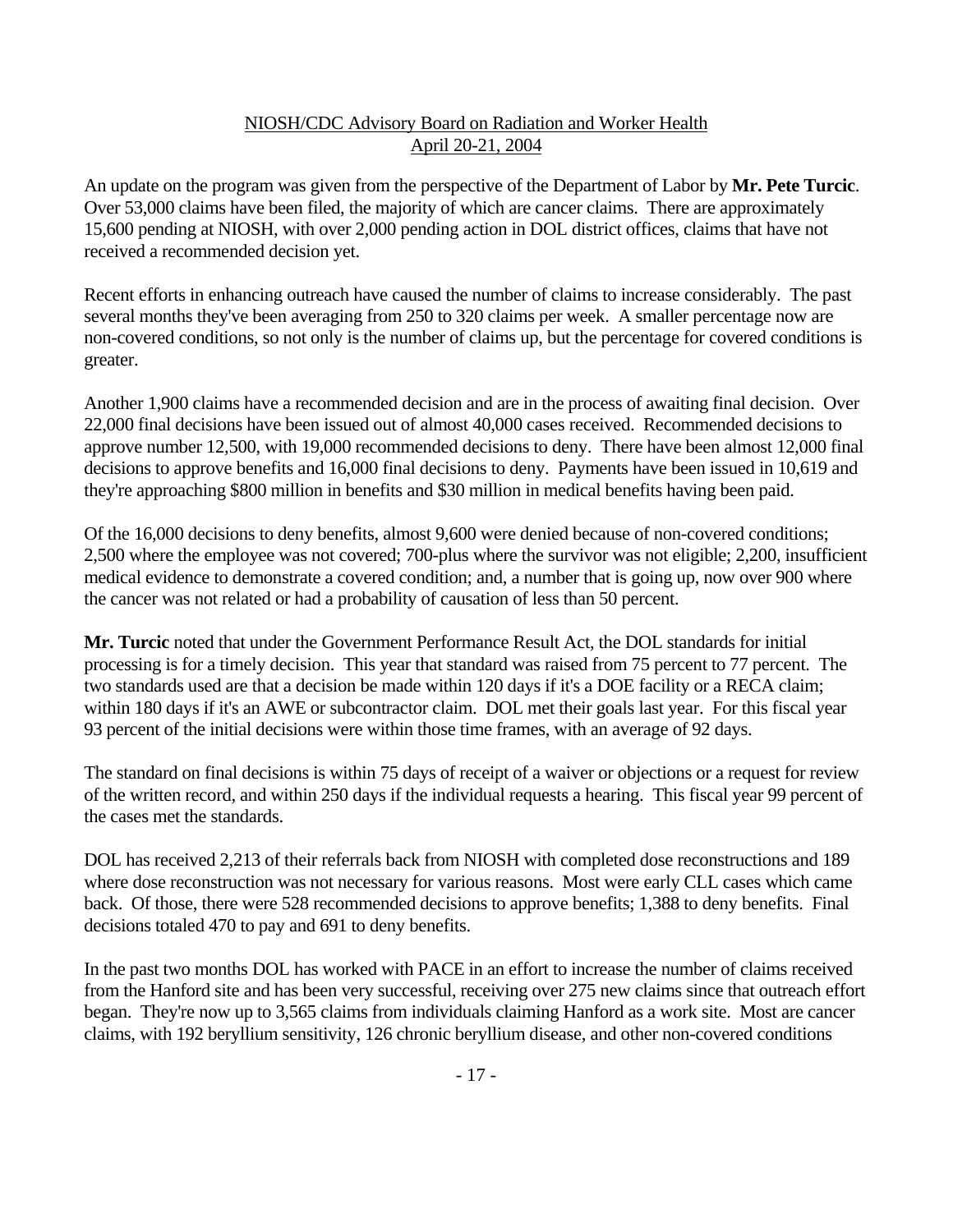totaling 607. Seventy payments for over \$9 million has been paid to individuals at the Hanford work site. Since the initiation of increased outreach efforts, an additional 16 cases have been approved for benefits, 32 denied, 14 additional that have had payments issued and 159 in that time period referred to NIOSH for dose reconstruction.

Of the 70 payments issued, 30 were for cancer, 40 for chronic beryllium disease, and 100 individuals have been awarded benefits for beryllium sensitivity and to receive medical monitoring.

Of the total Hanford claims referred to NIOSH, 209 have been received back, 205 with completed dose reconstructions; recommended decisions in 28 cases to approve benefits, 138 to deny; 27 final decisions to approve and 33 to deny.

The goal of the outreach efforts has been to identify potential claimant populations, solicit claims from nonfilers. DOL has been tracking where they're not getting the number of claims that had been expected, and collecting facility information to promote public knowledge and awareness of the program and provide assistance in filing claims.

District offices have been charged with coordinating the outreach efforts with the resource centers in each of those areas, with a focus on increasing stakeholder involvement in the outreach efforts with unions, media outlets, advocacy groups and health care providers.

On a national scope, DOL has been working with the Center to Protect Workers' Rights in a very good effort where they have been able to get employment verification completed on a number of difficult cases that were presenting problems where records just didn't exist. The group has access to some record sources that have turned out to be very useful. Discussions are beginning on an effort to reach many of the construction workers that were employed at different sites.

There's an effort with the Cancer Treatment Centers of America where DOL is providing them with a list of employers at various sites that have been identified. They will then cross-match their records for anyone who may have listed that facility as an employer. They will then send a letter that will be provided by DOL to that patient or former patient notifying them about the program and potential eligibility for benefits.

Additional work is underway with the California Beryllium Vendors, the National Councils of Laborers, as well as the Ohio Bureau of Worker Compensation.

The district offices, along with the affected resource centers, have come up with a strategic plan for the next six months in the outreach effort. The Cleveland district office and its resource centers will focus on outreach to Fernald and Mound for the next three to six months. Denver will focus on Rocky Flats and Los Alamos. Seattle will focus at Hanford and California. Jacksonville will be nailing down their plan week after next.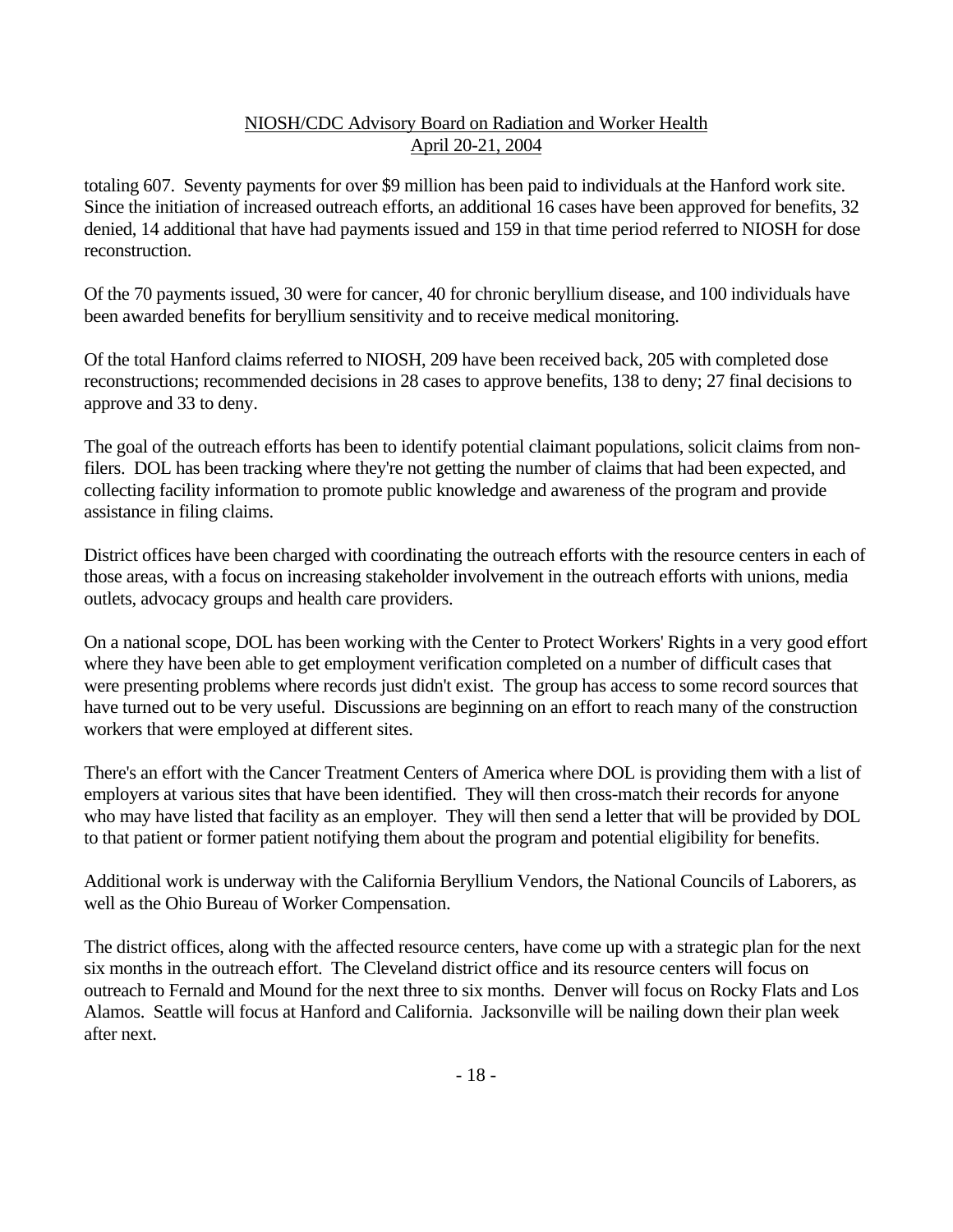Mr. Turcic commented that he didn't feel a good job has been done in educating people on the process itself as far as explaining why two people who had worked together and go through dose reconstruction, one has a certain type cancer and is being compensated; the person they worked next to is not. Therefore DOL is working to develop some education outreach efforts in that regard.

### **Discussion Points:**

- **Dr. Ziemer** pointed out some specific items in Mr. Turcic's slides which may lead to misunderstanding. They discussed clarification of the slides for future use.
- **Mr. Turcic** indicated the slides would be restructured in an effort to make them clearer.
- **Dr. Roy DeHart** asked for clarification of the hearing process, the issues involved.
- **Mr. Turcic** replied that once a claimant gets a recommended decision, one option is to file objections and ask for a hearing. At the hearing they can present their objections. Previously most of the hearings dealt with factual information or non-covered conditions. Now they're beginning to get requests dealing with the specifics on a dose reconstruction. DOL will have to adjudicate factual information that goes into the dose reconstruction and the application of methodology. This will allow someone to raise an issue that a factual piece of information was not covered. That would have to be addressed in the final decision or it would be remanded back to NIOSH to redo the dose reconstruction. The claimant could also object to the application of methodology, saying it wasn't consistent with other cases or whatever the objection may be. **Mr. Turcic** indicated that possibly at the next meeting he would have hard data for the Board and noted that they had asked their hearing representatives to identify and report issues which were coming up when claimants requested hearings.
- **Dr. Melius** inquired about **Dr. Neton**'s presentation on reworks and asked for further explanation of the process and what kind of issues would cause a rework.
- **Mr. Turcic** reiterated the explanation previously given by **Dr. Neton**. The rework could be due to a change in situation, diagnosis of another cancer, errors or changes in the ICD-9 codes. None have been remanded on dose reconstructions.
- Noting one cause mentioned by **Dr. Neton** was employment history discrepancies, **Dr. Melius** was trying to figure out how that could occur since one issue has been figuring out how the employment history matches up with employment records, so he wondered if it is related to that or if it is related to new information or more information.
- **Mr. Turcic** replied it could be both. Sometimes that information is not received until after a final decision and the individual asks for a reopening. Sometimes NIOSH gets exposure records and finds additional employment information that was not verified up front. They continue working it and note it, but before the case can become final DOL has to verify the employment. If additional employment was found through records, it's easy to verify. If it came about through an interview, then they have to go back and redevelop that, so there may be instances where the case needs to be reworked.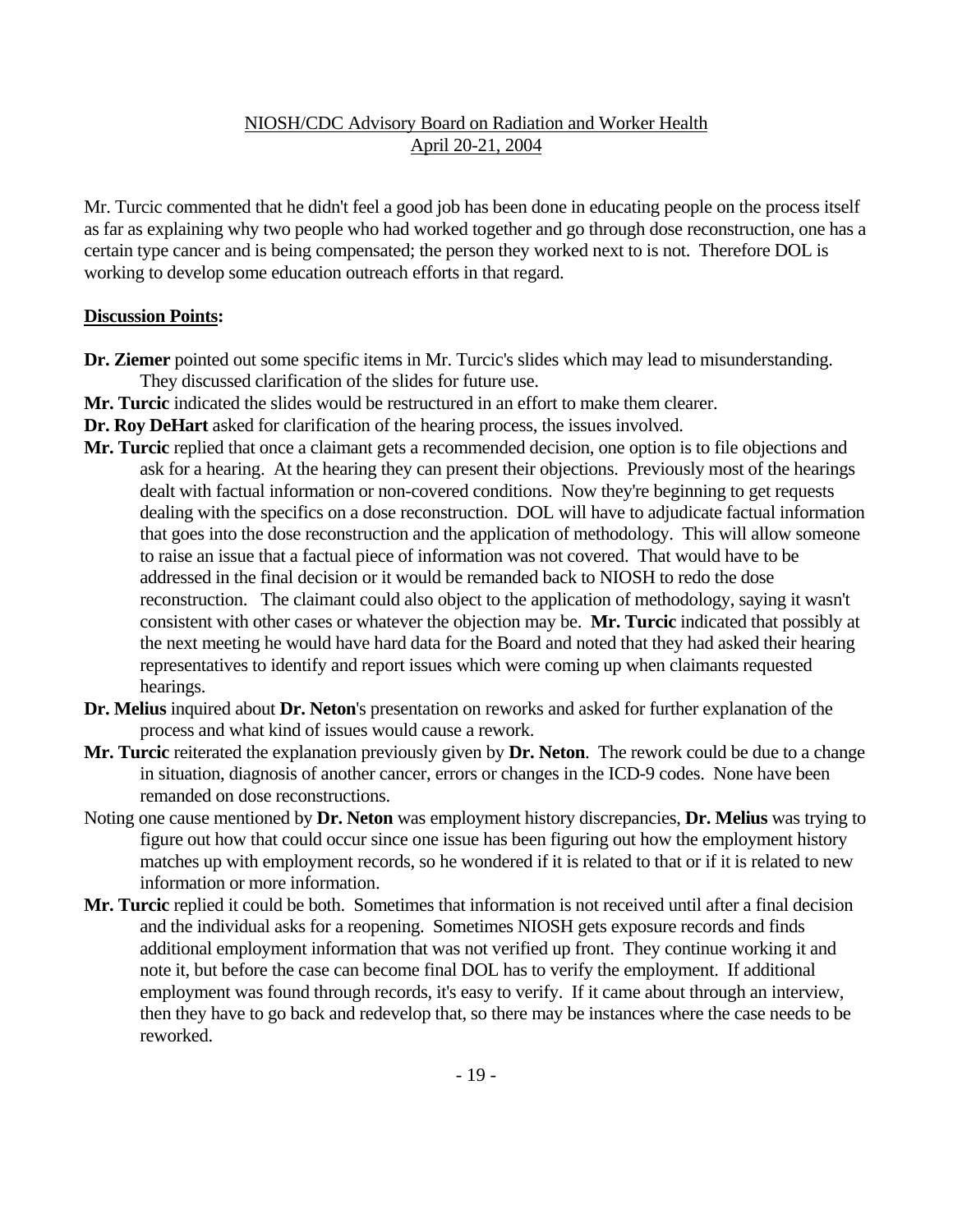- **Ms. Wanda Munn** observed that in the Hanford compensation figures it was not clear how much of the compensation is applicable to the concerns of this Board, and wondered if that could be broken out in the future so that they may know what their specific cases are doing and indicated that she would appreciate that in the future.
- Mr. Turcic indicated he would accommodate her request.
- **Dr. Melius** asked whether **Mr. Turcic** had any views on how the review process of dose reconstructions through the Board's contractor tied in with DOL's efforts.
- **Mr. Turcic** commented that it was very important. He looked at it as a quality control function and his only request was that he would like to have issues identified early on so that they could be addressed, rather than waiting until thousands of decisions had been issued from a particular site and then find out there were problems and that all those cases have to be reopened. He would appreciate Board input, especially as they get into hearings on specific issues relative to dose reconstruction.
- **Dr. Genevieve Roessler** commented that it appears the DOL program is doing a good outreach with potential claimants, but it also appears there's a big disconnect, misinformation or lack of up-to-date information, with Congressmen and the public and the media. She wondered if it's the Board's responsibility to possibly have a quarterly newsletter to be handed out to interested people. While NIOSH has a fantastic web site, she wondered what percentage of people really used that site and if there were a statement on there concise enough to convey the progress being made in the project.
- **Dr. Ziemer** noted that he didn't know if those were rhetorical questions, but they were thought-provoking ideas.

#### **\* \* \* \* \***

#### **DEPARTMENT OF ENERGY STATUS REPORT**

#### **Mr. Tom Rollow Department of Energy**

An update from the perspective of the Department of Energy was presented by **Mr. Tom Rollow**, who presented graphic illustrations of the differences in the portions of the program administered by DOL and DOE, respectively. He also noted the portions of the program in which DOE works hand-in-hand with NIOSH. This includes answering NIOSH requests for exposure information for claimants in the DOLadministered Subtitle B, and NIOSH making physician appointments to the physicians panels for the DOEadministered Subtitle D.

There is a sizeable backlog of cases. There have been approximately 23,000 applications, with somewhat over 1,000 processed. Changes in how the physicians panels function has improved the movement of cases. A plan has been developed to eliminate the backlog within two and a half years, but will require Congressional help, both financially and legislatively.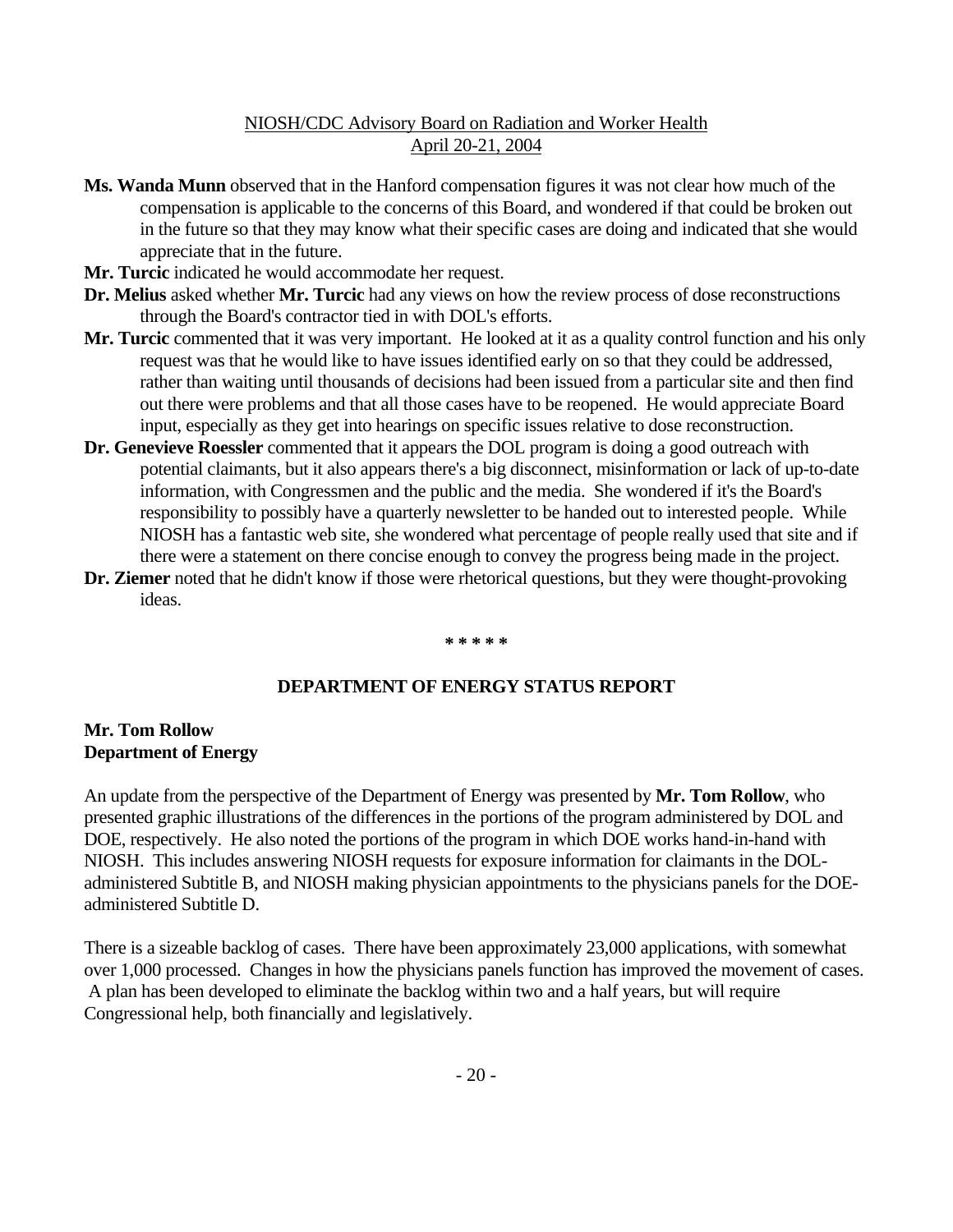A proposed rule change is currently in public comment period which will allow a positive determination to be made by a single physician. A negative determination would then require a second physician review, and possibly a third, until two physicians concur. This would replace the three-physician requirement currently in place and would double the number of cases processed.

Efforts are underway to improve the physicians' pay cap, currently set at executive level three, approximately \$68 an hour. Physicians in this field are typically receiving double that amount on a per-hour basis, limiting the ability to attract additional physicians.

**Mr. Rollow** outlined a variety of changes he is seeking to make to the program in an effort to provide the contemplated benefits to claimants. These included a \$33 million appropriations transfer, prioritizing cases, implementation of a tiger team to help categorize and rate suggestions for improvements and implementing the changes. **Mr. Rollow** noted that the supply of physicians is the major bottleneck to the program.

**Mr. Rollow** described the concept of full-time equivalency hours, noting that the physicians appointed by NIOSH originally committed to working 16 hours per month on the panels, but are presently averaging about four hours per month. So while the number of physicians appointed seems generous, the hours worked are few.

Noting that the entire program has benefited from having a lot of records available in the DOE system, **Mr. Rollow** indicating that was partially due to security. Information was classified and stayed classified, making it more difficult to destroy. There are regulations for retaining records, such as radiation exposure records must be maintained 75 years. The records look different at each site, however, having been treated differently from site to site.

Some records have been digitized; some are stored in boxes. Some have names; some have employee numbers that have to be correlated to names and Social Security numbers.

The DOE advisory committee was allowed to expire last January. The process of reauthorizing a new advisory board which will focus more on the production end and less on program conceptualization is underway. Members are expected to be appointed in three or four weeks.

**Mr. Rollow** presented a group of slides which looked at the DOE program from varying perspectives - cumulative cases processed, determinations per week, budget and legislation.

#### **Discussion Points:**

**Dr. Roy DeHart** inquired if his understanding was correct in that DOE was asking the participants in its advisory board to be volunteers and not reimbursed, observing that he couldn't understand why that would be done when the program was having difficulty moving forward, and noted that this Board is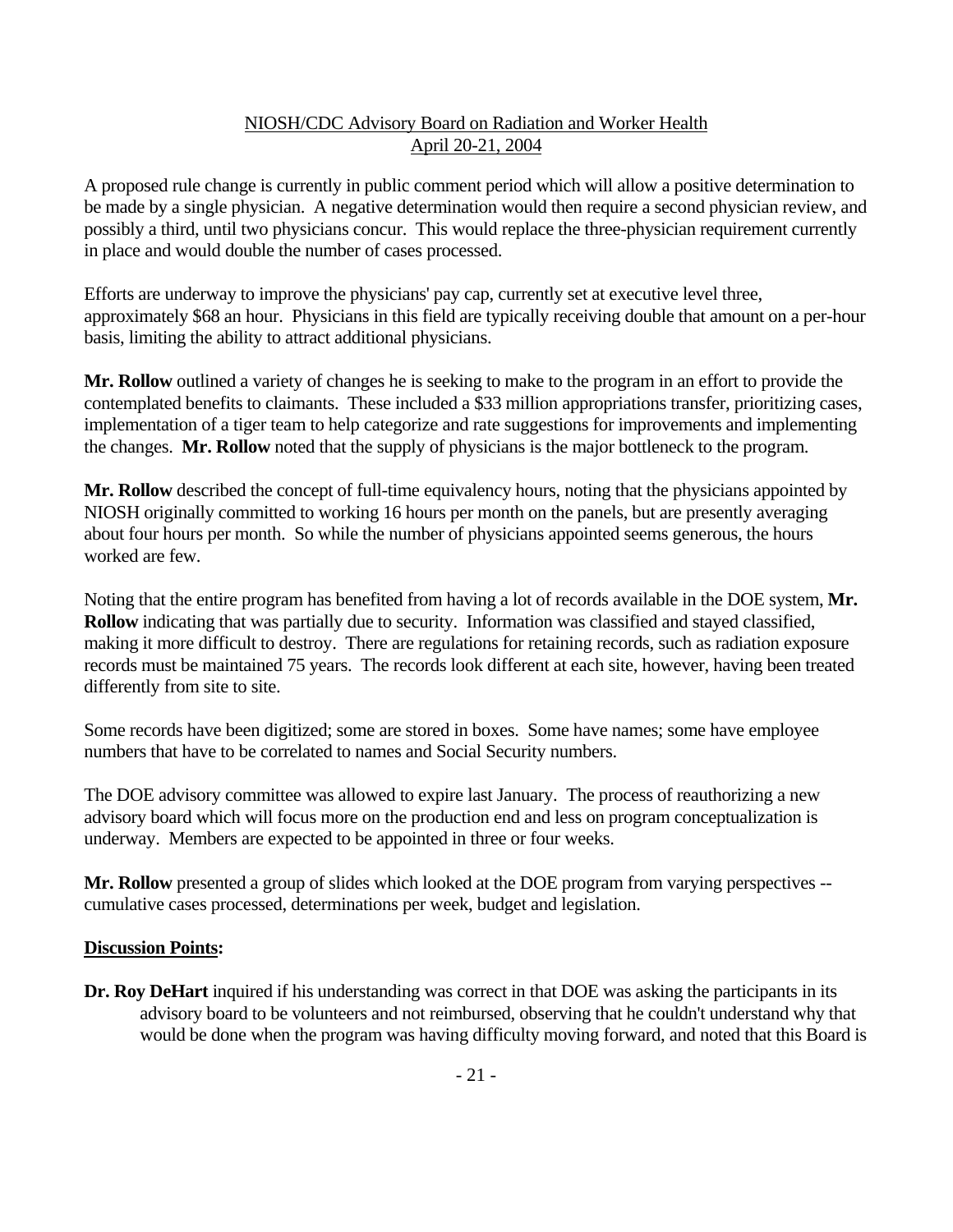not all voluntary.

- **Mr. Rollow** indicated that was information he had not possessed and he would take it back to Washington. **Dr. DeHart** also queried **Mr. Rollow** relative to insurance issues with the physicians.
- **Mr. Rollow** expressed concern that, as one of their practicing physicians, **Dr. DeHart** was unaware the insurance was in place, noting that was an indication of a communication problem he would work on when he returned.
- **Dr. Melius** asked about cutting back staff if the appropriations reprogramming were not forthcoming, and wondered if the staff were involved in activities related to this program.
- **Mr. Rollow** noted that would be staff working at the DOE sites collecting records. He explained they were working at a rate exceeding a level budget in anticipation of seeing the reappropriation. If that is not forthcoming, they will have to begin laying off staff.
- **Dr. Melius** wondered if that would mean records coming to NIOSH would be cut back, as well.
- **Mr. Rollow** replied that he had made a decision to put NIOSH and DOL first and had never wavered on that commitment. Among many reasons, one was that this program was more mature and moving faster. His intention is to continue that commitment, but noted that as he started to run out of resources, anything could happen.
- **Dr. Antonio Andrade** asked if he had missed mention of where the money in the reprogramming action would be coming from, and what **Mr. Rollow**'s personal assessment of the likelihood of reprogramming might be.
- **Mr. Rollow** indicated that he believed in large part the sources identified were construction projects with excess or leftover money and needed Congressional approval to use it. It may represent projects that will not get moving as fast this year as they would like and the Department will use that money on this project. He commented he thought there was a high probability Congress will agree that the sources would be acceptable.
- **Mr. Leon Owens** commented on the deficiency at a lot of sites regarding the willing payer issue. He wondered if, as part of the overall programmatic changes, the Department had considered a legislative fix to the willing payer issue.
- Explaining that a willing payer is a contractor still under the control of the DOE, **Mr. Rollow** noted there might be many payers not controlled by DOE, willing or otherwise. The official position of the Department is that the National Academies will be asked to study the issue because it is also a social and legislative question. Until then there will be no legislative fixes coming forth to the willing payer problem because they don't know if it is a problem.
- **Mr. Rollow** further noted that for Paducah, exposures that occurred prior to that site being turned over to USEC would be covered by Bechtel-Jacobs, and was concerned **Mr. Owens** had not heard that. DOE will issue a do-not-contest order to Bechtel-Jacobs Company.
- **Mr. Owens** countered that his concern was whether Bechtel-Jacobs would continue to be on the site, noting that two contracts are recompeting at the moment.
- **Mr. Rollow** stated that Bechtel-Jacobs will be a willing payer until contracts are placed for the Paducah and Portsmouth sites. Prior to that time the Department intends to order Bechtel-Jacobs to continue that responsibility. That legal document has not been written yet, however, so it can't be counted on until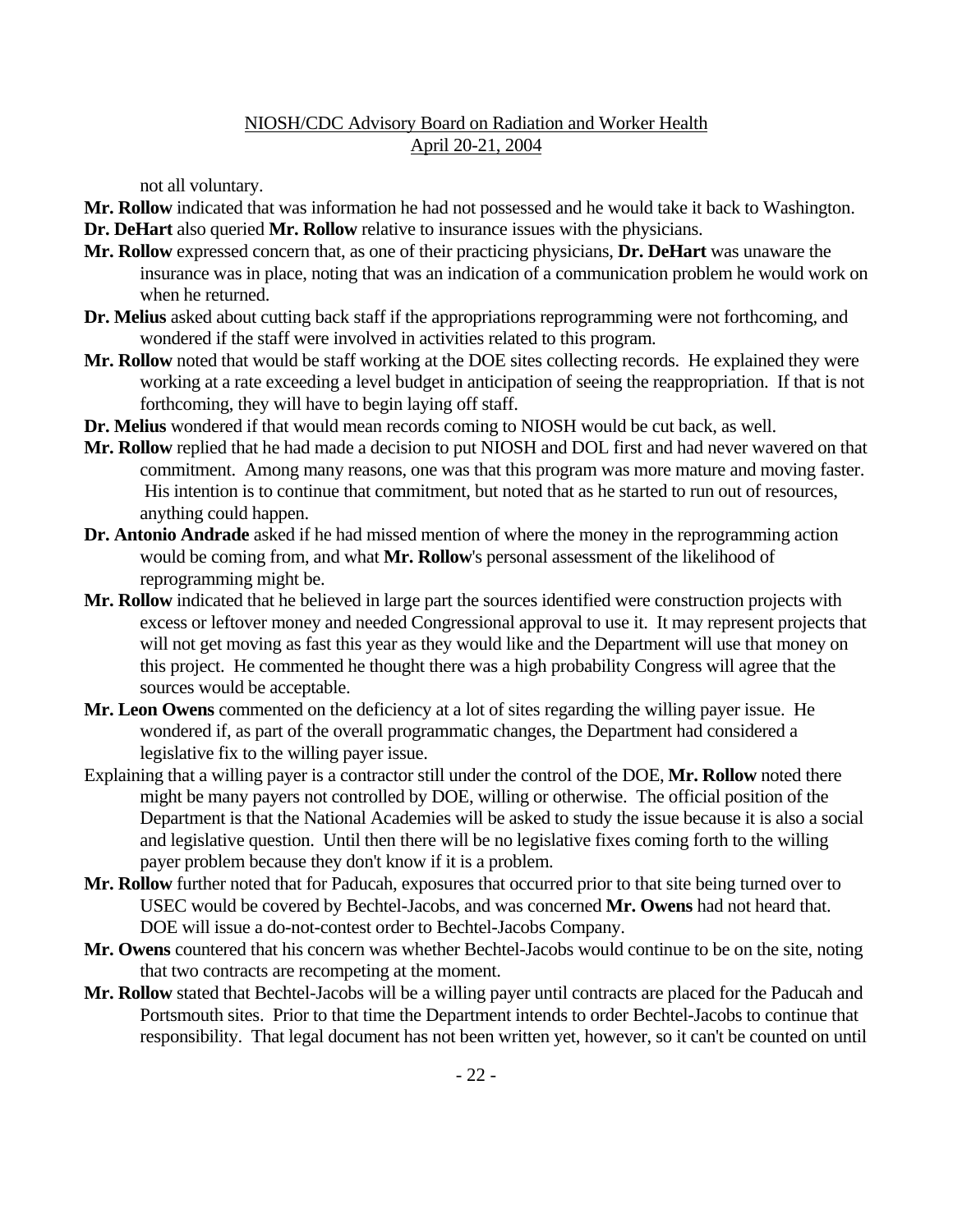it's done.

- **Mr. Elliott** indicated he presumed the DOE advisory committee would be FACA chartered, and inquired into its size and balance of perspective.
- **Mr. Rollow** replied he had forgotten the exact description from the *Federal Register*, but believed it included insurance, DOE contractors, DOE employees, work comp people. They were expecting about 12 members, noting the Secretary of DOE is in the process of selecting members, whose names will be sent to the White House for endorsement.

 **\* \* \* \* \***

# **SITE PROFILE STATUS, USE IN DOSE RECONSTRUCTIONS, AND ROLL-OUT**

### **Dr. James Neton NIOSH/OCAS**

**Dr. Neton** began his update on site profile status with the basic definition which appears on the site profile web page. **Dr. Neton** noted that at the Board conference call the issue was raised that site profiles do not intend to be comprehensive evaluations of incident reports. He noted there was some incident report information included, major incidents, but they are not all-inclusive. That information is maintained in a separate site information image database where major incidents are collected and catalogued. The database is searchable by keyword. Some incident reports are very large, and he didn't intend to give the impression that incidents were not included in site profiles, but they're not contained within the documents themselves. He noted that when doing dose reconstructions for monitored workers, the incident reports would not necessarily be relied upon.

**Dr. Neton** reiterated that site profiles are a compilation of technical documents, six separate chapters, and are dynamic documents in that they are subject to revision any time new information is available that would affect dose reconstruction outcome for any claimants.

**Dr. Neton** commented that he'd had a number of questions about the concept of missed dose versus unmonitored dose, noting that those concepts are not necessarily addressed in the site profile, but are included in the implementation guide. If a worker were monitored routinely for every monitoring period, NIOSH would assess and attempt to assign the missed dose or what dose the worker could have received and still had all of his measurements show up as non-detectable. If the claimant were unmonitored, missed dose should not be assigned unless it could be demonstrated fairly conclusively that the missed dose would conservatively estimate unmonitored exposure. It has to be done with very good justification. **Dr. Neton**  noted that these are difficult concepts to grasp in that they're abstract, but they are covered in the implementation guides. Missed dose is assigned and unmonitored dose is recognized.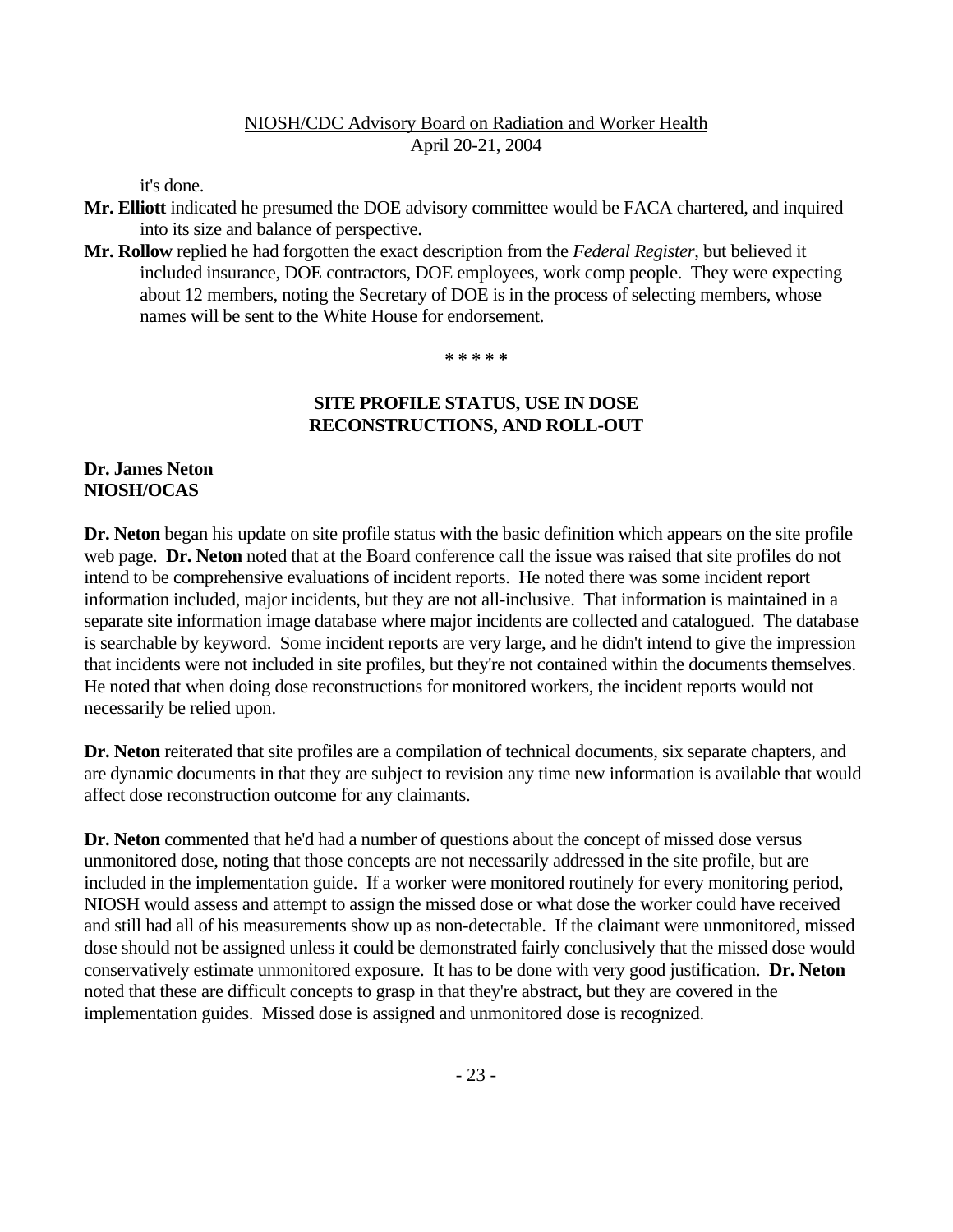Newly released site profiles include Rocky Flats, which will allow commencement of processing on 834 claims from that facility. There are 2,088 claims from Oak Ridge Y-12 which can now be addressed. Last Friday the Iowa Ordnance site profile was approved. There are some 400 to 500 claims from that facility. Collectively, roughly 7,000 cases may now be addressed by various site profiles. That represents 40 percent of the claimant population.

**Dr. Neton** noted that he refers to site profiles having been issued rather than completed because a site profile can be issued without having every single piece of information included. Often sections will be reserved. In the Rocky Flats external dosimetry Technical Basis Document, the neutron monitoring section for certain time periods is listed as reserved. Work is still being done on the details of what the neutron exposures really were during those time periods. But for a claimant who didn't work in those time periods and had low potential for neutron exposure, that site profile could be used in evaluating the case. That is the concept behind pushing the site profiles out as soon as it's felt they're technically accurate and complete enough to address certain blocks of dose reconstructions. They then continue to move forward with further information after the fact.

Noting that site profiles are subject to revision, **Dr. Neton** stated that the Mallinckrodt site profile was undergoing revision one, and the Hanford site profile is also undergoing some limited amount of revision.

**Dr. Neton** pointed out that the Iowa Ordnance Plant site profile is unique in that it has been handled like an Atomic Weapons Employer site. It had a limited operation from DOE activities and it's covered in one document rather than having the individual chapters.

Additional site profiles under development will enable another 1,400 cases to move forward. Weldon Spring is a key document to develop in that a number of Mallinckrodt employees worked at both places and that will enable a number of those claims to move forward. The target goal for completion of the remaining site profiles is end of summer or early fall.

A decision must be made as to whether resources to generate an extensive document should be invested in preparing a site profile where the number of cases that would be affected is limited, or if it might be better to do hand-crafted dose reconstructions at those facilities. **Dr. Neton** noted that once the site profiles now in development are released, they will be at the point of making that determination.

**Dr. Neton** announced that ORAU had written a worker outreach plan which has been completed and is available for distribution. It is a controlled document written by ORAU, reviewed and approved by NIOSH, that lays out the intent of the program and establishes an outreach group for worker input. Meetings are being arranged. There was a meeting in Portsmouth last week. They provide excellent input for workers to comment on site profiles. It had been indicated that the profiles tended to be written in a vacuum and NIOSH agreed and decided to meet with workers and get their input and let them talk about the type of information that may be missing from the profiles. This has been very productive, with a lot of good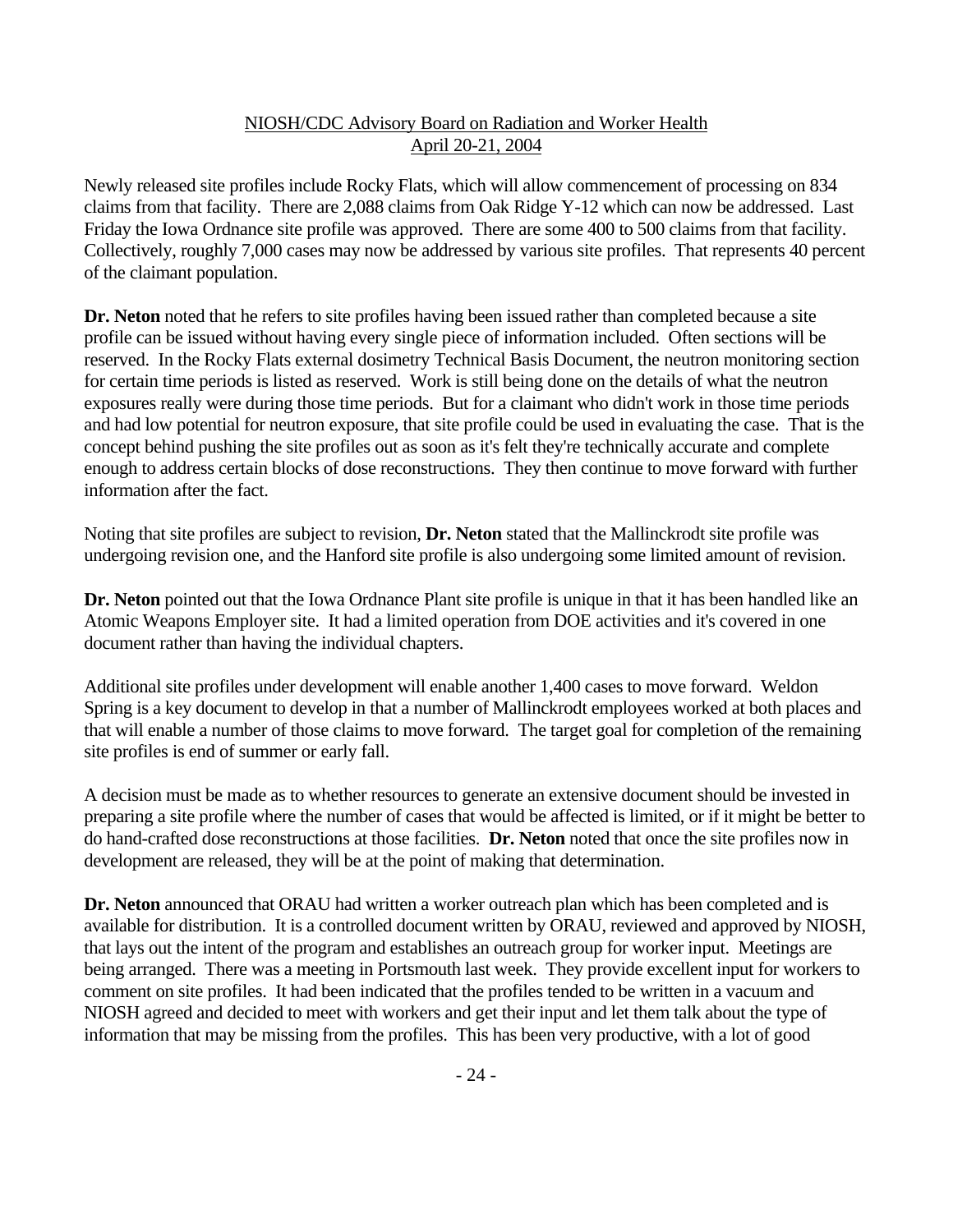information-sharing. Building trades have a unique perspective on what was done and what was monitored. That needs to be incorporated. NIOSH is committed to adding construction activity chapters to several site profiles to help flesh out gaps they perceive to be in those documents.

Minutes are taken at the worker input meetings to capture what has been done. They'll be distributed to a representative at the meeting, to be further distributed to the workers. They use sign-up sheets and ask people to input and say whether the minutes cover the issues that came up at the meeting. All this is in the plan. There have been five worker input meetings so far. The third one at Hanford will take place Thursday after this Board meeting. Sometimes it's difficult to get everybody together on the same day, so NIOSH tries to accommodate wherever possible. They prefer fewer trips, but if it requires multiple trips to a site, that will be done. Scheduled meetings are at INEEL in April, Nevada Test Site in May and Pantex in June. There are some tentative negotiations with Mound site in May.

One thing coming out of the meetings is that site safety reps need training. Workers are going to their union reps and asking for interpretation of forms, what is IREP, what is IMBA. Plans are being made for union reps, health and safety reps to come to Cincinnati to a NIOSH-funded one or two-day dose reconstruction workshop to give them a baseline of knowledge to be comfortable with the process. It is complex and people may never be totally comfortable, but to the extent that some educational input can be provided, NIOSH is committed to do that. **Dr. Neton** indicated he looked forward to getting the information shared and working with the groups in the very near future.

#### **Discussion Points:**

- **Dr. Roessler** inquired about a concept that had come up early on in the preparation of the site profiles about meetings with old-timers, with workers -- where possible -- from the '40's who where there during times that information may not be so readily available, and inquired what success they had achieved in contacting those people.
- **Dr. Neton** acknowledged that a lot had not been done in that area, but data were being collected and that he had spoken to someone at this particular meeting who had a fascinating knowledge about what had happened in the early monitoring days for construction workers, and they intended to interview him. He noted they had done one interview at Rocky Flats for a person discovered there who was about to retire. This is something that should be aggressively pursued.
- **Dr. Melius** raised a question about ORAU and NIOSH developing a conflict of interest policy.
- **Dr. Neton** apologized for having skipped over it in his notes, but stated ORAU has drafted a site profile conflict of interest policy. NIOSH is still in the process of reviewing it. Revisions are similar to concepts included in dose reconstruction conflict of interest policy. Any worker who currently works or previously worked at a site could not be a principal author on a Technical Basis Document chapter. They are not precluded from using site subject matter experts as resources. They are the most knowledgeable. The person who puts pen to paper cannot have that conflict of interest. Even though the official policy is not approved, ORAU is following that voluntarily at this point.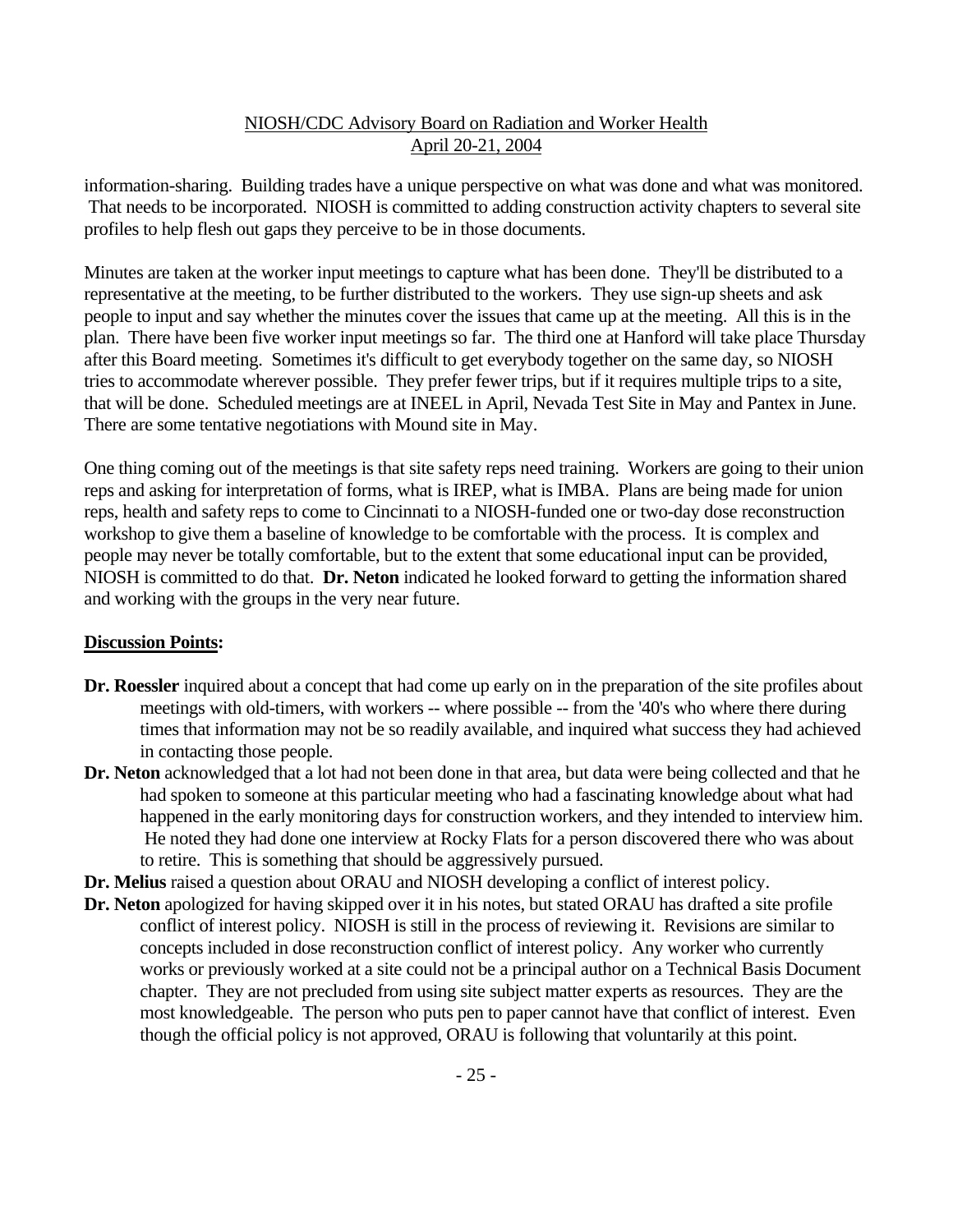- **Dr. Melius** asked if the Board could see it.
- **Dr. Neton** replied that could not be done until they got the final form out.
- **Dr. Melius** commented that people would be skeptical until they could see how it was being implemented, noting that one of the major issues is going to be transparency. If people with potential conflicts of interest are going to be accessed as a resource, it's transparency for references that would be helpful.
- **Dr. Neton** agreed that anyone who works as a member of the site profile team needs to file a biographical sketch indicating conflict of interest and what their role was. But until the formal policy has been issued, you can't tell.
- **Mr. Elliott** added that whoever contributes to the documents needs to be referenced, and indicated that when the conflict of interest plan comes out it will make sure that principal authors are not conflicted. As soon as the plan is approved it will be given to the Board.
- **Dr. Melius** indicated it would be helpful to the credibility of the process to see references to people at the worker input meetings, the old-timers.
- **Dr. Neton** advised the minutes of those meetings would be on the web site, as well as the attendance sheets.
- **Dr. Melius** commented he was confused on the implementation guides and that he wasn't clear whether they were site specific or more general.
- **Dr. Neton** responded that implementation guides are more general. There is an implementation guide, for example, for internal and external dosimetry. They are conceptual based.
- **Dr. Melius** inquired about the repository of incident reports.
- **Dr. Neton** replied that it was not just incident reports and didn't intend to give an incorrect impression of that. It is called a Department of Energy site images database. A lot of data capture efforts have been done at facilities and thousands of pages of records have been scanned and catalogued as PDF files by site. For example, one could go to the Savannah River section, do a keyword search and pull up anything that had "incident" or "accident" in the title and receive those documents. It's not purely an incident database, but the incidents are catalogued.
- **Dr. Melius** wanted to know if they were referenced or indexed anywhere relative to the site profile technical document.
- **Mr. Elliott** noted that they were all indexed and that the Board certainly had access to it, as well as the Board's contractor. If one of those are used in a dose reconstruction, it is cited in the dose reconstruction report that an incident report was found and the date cited.
- **Dr. Neton** agreed that if the incident were used in the dose reconstruction, it is cited, adding that the first ones done were the Y-12 criticality accident, which are referenced.
- **Dr. Melius** countered that they were not referenced in the site profile technical document.
- Dr. Neton explained that some are referenced, but it is not an exhaustive list because a line has to be drawn somewhere. The incident reports have been catalogued the best they can. All incident monitoring data is requested from DOE when they issue a request for information. They request incident information during the interview process. There are a number of sources that bring the incidents to the forefront. In certain dose reconstructions where monitoring data is available, it isn't essential to have a small incident in there. Any incident that would have been there is covered in a claimantfavorable manner. If they're known, they'll be dealt with; if they aren't known, using a claimant-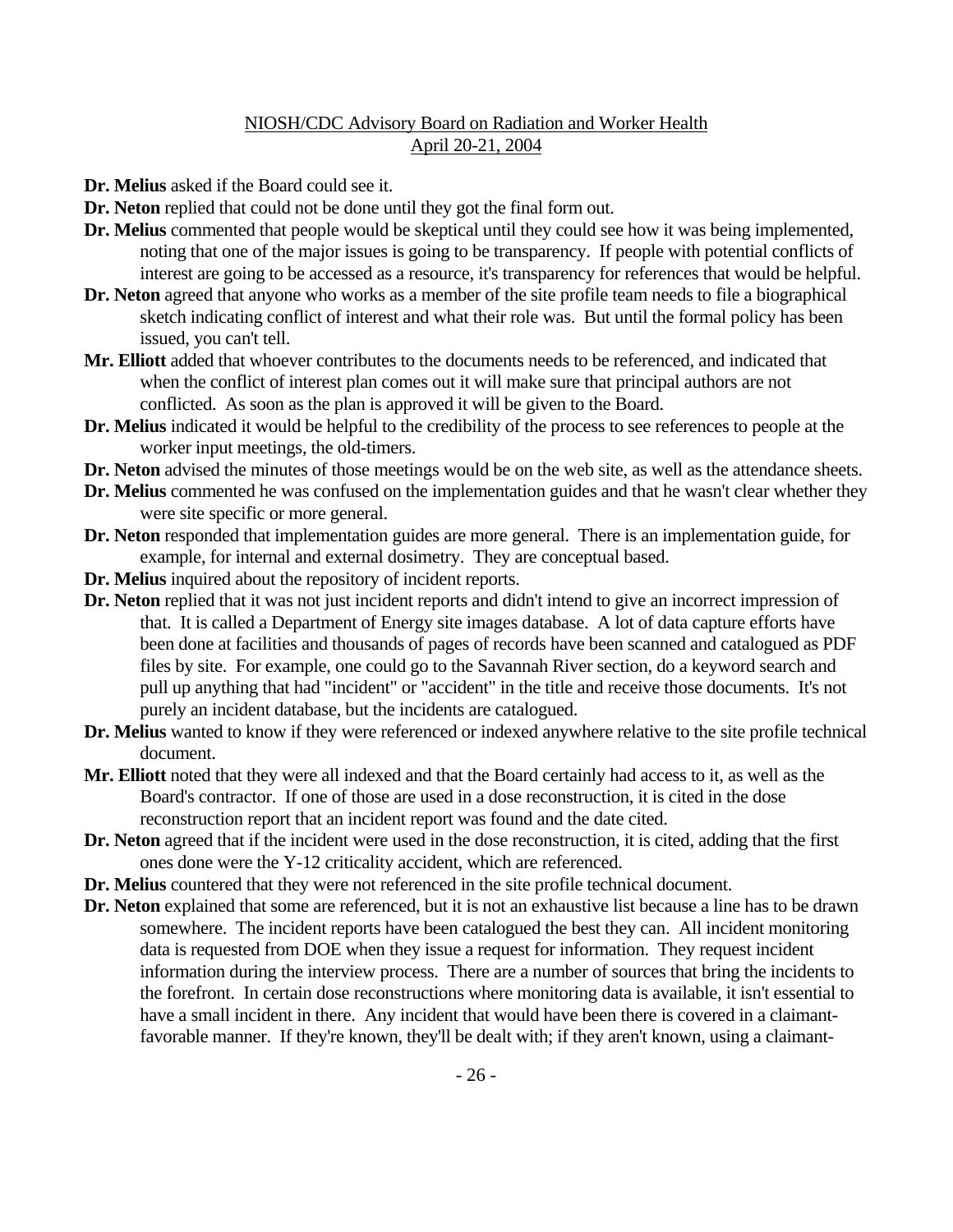favorable approach, it is assumed some type of incident happened.

- **Dr. Melius** declared that if this is a base document that's supposed to guide the individual dose reconstructions and other technical documents are being used -- realizing that every incident can't be covered -- but there's no name attached to it, it would seem you would want a system to make that association with a building or a process or a type of job that would raise suspicion.
- **Dr. Neton** commented that he was probably confusing **Dr. Melius**, who agreed he probably didn't realize he was confused. They entered a protracted discussion where lines blurred between implementation guides, site profiles, missed dose and unmonitored dose. Numerous and varied examples were given in an effort to clarify.
- **Mr. Elliott** offered that some time back Dave Allen and Tim Taulbee had given presentations on internal dose and external dose implementation guides, respectively. He noted that while they were on the web site, if it was felt it would be helpful to revisit the issue, Mr. Allen and Mr. Taulbee could be brought back to illustrate how what was being proposed then is being done now, using those methods and concepts.
- **Dr. Ziemer** inquired if **Dr. Melius**' query related to what method is being used to assure linkage of an incident report to a particular individual who might have been there.
- **Dr. Melius** confirmed that was his question.
- **Mr. Elliott** replied that the answer would then be yes and no.
- **Dr. Ziemer** explained that he understood **Dr. Neton** to be saying that if it's an internal dose issue and there's bioassay data, the fact that you made the linkage may not matter that that's the cause. If a claimant is unmonitored, it may be a different matter.
- **Dr. Neton** agreed, acknowledging that unmonitored workers are much more difficult, which is why the worker database is being constructed. Incidents are not being ignored. They're being catalogued, but dose reconstructions are being performed without necessarily having to link internal exposure to an incident.
- **Mr. Elliott** offered that perhaps a more illustrative example is what is being done when there is no ability to link. In that case, the claimant is given the benefit of the doubt. The reasonableness of the allegation is looked at. If a claimant says an incident happened a particular place they worked, but NIOSH's best efforts can't find that incident was ever recorded, if an affidavit can be provided, that is pursued.
- **Dr. Melius** then asked how the claimants are assured that the incidents are accessible to NIOSH and that there may be a reported incident that's not recorded -- as in the case of a survivor who may not have that information -- but assurance there's an attempt to find out.
- **Mr. Elliott** explained that was the practice of dose reconstruction and had nothing to do with the site profile. Each dose reconstructor is expected to ask those questions and pursue that line of thought until satisfied.
- **Dr. Neton** suggested that as the Board got into the dose reconstruction reviews, it may become more obvious how it works. He reiterated that the site profile is a guide that helps the dose reconstructor be more uniform and consistent. It does not require inclusion of every piece of data existent at the site for it to be used. On the other hand, one cannot review a site profile without looking at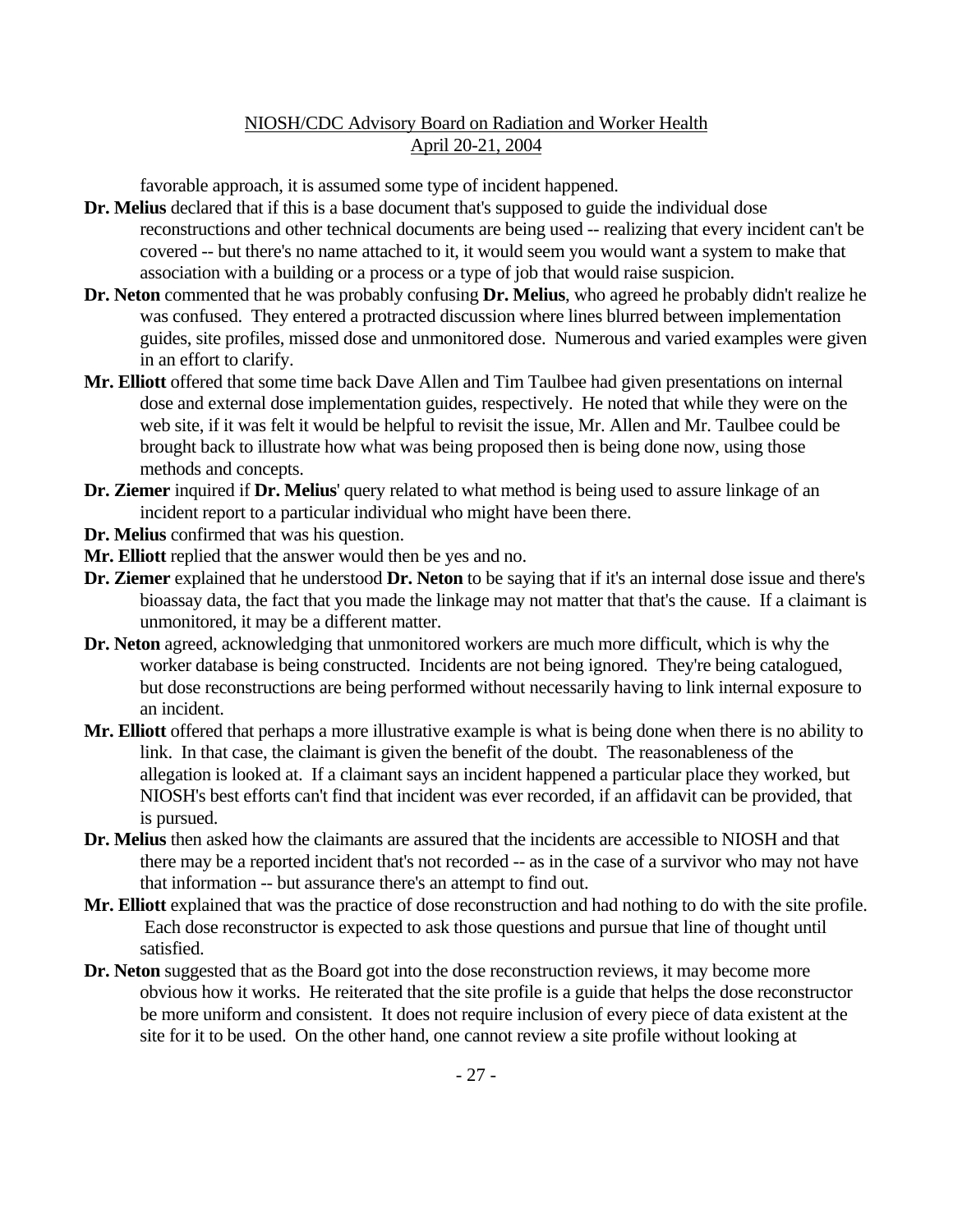corresponding dose reconstruction done with it to see that it makes sense.

- **Dr. Melius** commented that he wasn't convinced that consistency was being maintained among cases so that the same type of information was being accessed, which could be provided in the site profile, but he wanted to think about it some more.
- **Mr. Robert Presley** asked if there was any feedback from old-timers groups on site profiles on the web site. If so, is there a means by which site profiles can be updated.
- Dr. Neton replied there had only been a handful of feedback from the web site, but the union briefings provided feedback and valuable information, and there had been some from write-ins. Any substantive information would be incorporated into a site profile modification and put on the web site as a revision.
- **Mr. Elliott** added that one comment had resulted in reviewing source documents to see if a reference given by the commenter had been included, which it had, and they were able to tell them that. Another reference was given by a commenter which they didn't have. It was added, although it didn't make any change in the site profile. But it was a piece of information they hadn't had before.
- **Dr. Melius** commented that the idea of educational outreach was good, and urged NIOSH to work with Pete Turcic and DOL in that they seemed to want to engage in much the same activities. Given the potential confusion, he felt it would be helpful for everyone to go out together to do that, within resources.
- **Mr. Mark Griffon** asked for clarification on unmonitored workers versus unmonitored exposures. He related having interviewed former workers who said there had been various jobs or various time periods where they were close to their quarterly limit and "volunteered", after being told they would be rotated out of their job, to leave their badge in their locker when they worked the next couple of weeks. Another example is a worker being monitored for the wrong thing. **Mr. Griffon** wondered if that were addressed in the concept of unmonitored dose.
- **Dr. Neton** replied that the first example came up at a worker outreach briefing and NIOSH is looking at that. This is a good example of something learned at a worker meeting. They plan to write a technical bulletin on the issue and are looking at ways to accommodate that. While it may not affect a large number of workers, it is an important segment because they're the ones very close to compensation value. That is being looked at very closely. It isn't addressed right now, but they're looking at ways to do so.
- The second example, bioassay programs where source term had nuclides that weren't monitored, speaks to the site profile. The internal dosimetry section is supposed to cover and flesh out what radionuclides were there, were transuranic nuclides mixed in with the uranium source term, were there other types of materials. Then that would require the health physicist to go back and reconstruct those.
- Suggesting this may be the linkage **Dr. Melius** was talking about, **Mr. Griffon** asked how the individual being dose reconstructed was placed with that source term.
- **Dr. Neton** explained that they know what years the source term existed, and the site profile would address that. That is not an incident-related issue, but is a source term-related fact. If that is not known, the most claimant-favorable approach will be assumed and the claimant will be assigned the worst source term that existed at the site. He noted that was fairly standard practice in the program.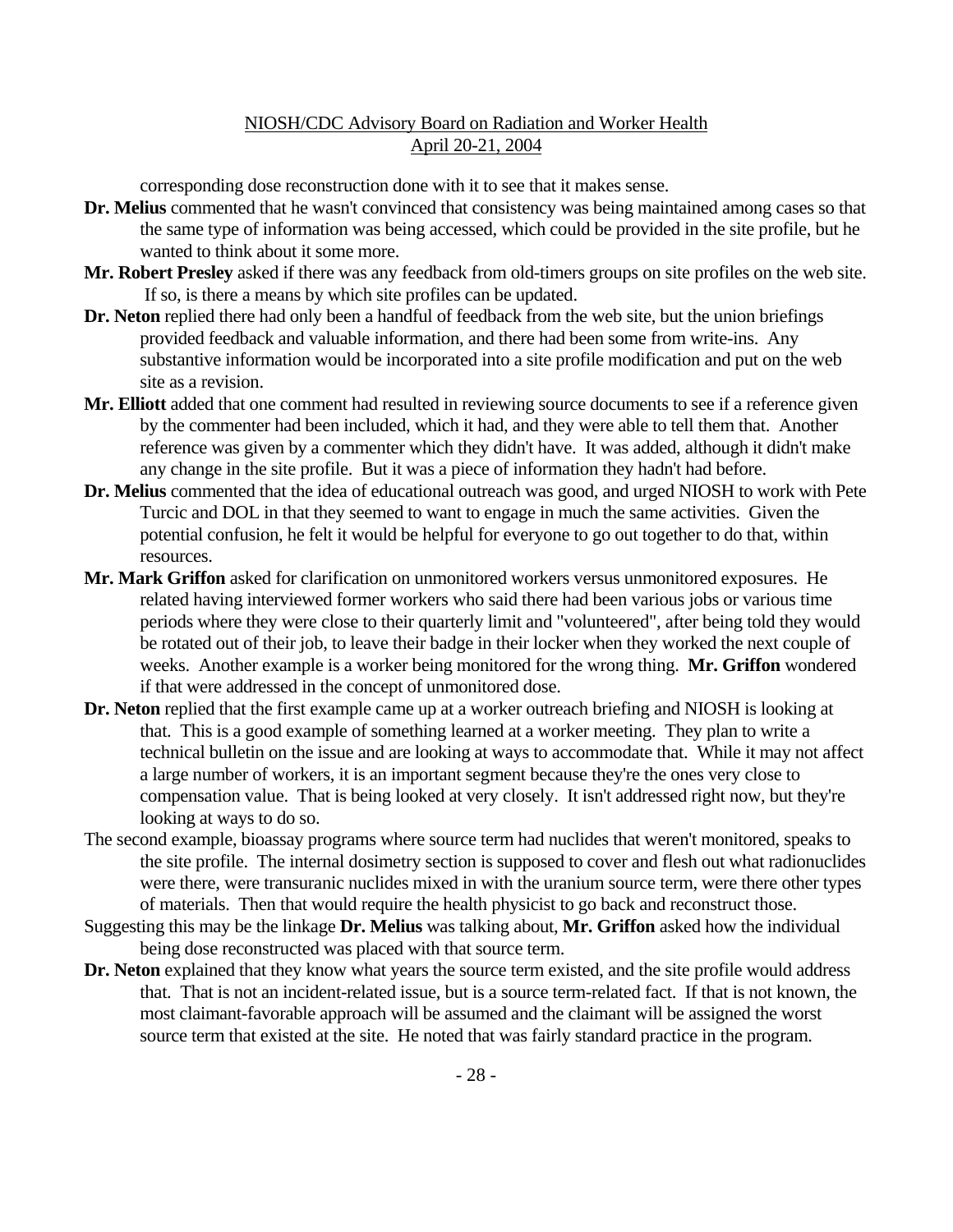#### **\* \* \* \* \***

#### **RESEARCH ISSUES STATUS**

#### **MR. RUSS HENSHAW NIOSH/OCAS**

The Board had earlier identified a number of items of interest in terms of dose reconstruction and related issues. **Mr. Henshaw** indicated his presentation would be divided between an update on the Board's priority list of those issues, as well as a review of compensation results of completed claims through the first quarter of this year.

First on the priority list is the incorporation of occupational studies into NIOSH-IREP. While it was recognized at the onset of this program that the DOE work force would be the ideal source population from which to derive IREP risk coefficients, NIOSH judged that worker studies were insufficient for derivation of quantitative risk estimates. This was primarily due to complexity of study factors, but also because of often conflicting findings.

It was determined that the issue would be periodically revisited. This will be done this year. A feasibility study will be conducted to review the current state of knowledge of worker studies. If it appears warranted, launching a more formal evaluation leading to possible adjustment of IREP risk coefficients would be proposed.

The NIOSH-IREP lung and smoking model is a priority one topic that has been discussed often. The model in NIOSH-IREP now conflicts with the one currently in use in NCI's version of IREP known as NIH-IREP. To answer the question of how to deal with that, this year SENES will convene an expert panel to evaluate the new model for its applicability in this program. This approach could also be used for other model differences, such as the bone model.

The final priority one topic is how cancers are grouped in IREP, the grouping of rare and miscellaneous cancers, including prostate. That will be addressed this year. SENES will begin re-evaluating the risk coefficients used in IREP. They are being asked to focus on the possible discrepancies in the uncertainty distributions.

There are two priority two topics. The age at exposure workshop concept has been shelved, but could be revisited at a later date. The problem is lack of development of a standardized database, as well as lack of staff time to pursue the project. However, age at exposure is a potentially crucial and controversial factor, so it can't be allowed to be dropped altogether.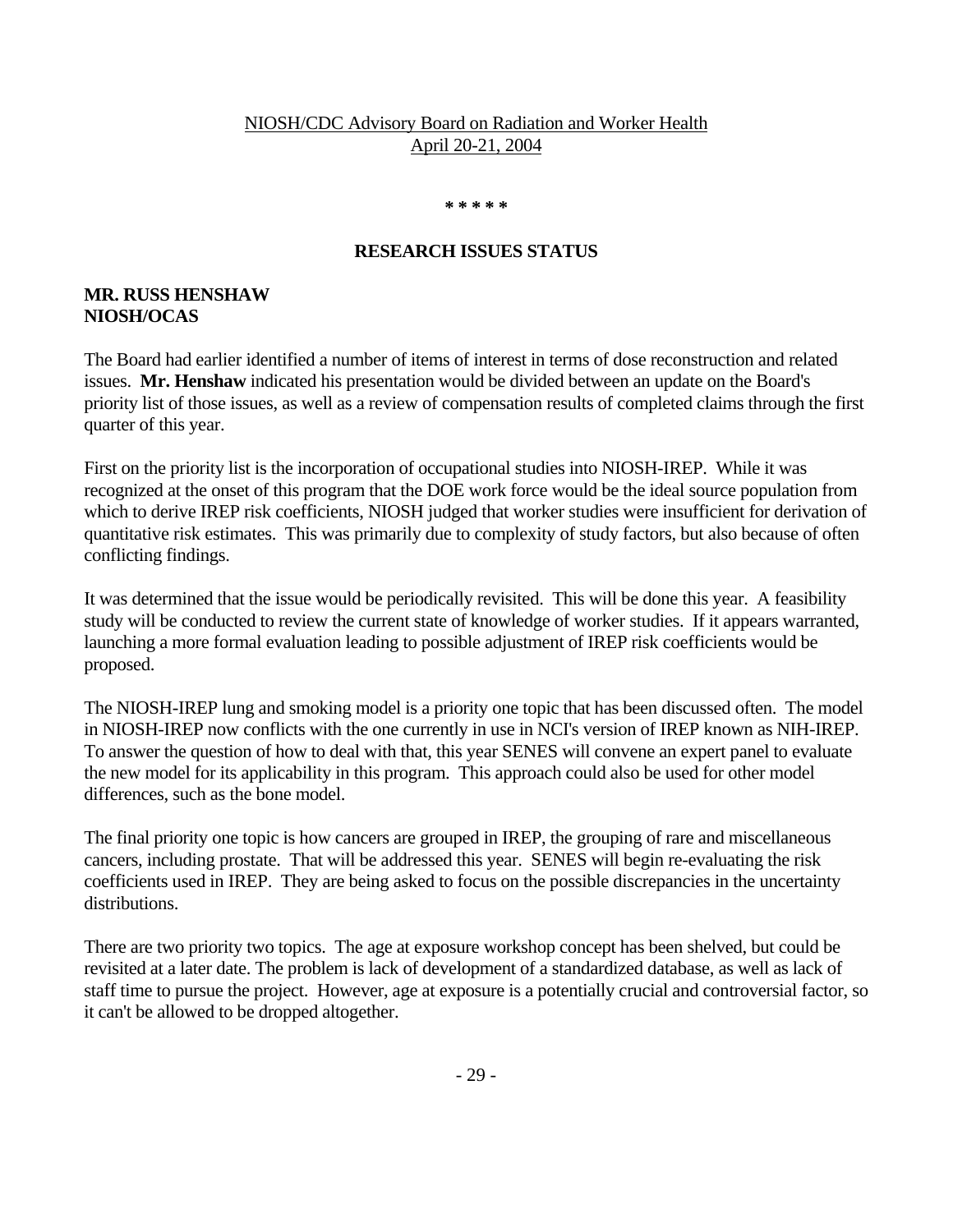Interaction with other work exposures was the other priority two topic. **Mr. Henshaw** indicated that had been discussed within OCAS, but there simply has not been time to properly consider it and nothing is currently planned.

There are other potential research topics than those on the Board's lists. One is DDREF or dose and doserate effectiveness factor, a risk modifier used to adjust for low level radiation doses in non-leukemia cancers. The first phase of the project is nearing completion, with a progress report from SENES expected within a few weeks. The next phase would probably involve convening an expert panel, but **Mr. Henshaw** indicated they would wait for the written report before commenting further.

There was a Congressional appropriation for research on chronic lymphocytic leukemia, the only cancer specifically excluded from compensation in IREP. CLL has been traditionally regarded as a non-radiogenic cancer.

There are other cancers with little evidence for radiogenecity. There are quantitative risk models for those cancers in IREP. The Health-related Energy Research Branch, or HERB, will begin a research project on CLL this year. That will include acceleration of two of their own leukemia studies already in progress, as well as a meta-analysis of other relevant studies, published and unpublished. **Mr. Henshaw** indicated the intent was to convene an expert panel, which was planned for this summer. If findings warrant, a quantitative risk model for CLL could be developed and incorporated into NIOSH-IREP.

**Mr. Elliott** commented that whatever the findings and recommendations are from the scientific expert panels or technical peer panels, however they're referred to, they will be brought to the Board.

Following up on that comment, **Mr. Henshaw** noted that NIOSH is required to submit proposed substantive changes to the Board for review and to then consider the Board's comments.

**Mr. Henshaw** described briefly a change underway in the computational engine operating in the background of NIOSH-IREP. A newer version of the program was released that will increase the capacity and processing speed of NIOSH-IREP. Before changing to it, however, it must be thoroughly tested to ensure there are no inadvertent effects on PC results. A test is planned that is just getting underway.

As a final thought, **Mr. Henshaw** mentioned it was possible an epidemiological analysis of NIOSH claims data could prove useful in the IREP risk model, noting however that there are limitations and some very serious challenges in working with these data. Specifically, data are currently limited and results should not be construed as being representative of all claims. The dose reconstruction efficiency approach carries serious limitations, especially when attempting to assess dose response.

There are challenges in comparing data with national cancer figures, difficult under the best of circumstances. There are hundreds of types of cancer, but less than three dozen cancer models in NIOSH-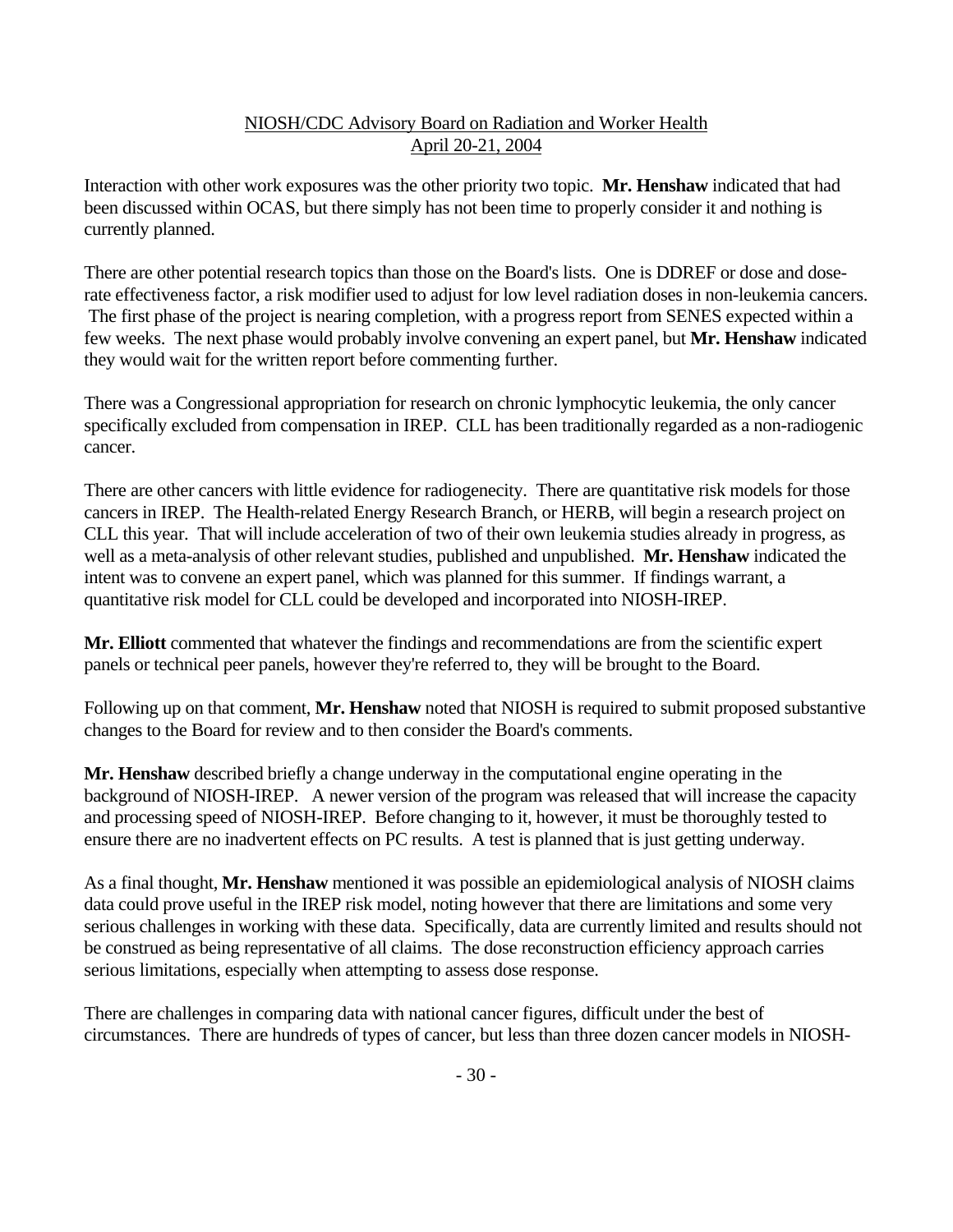IREP. The claimant-friendly process further complicates an epidemiological analysis of the completed data.

Moving to the claims results, **Mr. Henshaw** pointed out they were through March 31, 2004, and included dose reconstructions submitted to DOL for which NIOSH has received notice from DOL of a decision. Through that date, it represented about two-thirds of the dose reconstructions submitted to DOL. For that reason and also because of the efficiency process, it would be surprising if it were predictive of future results. Cancer model-specific compensation rates reflect only claims with one primary cancer.

**Mr. Henshaw** presented the information in slide form, having put the 32 IREP cancer models into a table arranged in the order the models appear, in ascending numerical order by ICD-9 code. The table indicated the total number of cases processed using each particular model, the probability of causation equal to or greater than 50 percent, the number and percentage of claims that were compensable.

**Dr. Owen Hoffman** suggested that for members of the public it's important to point out that there is only a one percent chance that probability of causation would be greater than 50 percent, a highly conservative estimate of probability of causation.

**Mr. Mark Griffon** inquired if there were available a breakdown of claims by cancer type by site, noting that in terms of the Board's case selection process it might be important to see distribution across all the claims currently in the system.

**Dr. Ziemer** indicated **Mr. Griffon** was asking, for example, if a particular cancer appeared to be more prevalent at Savannah River or some other site. He observed that it might be helpful information as the Board moved into the selection process, and that maybe at some future point that could be provided.

Noting that the simple answer is that he hasn't looked at that yet, **Mr. Henshaw** explained the information contained on each slide in his presentation. He observed that there were a number of surprises in the results, but cautioned the Board to bear in mind that results almost certainly will change.

**Mr. Henshaw** explained how he had further studied rate of compensability by graphing cancer models with at least ten claims from highest to lowest and found the highest compensation rate was lung cancer. There were nine cancer models with no compensable cases.

As **Mr. Henshaw** presented graphs demonstrating compensability from a number of perspectives, **Dr. Andrade** commented that the apparent linearity of some of the results might be somewhat artificial, given the efficiency process. **Mr. Henshaw** agreed, noting that the trend lines for compensation rates by age at diagnosis and by years worked could simply be a proxy for estimated dose.

**Mr. Henshaw** summarized by stating that projects will be underway within the year addressing the Board's three priority one topics, with other research projects underway or in planning. **Mr. Henshaw** observed that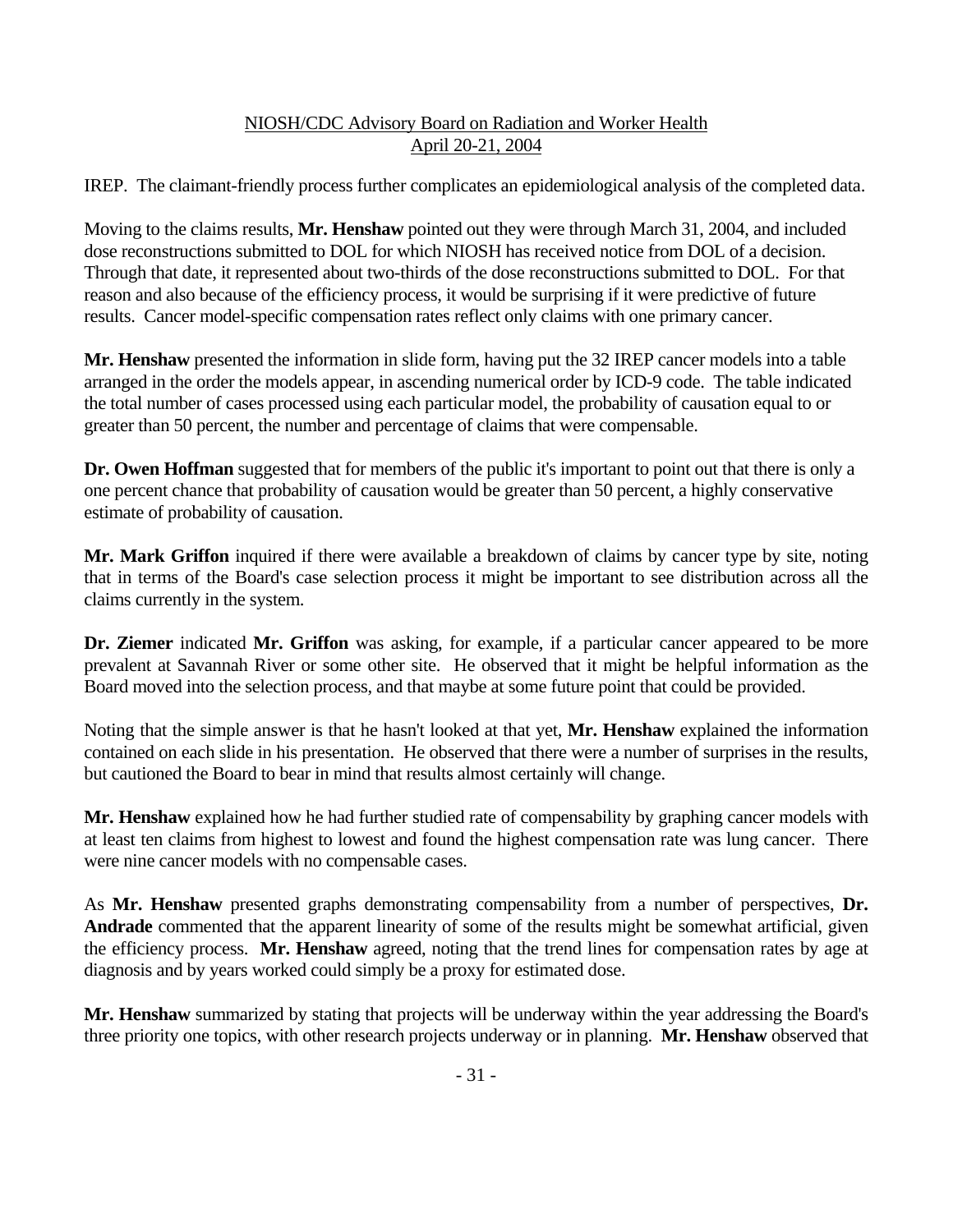completed claims results revealed some surprises, noting results are skewed by the efficiency process and incomplete data. NIOSH will continue to monitor data for trends and anomalies, and will keep the Board updated.

#### **Discussion Points:**

**Dr. Roy DeHart** inquired how skin cancer was handled in the case of multiple primaries.

- **Mr. Henshaw** replied that multiple skin cancers were not included in the skin cancer-specific results. It was attempted initially, but proved unfeasible. Mr. Henshaw concluded it was more honest and clean to exclude all multiple primaries from cancer model-specific rates.
- **Dr. Melius** asked what happened when the limits of the old software was reached, if it slowed down or was unable to handle it.
- **Mr. Henshaw** indicated the awareness occurred when it was discovered there were claims in the hopper with rows that exceeded IREP's capacity. Those cases had not yet reached dose reconstruction.
- **Dr. Henry Anderson** commented it would be interesting to see if the distribution of cancers here are different than what would be expected in the general population, and to see whether people were putting in claims because they believe a cancer is radiation-related. He noted that prostate and breast cancer appeared not out of line, but some seemed to be a bit more than might be expected. He observed that in this population the radiation-sensitive cancers ought to be over-represented.
- **Mr. Henshaw** agreed, stating that he intended to do that.
- **Dr. Roessler** offered that even though **Mr. Henshaw** had qualified his interpretation of the data, caution should be exercised not to make too much of those interpretations at this point.
- **Mr. Henshaw** agreed.

#### **\* \* \* \* \***

#### **SPECIAL PUBLIC COMMENT PERIOD**

**Dr. Ziemer** inquired if there were any who had signed up for public comment who would find it very inconvenient to return for the scheduled comment period in the evening. If so, he indicated his willingness to accommodate those members of the public.

#### **Mr. Thad Coleman Retired Hanford Employee**

**Mr. Coleman** spoke of his experiences at a plutonium test recycle reactor and the types of jobs he performed. He described his current health status and stated no one could tell him what was causing his lung problems. He called for a coordinator to get justice done for the workers.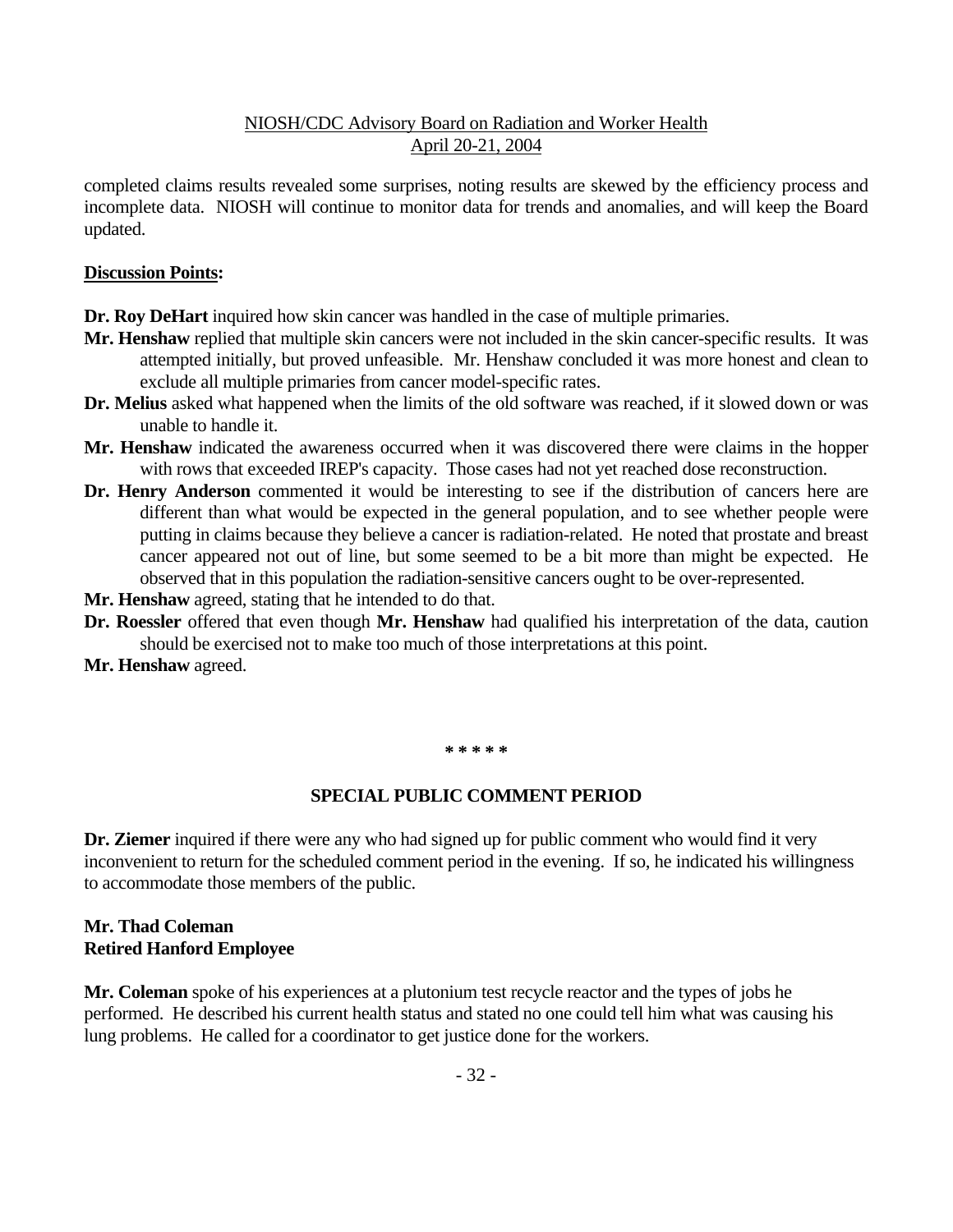**Dr. Ziemer** indicated the Board probably couldn't answer **Mr. Coleman**'s questions, but perhaps the staff might give him some direction.

**Dr. Ziemer** declared the Board in recess until 7:00 p.m., at which time public comment would be received.

**\* \* \* \* \***

### **SCHEDULED PUBLIC COMMENT PERIOD**

**Dr. Ziemer** welcomed the public and thanked them for attending the evening session. He explained the responsibilities of the Board and the focus of their meetings. **Dr. Ziemer** described the Federal agencies involved in various aspects of the compensation program.

**Dr. Ziemer** identified **Mr. Larry Elliott** as the designated Federal official who serves as Executive Secretary of the Board, and described his role at NIOSH and with the program.

**Dr. Ziemer** introduced the individual Board members and elaborated on the Board's role in development of guidelines, assessment of scientific validity and quality of dose reconstructions.

**Dr. Ziemer** emphasized that the Board does not deal with individual cases. The Board will not review a claim on behalf of a claimant.

**Dr. Ziemer** explained that the public comment period is intended as an opportunity for the Board members to hear from the public. It does not operate as a question and answer function. The Board's interest is in hearing how effective the program is or where it is not effective, whatever a commenter's experience may be.

**Dr. Ziemer** informed the group that a list of those in attendance is desired for public record, and asked that members of the public enter their names on the sign-in sheet if they hadn't already done so. An additional sheet is provided for those who wish to speak, in order to keep the flow going and make sure everyone gets an opportunity to do so.

# **Ms. Gai Oglesbee National Nuclear Victims for Justice**

**Ms. Oglesbee** announced she was very experienced and knowledgeable, with nine people in her family battling cancer currently. She offered her opinion that much of the public information was inaccurate, contradictory and being ignored. She indicated health physicists were not "expert witnesses" and that she had her own experts. She stated she was in a conflict with Dr. John Howard, director of NIOSH, regarding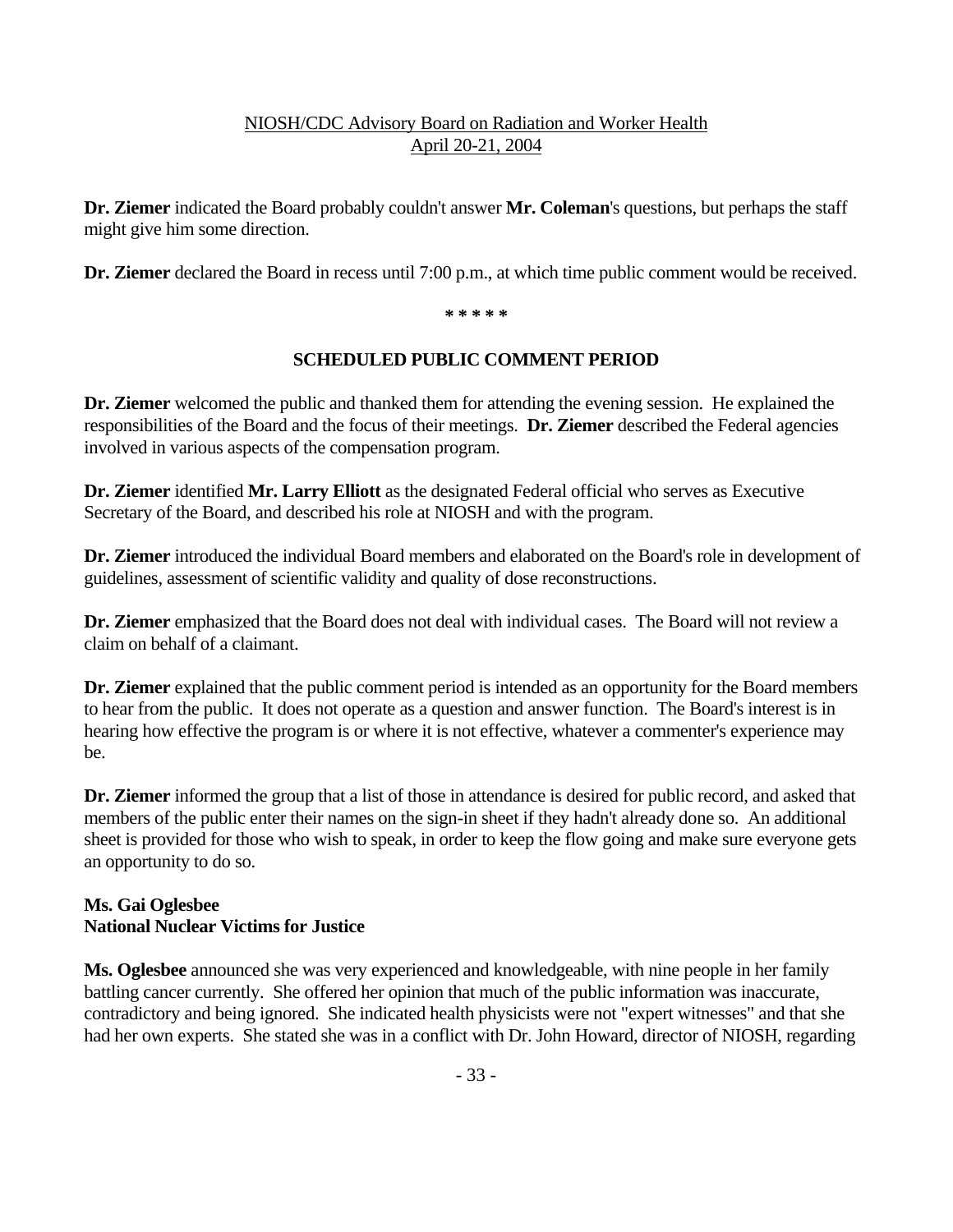what he feels is his right to dismiss her generic dose reconstruction. She declared the IREP program was based on Dr. Owen Hoffman's unreliable methodology. She questioned whether records being processed are the same records she submitted.

### **Mr. E. R. Samson**, **Kennewick, Washington**

**Mr. Samson** observed that more information has been provided in one day (of the Advisory Board meeting) than in the past four years. He indicated he felt he had a pretty good claim, but his concern was for a group of surviving widows living on a fixed income who need the money, particularly the medical payments. He said more help would be appreciated.

#### **Mr. Charles Moore**, **Yakima, Washington**

**Mr. Moore** indicated he had worked 23 years on the Hanford project, was fired because he has asbestosis, and has never received any compensation. He stated his purpose in being there was to discuss dose reconstruction. **Mr. Moore** had with him documentation relative to his exposure records which he indicated gave widely conflicting information, as well as one document which purported to bear his signature but which he declared was forged. He asked the Board to go through the documents and tell him if it felt accurate dose reconstruction could be done from that type information.

# **Mr. James Williamson**, **Survivor**

**Mr. Williamson** spoke on behalf of his mother and his family regarding his father, who was hired in 1967 and worked for 25 years before his retirement in 1993, the year he was diagnosed with cancer. **Mr. Williamson** expressed his confusion at the fact that his mother's claim was a rarity in that it was a Hanford cancer-related claim that had won in the State of Washington, but for some reason it didn't work under the Federal part and they didn't understand why.

# **Mr. Ken Staley**, **Claimant**

**Mr. Staley** described his work experience at Hanford and the difference in radiation exposures allowed in the '40's and now. He spoke about other people in the room, their health issues and the lack of financial assistance they'd received. He described a group of some 20 or so widows, some of whom have had to borrow money to eat, and questioned the fairness of that because their husbands have died. **Mr. Staley** stated he had a claim number, and had been denied. He asserted that the sample taken from his arm had come back benign because it had been taken from the wrong place.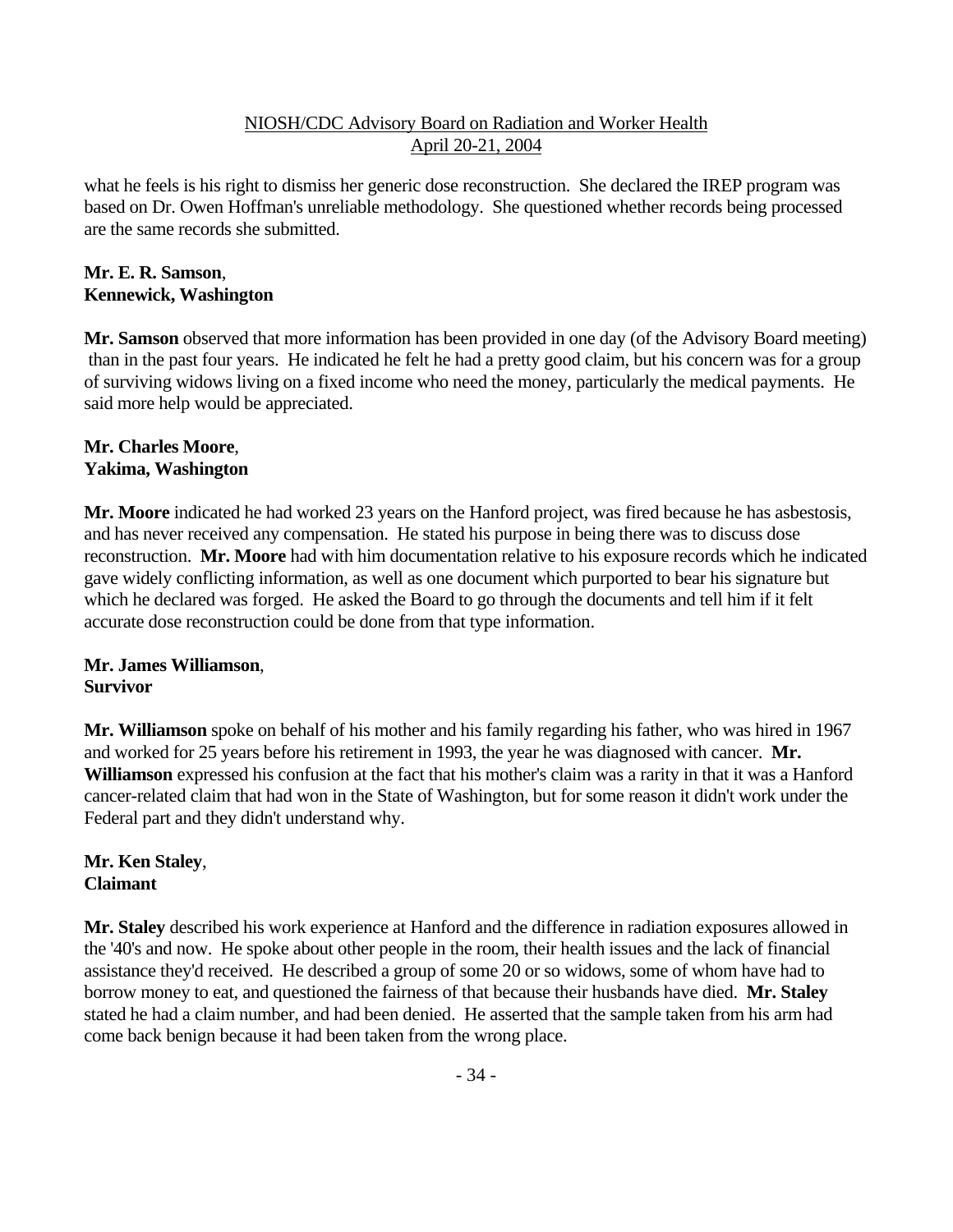# **Ms. Donna Beecroft**, **Survivor Claimant**

**Ms. Beecroft** indicated her family had moved to the area in January of 1943 when her father became one of the first reactor operators at Hanford. She commented that she didn't believe anyone understood what they were up against back then, and it was fun and exciting and they loved living there.

**Ms. Beecroft** commented on Mr. Moore's records that were from 1950 to 1976, and wondered if anyone thought records were kept better in the '40's. She described her father changing rods with his hands before they had robots, and working until he couldn't make the Geiger counter stop ticking by showering and scrubbing and soaping. And then he came home like that. Her three brothers have thyroid problems, her sister had breast cancer and her mother died of cancer.

Asking the Board not to think they were a pitiful little family, **Ms. Beecroft** declared her family was proud of what her father did and proud of him -- and proud of Hanford. She stated they loved it there and had enjoyed their lives there. It had cost them to be there, but it was worth it. She reiterated she had not asked for the money, she had been approached. But now that it's been offered, it seems to be a dead end.

# **Mr. Mike Henning**, **Claimant**

**Mr. Henning** stated he had worked at Hanford since 1978 in almost every building. He filed a claim in December of 2001 and had his dose reconstruction done. The report indicated he had X rem, less than the 50 percent required. But nothing told him what 50 percent would have been. He not only didn't know what the criteria consisted of, he didn't know how it had been arrived at.

**Mr. Henning** indicated he'd had lymphoma five or six years ago, which had so far not returned, but he didn't know if it would. He noted that when people asked if he's clear from cancer, he observes he was clear before he got it, so he doesn't know. He indicated criteria clarification would be helpful.

**Dr. Ziemer** acknowledged that **Mr. Henning**'s comments had been noted, remarking that the issue of communication is one raised fairly regularly and something that is being worked on.

### **Mr. Charles W. Shatell**, **Claimant**

**Mr. Shatell** declared he was only 86 years old and had come to Hanford with the duPont Company in 1944. Radiation work began in 1948 when he worked the contractor under the Jones Company and did radiation work for all the reactors and finally ended up with cancer.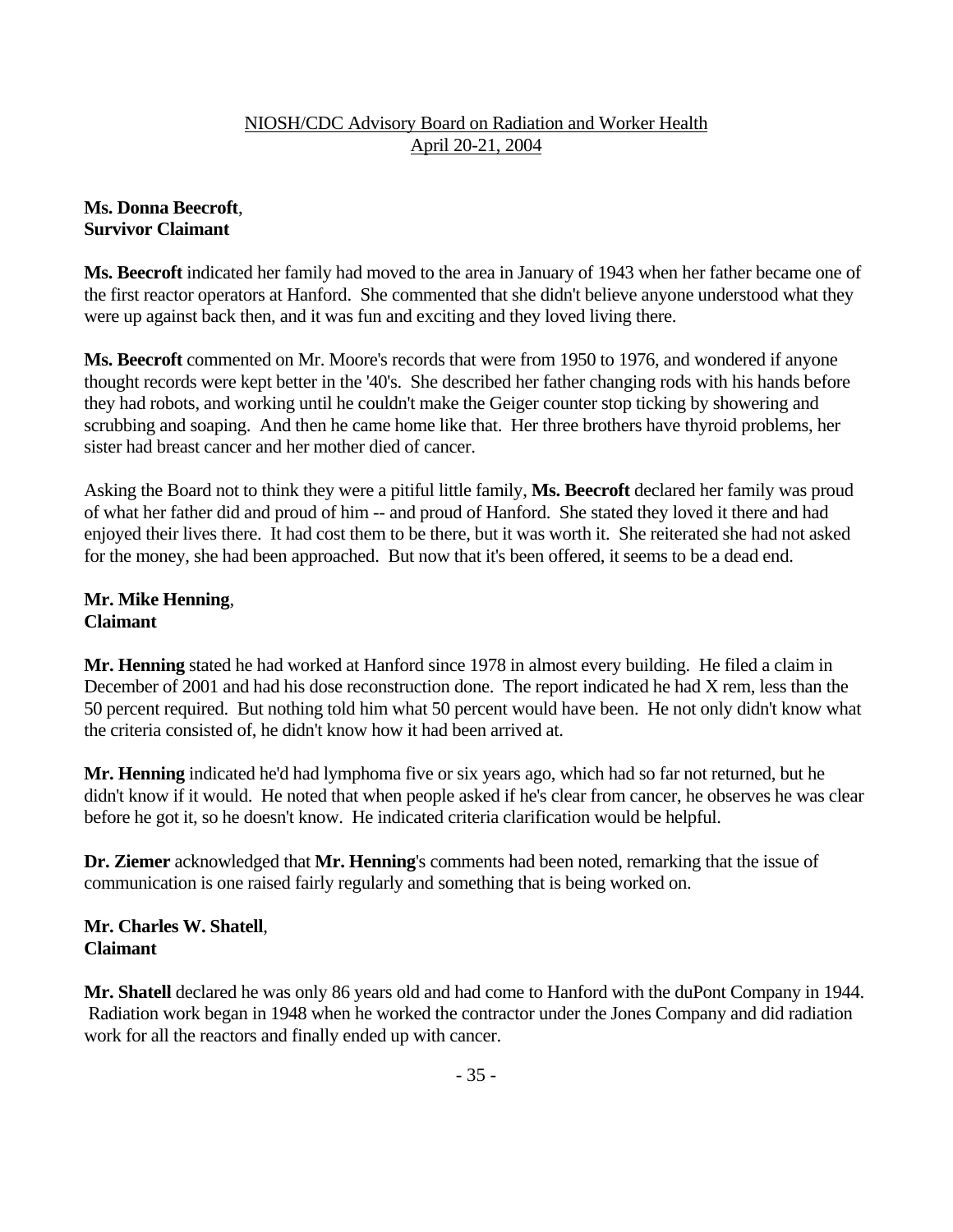**Mr. Shatell** described his work experiences, the exposures they encountered, how they devised ways to deal with them. He described calculating how quickly they would reach their known exposure limits in certain areas. That calculation was then used to determine how much time they could allot themselves to complete a job, sometimes measured in only seconds.

**Mr. Shatell** indicated that when he had filed his claim, his exposure information was needed. He knew that when he worked at the Jones Company a daily log book had been kept of exactly what everybody did, how much radiation they received and the location. **Mr. Shatell** stated that when he left, there was a filing cabinet full of the log books, which he understood the Jones Company had in turn passed on to DOE. He commented that discovery of those logs could be very helpful, but he'd been told they could not be located.

**Mr. Shatell** observed that he's now at the point in the process where he's being asked how much money he's spent, so he's hopeful that's an indication he might get paid. He discussed how much his insurance coverage costs and that it will continue to go up.

He also commented that during his time there, DOE had been very cooperative with whatever was asked for, such as clean-up before being sent into a high radiation area and lead-lined blankets.

### **Mr. John David**, **Sheet Metal Workers Local 66**

**Mr. David** announced he was fortunate to represent the sheet metal workers in Local 66, and noted that it was pretty evident to anybody who'd heard the people speak that dose reconstruction does not work. He observed that whether a sheet metal worker or pipe fitter or whatever you did, you took a lot of dose.

**Mr. David** recollected people called timekeepers, whose job was to keep track of dose. He indicated he found it amazing nobody knew where those books went.

**Mr. David** expressed his thanks to the Board for coming, but indicated that people had to be given what they have coming. He remarked that he had worked with a gentleman who'd spoken at an earlier meeting and had offered to grant permission for NIOSH to exhume his father's body. He had made that offer because there was no record of his father ever being contaminated, and it was his belief that plutonium would be found in his body.

In conclusion, **Mr. David** commented that when comparing compensation to the numbers who have applied under the program, he didn't think anyone could say it had done its job so far.

**J. L. Mitchell**, **Claimant**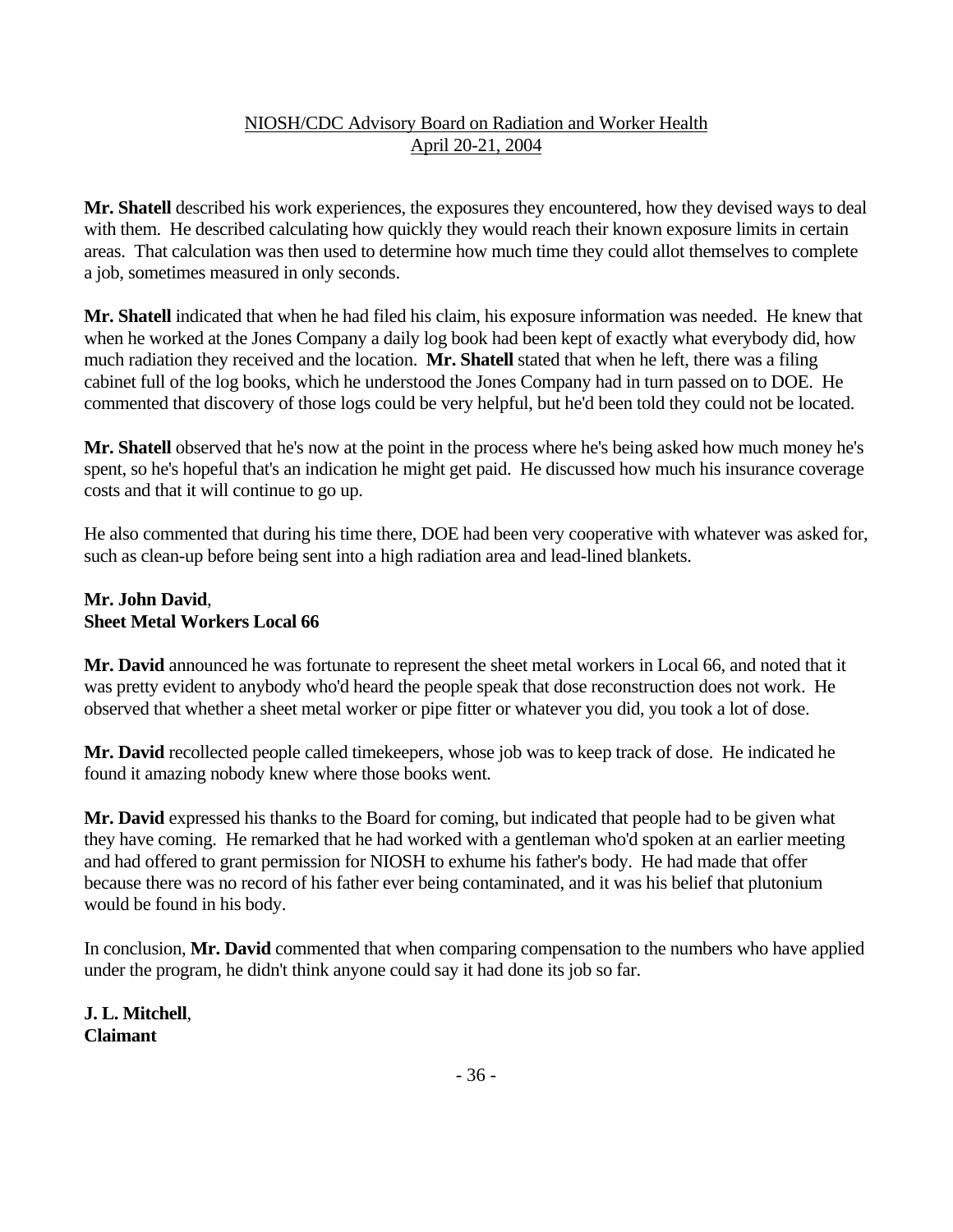**Mr. Mitchell** indicated he had worked at Hanford 33 and a half years in all areas, all buildings and with various types of materials. He commented he'd been exposed to americium the night the plant blew up, and had worked with thorium and beryllium during his employment. He described why he didn't believe the film badges gave a true reading, and noted that air samples would be allowed to decay 24 hours before readings were taken. That would not accurately reflect exposures to employees in the labs.

### **Hank Hartley**, **Hanford Building Trades Medical Screening**

**Mr. Hartley** indicated he had managed the Hanford Building Trades Medical Screening program for six and a half years, and wanted to address a number of subjects, beginning with Mr. Shatell. **Mr. Hartley** had been one of the young guys working under Mr. Shatell, who had always warned them to be careful of the shine. **Mr. Hartley** stated he'd only had a bit of skin cancer.

**Mr. Hartley** said he had often wanted to know his dose rate, but nobody could ever tell him. So he was hoping that can be done now, although he didn't see how it could.

**Mr. Hartley** said he referred a lot of people from the medical screening to apply under the program, but they were afraid because they can't remember details of where and when, et cetera. He wanted to announce that there are ways of finding out that information, it just takes a little work and research. **Mr. Hartley** suggested that Mr. Shatell would be a good contact for a lot of people because he had good faculties and could recall who people were and where they worked. **Mr. Hartley** also suggested the people at the resource center in Kennewick were very helpful and resourceful, and encouraged claimants to call them, regardless of their fear.

### **Mr. Roy Yates**, **Electrician, Hanford**

**Mr. Yates** commented that he had had colon cancer, taken nine months of chemotherapy and now suffered osteoporosis as a result of the chemo. He related inconsistencies he'd witnessed on the site, as well as situations in which he felt no records would cover, such as getting hot coveralls back from the laundry. He described other workers relating instances of monitors being turned off because of nuisance alarms. He spoke of corrosion of aluminum components, leading to another element of exposure from the toxins of corrosion.

**Mr. Yates** indicated he had made a claim for his cancer which had been denied. However, he felt some exposures were not accounted for and that records didn't reflect everything accurately.

# **Ms. Catherine Van Dyke**,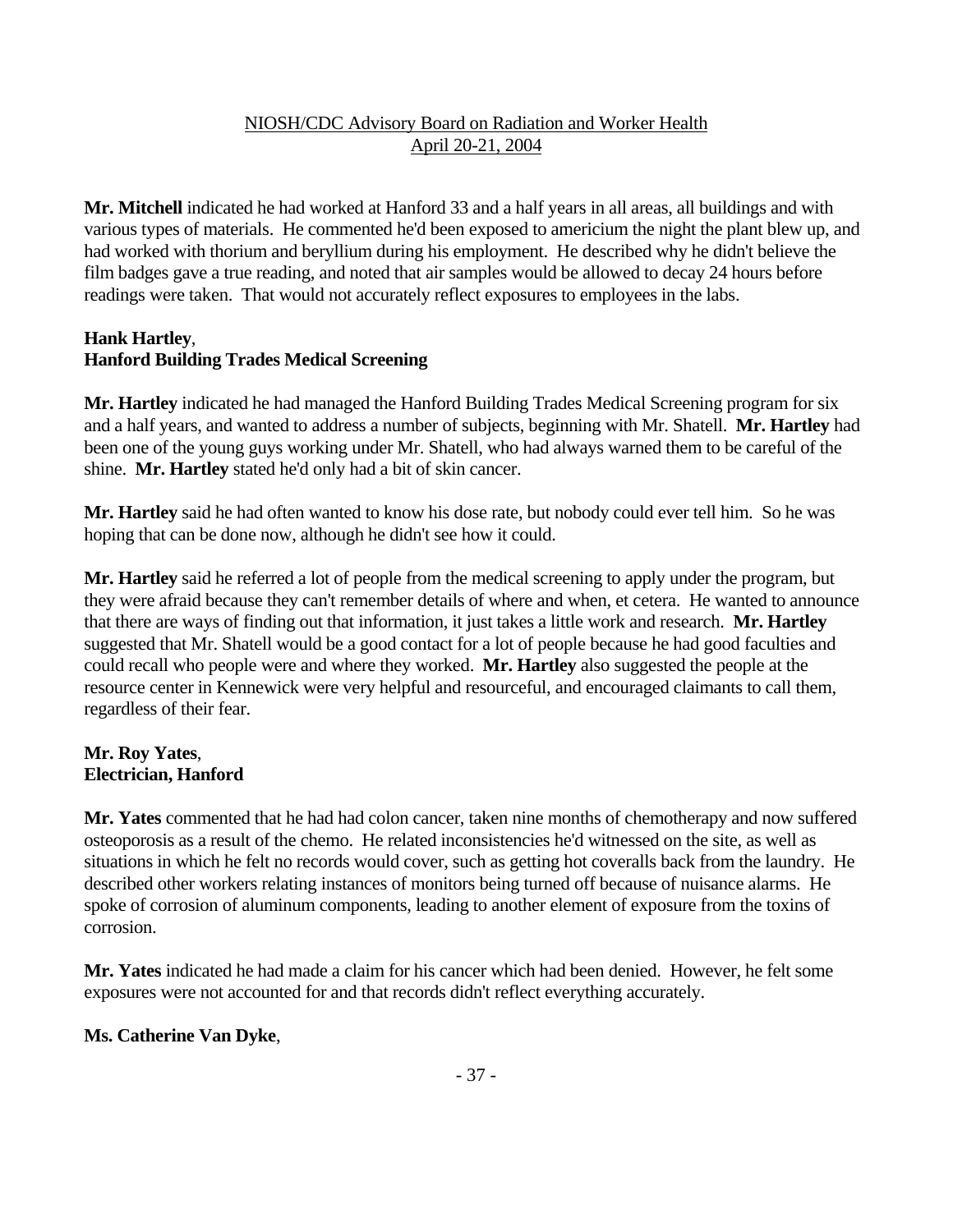### **Claimant**

**Ms. Van Dyke** stated she had been a quality control inspector at Hanford for ten years before quitting to stay at home and take care of her child. She also had ongoing health problems. She had applied for the former Hanford checkup and found she was beryllium sensitized and is currently going to National Jewish annually. Her claim has been approved for ongoing testing.

**Ms. Van Dyke** indicated her main concern is that she's 45 years old and permanently disabled, but she can't find a physician or anyone to piece her multiple problems with the other things she's been exposed to.

#### **Ms. Louisa Jahnke**, **Survivor Claimant**

**Ms. Jahnke** spoke of her husband who had gone to work at Hanford straight out of the Marines and worked there 40 years. She had documented every building he'd worked in and what he'd done. She indicated he had been exposed to asbestos and beryllium, and had documentation on two accidents resulting in radiation exposure. He had ended up completely paralyzed.

**Ms. Jahnke** went on to say that her children had all been born and raised in the area. Beryllium had been found in the lungs of her youngest son, who had never worked at Hanford. His doctor had concluded it had been brought home on her husband's shoes and his clothing, which was washed with that of the rest of the family. She indicated a wish that the program would take care of something.

 **\* \* \* \* \***

**Dr. Ziemer** thanked everyone who had attended and had participated. He noted the Board would meet again the following day and any who wished to attend would be welcome. He agreed with an earlier speaker who had observed there was a lot of information, and pointed out the various presenters were educating the Board, as well. **Dr. Ziemer** announced the formal part of tomorrow's session would commence at 8:30, continuing through the day, with a public comment period in late morning.

### **With no further comments, the Board officially recessed until the following morning.**

 **\* \* \* \* \***

### **Wednesday, April 21, 2004**

**Dr. Ziemer** called the second day to order, commencing the day's session with administrative and housekeeping items.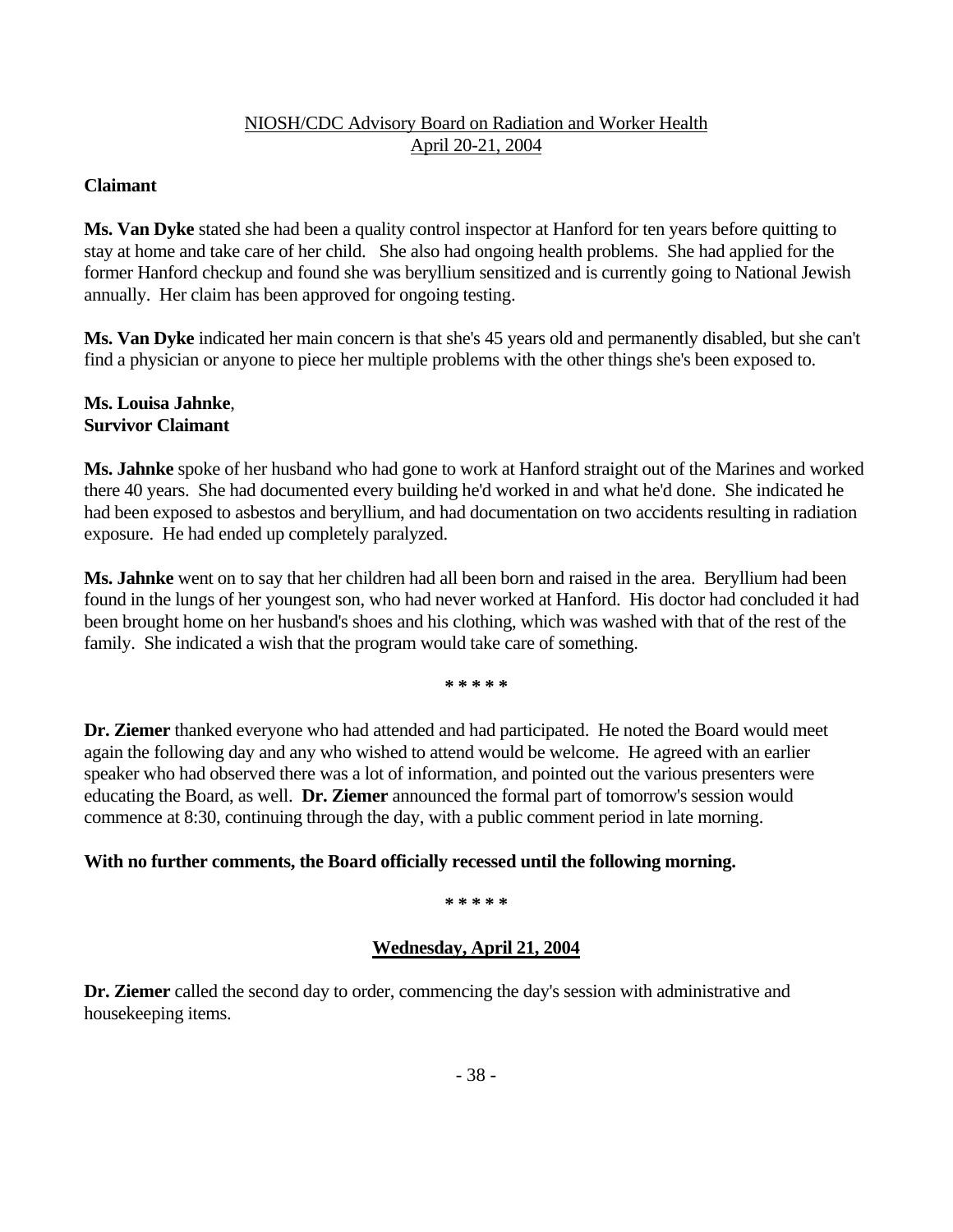**\* \* \* \* \***

#### **REVIEW AND APPROVAL OF DRAFT MINUTES**

**Dr. Ziemer** called for substantive corrections or additions to the minutes of the 22nd meeting of the Advisory Board on March 11 by teleconference.

**Dr. DeHart** noted that on page 3 the minutes indicated his attendance, which was incorrect, and that it was correctly noted in other places in the minutes.

#### **Motion to approve the Executive Summary and Minutes of the Twenty-second Meeting, with modifications as discussed, was seconded and unanimously passed.**

 **\* \* \* \* \***

#### **ADMINISTRATIVE AND HOUSEKEEPING**

**Dr. Ziemer** reminded the Board that at the February meeting they had requested Board participation when responding to any Congressional letters. After that meeting **Dr. Ziemer** had written to the three New York members of Congress informing them of decisions on the site profile audits. A letter from the three members of Congress in response to that letter had since been received and **Dr. Ziemer** wanted to make sure everybody had a copy of that letter. He suggested the Board consider and discuss it later in the afternoon during the working session.

**Ms. Cori Homer** addressed some housekeeping matters, including travel arrangements and scheduling additional Board meetings. She reminded the Board that the next meeting is June 2nd and 3rd in Buffalo, New York.

In discussing the future meeting schedule, **Mr. Elliott** informed the Board of deadlines relative to task order modifications and new task orders, as they may impact that planning process in order for those changes to be effectuated during this fiscal year. **Dr. Ziemer** suggested it might be better to wait until after the presentation by Sanford Cohen & Associates to determine exactly where they were with contractual matters.

**Dr. Ziemer** indicated there were some matters that had come to the Chair in relation to the contractor, reminding the Board that some things had been specified or authorized for the Chair to handle on behalf of the Board, and he wanted to report on those items. There were progress reports received on task orders one, two and three, all dated March 15th, from Sanford Cohen & Associates. The reports indicated time and effort spent on various tasks and were invoice-related, and had come to **Dr. Ziemer** for approval. He did no technical review, but simply gave the okay to NIOSH to pay the bills. Those three were approved for payment, and copies were available to any Board member wanting to see them. They contained no technical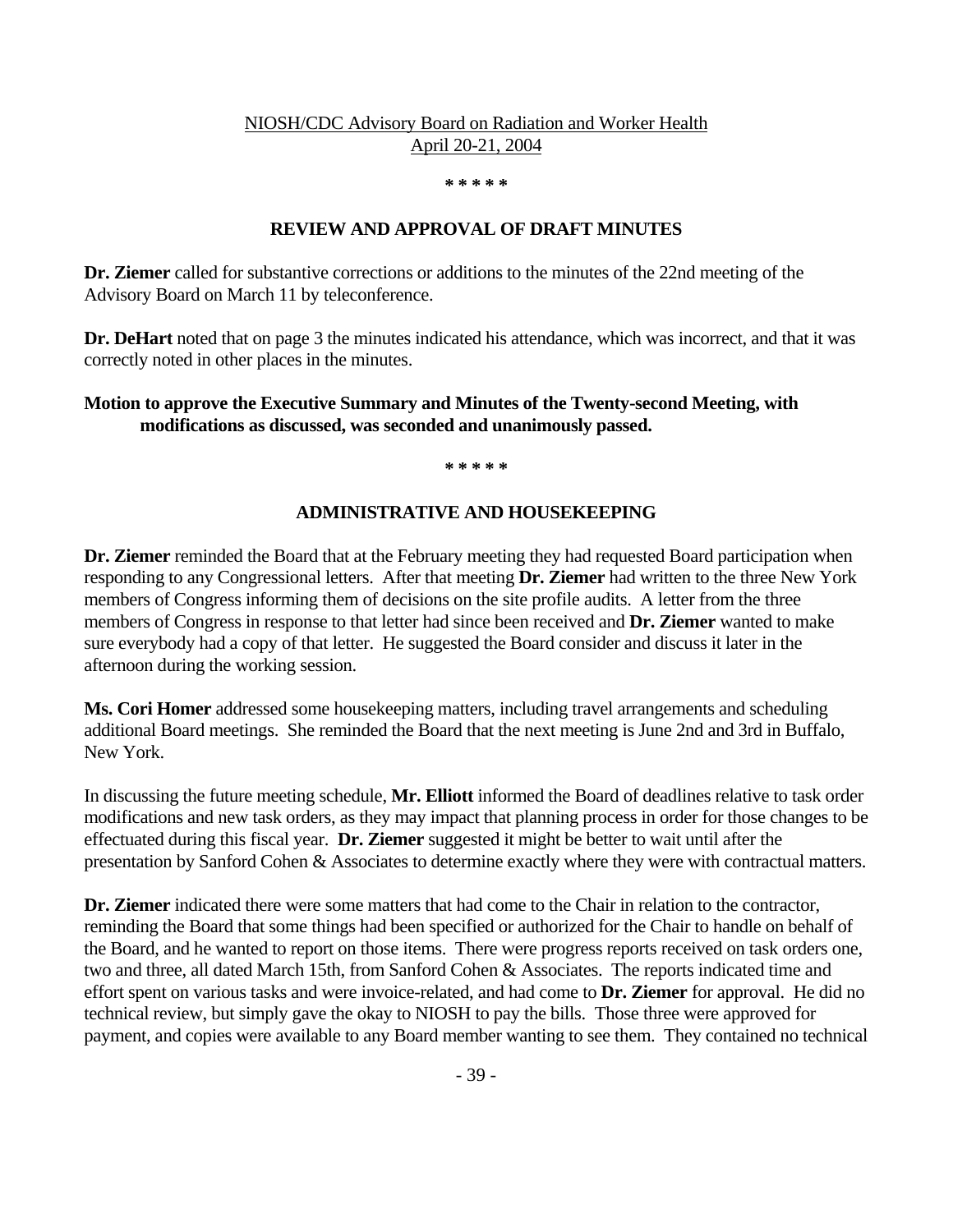information.

Two additional progress reports had been received on task orders three and four dated April 15. They were similar type reports which had been received just before coming to the meeting. **Dr. Ziemer** indicated he would give the okay to proceed with payment of those two, so there will be a total of five that have been processed and approved for payment.

 **\* \* \* \* \***

### **CONTRACTOR UPDATE AND REPORT**

#### **Dr. John Mauro**, **Sanford Cohen & Associates**

**Dr. Mauro** began by reminding everyone that in January SC&A was awarded a task order contract, meaning from time to time the Board would ask them to perform certain tasks. To date they have been authorized to proceed with four. Primarily the contractor has been working on tasks one, two and three. Task one relates to site profiles. The first deliverable was a procedure that will be used to perform the reviews. That procedure was delivered to the Board on March 3rd and on April 2nd the Board approved it.

They began work on performing those reviews on April 5th. Joe Fitzgerald is the task one manager and will be giving a status report on those activities.

Task two is the case tracking software. Under task four the contractor will be receiving a number of cases for review. The purpose of the case tracking is to maintain a relational database that will help advise the Board of the degree to which the cases being audited are representative of the totality of cases. As the contractor proceeds through the audits, that database will be loaded with information to inform what percentage of the audits are from which site, what percentage are a certain type of cancer, et cetera. Data will also be loaded indicating results of audits. From that database should emerge trends to gain insight into areas where the dose reconstruction process could be improved.

The software and report were delivered on April 3rd, and SC&A is awaiting any comments. That is a software program that is expected to be revised as time goes by. It is simply a tool.

On the NIOSH web site are a large number of OCAS and ORAU procedures which are the heart of the protocol used to perform dose reconstructions. SC&A in task three was authorized on February 13 to review those procedures. Their first deliverable was to write a procedure for reviewing the procedures. That was delivered on April 13th. After it is reviewed, with any comments, that procedure will be finalized. Once that has been done, that particular task order is over. The scope of task three does not include performing the reviews. That would require either a modification or a new task order to proceed.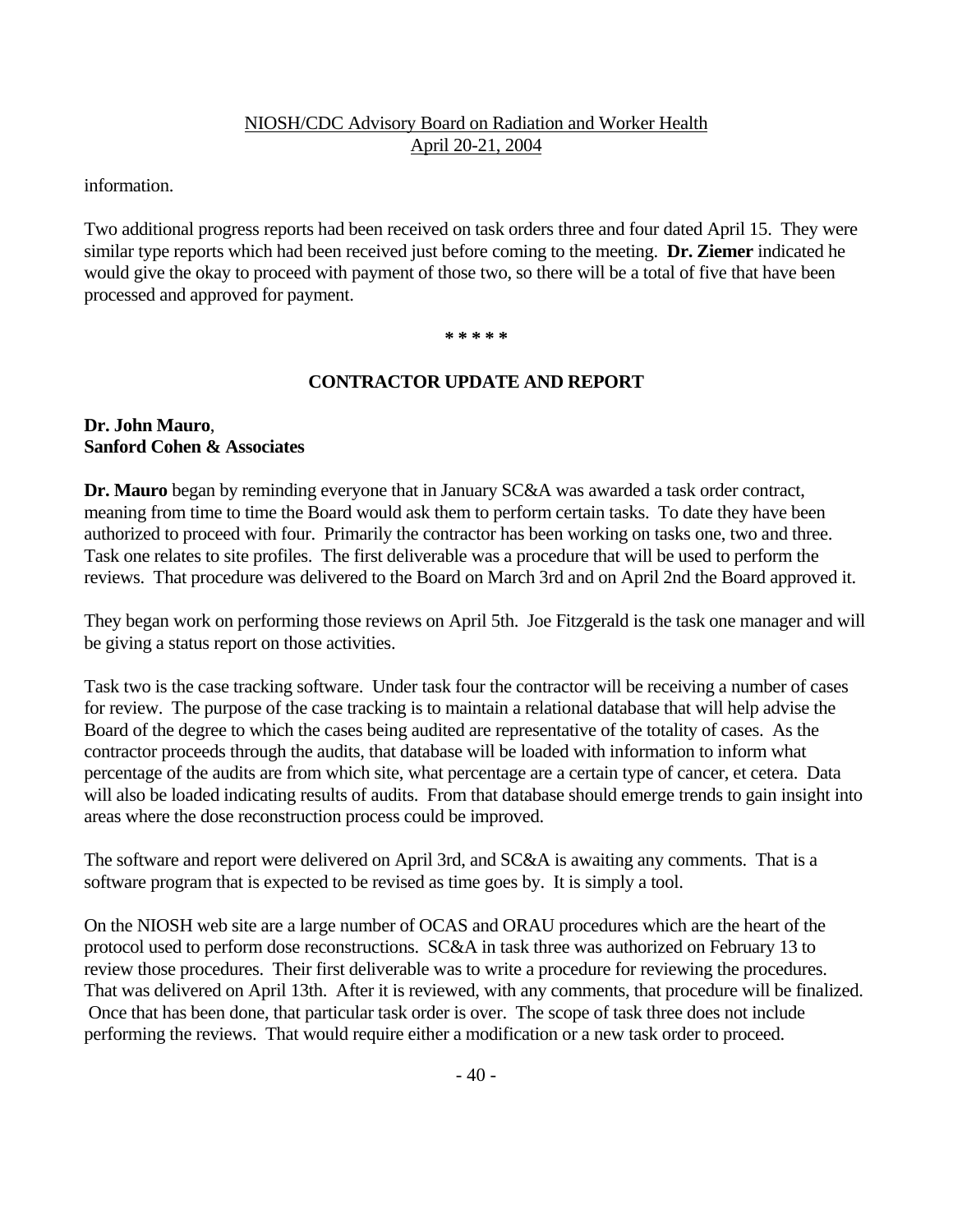#### **Discussion Points:**

- **Mr. Griffon** asked **Dr. Ziemer** if the two deliverables, the tracking software and procedure, would be available to the Board.
- **Dr. Ziemer** indicated the procedures were in the packet and would be addressed in this afternoon's working session. If those are approved or approved with little change, then the contractor can officially be given the go-ahead to do those reviews.
- **Dr. Mauro** noted there were two sets of procedures relative to task three. One dealt with methodology for reviewing the OCAS/ORAU procedures and the other related to quality assurance. The plan was to independently review all the OCAS/ORAU procedures that are being used for quality assurance.
- **Dr. Ziemer** clarified that once the Board approved the procedures for review, SC&A could be told to proceed with that review based on the approved procedures.
- **Dr. Mauro** agreed, indicating that they could not go forward, however, until they had received a modification to the contract.
- In discussing which would be easier, a modification of task three or a new task five, **Mr. Elliott** indicated a modification would be easiest to effectuate.
- **Dr. Ziemer** commented that if the Board decides to proceed, they still have to define the task and there would have to be an independent cost estimate on the actual review.

### **Status Update, Task One Site Profile Review**

### **Mr. Joe Fitzgerald**, **Sanford Cohen & Associates**

**Mr. Fitzgerald** introduced himself as the site profile review manager for the overall program, and noted that they had commenced the Savannah River review on April 5th. **Mr. Fitzgerald** commented that these evaluations require the ability to jump in and look at the issues with a certain degree of experience, not something to be learned on the job. His approach is to bring in expertise and experience for the particular site and put together a team to hit the ground running and add value to the process in terms of insights and understanding of the history of the site. He had taken that approach in assembling the team for Savannah River, gathering what he would consider national experts on operational history, as well as the radiation protection programs for the history of the site. **Mr. Fitzgerald** indicated that was a precedent he wanted to set for this task.

The first phase is considered review of documentation, and that phase has been completed. **Mr. Fitzgerald**  indicated he had sent **Dr. Ziemer** a letter to summarize what SC&A thought the issues surrounding moving to the second phase would entail. The second phase is to actually get into validation, looking at data sources, as well as individuals who would have various perspectives at sites, with the goal of looking at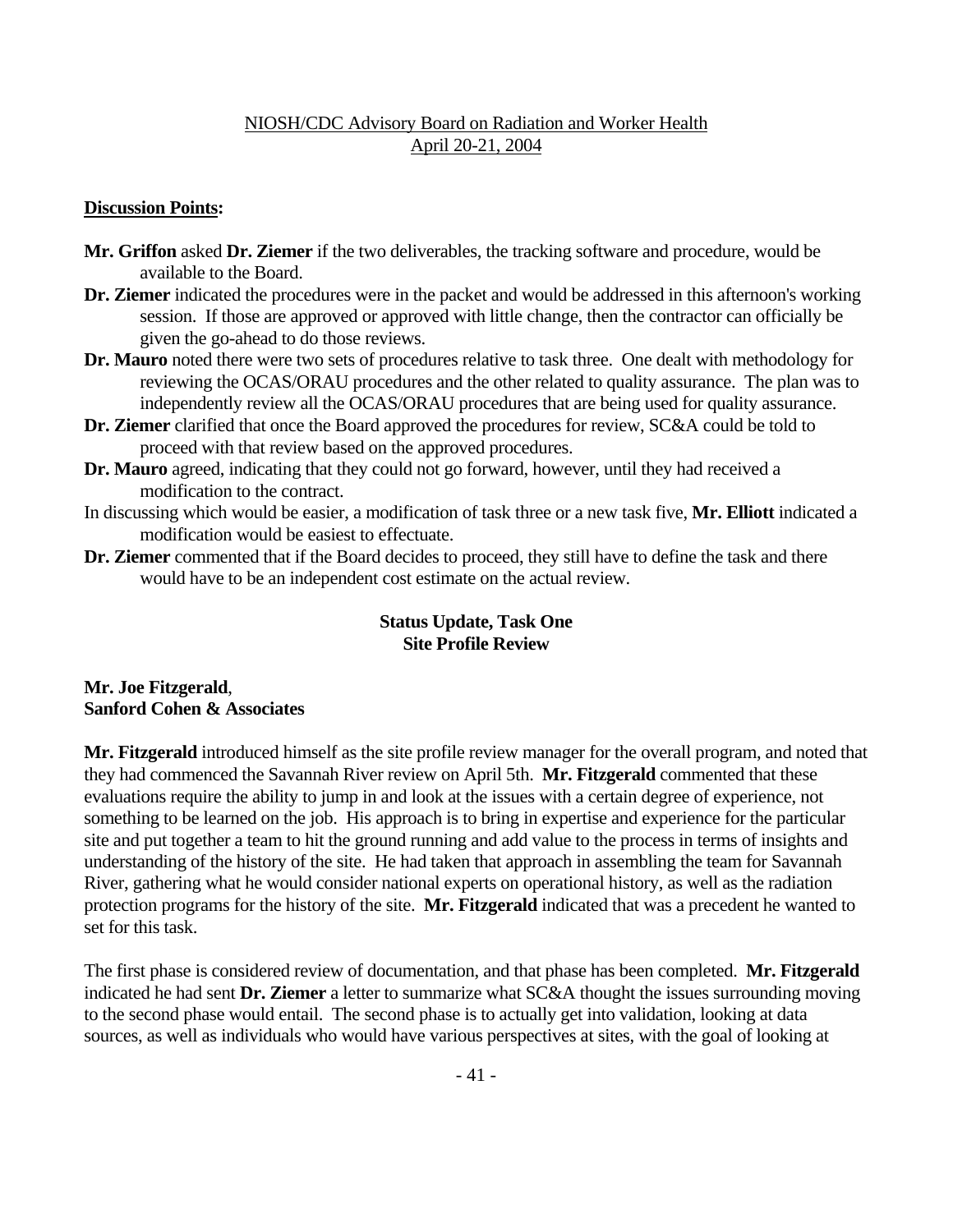completeness and adequacy of the site profiles.

In the second phase timely access to people and data sources is going to be a key challenge and key imperative to a productive review on the site profiles. An effort is being made to put into effect a process which was outlined in a conceptual way. They will be working with the Board on how to proceed and identify issues as they see them in what they consider a prototype review. They will also try to better define the process to follow. They will work through how the team will be able to evaluate the data sources and have access to people in a timely way, and work with the Board to figure out how that can be expedited. The letter outlines some of those issues.

In terms of next steps, while this issue of expedited site access and data access goes along, the team will want to spend time understanding better how NIOSH and ORAU have put the site profiles together, understand some of the criteria and bases, using Savannah River as the test. That will help frame better what is sought in terms of the evaluation and will proceed over the next several weeks. A report will made to the Board on progress in that area.

In general **Mr. Fitzgerald** indicated he believed the group had started off strongly, there is a good team. They had proceeded with the initial part of the Savannah River review. They have an important second phase to continue. They're exploring next steps that would permit the team to start looking at some of the other sites, assuming some lag in getting data on Savannah River. While waiting for data to come in from DOE they plan to continue to move ahead on the review of other sites to get as much done as they can, and then go back to Savannah River when that data comes in, complete the review and be able to report to the Board. This is an effort at a strategy to not be held up waiting for information to come in if that information is going to take some time.

#### **Discussion Points:**

- **Dr. Ziemer** reminded the Board that in order to assure a level of independence for the contractor, the Board had set ground rules that contractor requests for information or access to documents or individuals would be made to the Board Chair, who would relay the request to NIOSH, noting that the nature of the letter is such a request. **Dr. Ziemer** indicated it would be his intent to officially ask NIOSH to provide the information requested.
- **Dr. Ziemer** identified some statements in the document which he felt might raise questions, such as determining whether there's a scientifically valid dose estimate made. **Dr. Ziemer** pointed out that in this program they are interested in determining compensable doses, which may not be scientifically accurate. He wanted it understood that in giving a go-ahead the Board is not assuming that every statement is technically correct. The letter is actually a request for access.
- **Mr. Fitzgerald** indicated he had wanted to provide some discussion of their basis for pointing to certain data sources, and commented that at this phase of the review it's fair to say there are more questions than answers. **Dr. Ziemer** acknowledged his understanding of that intent, noting that the main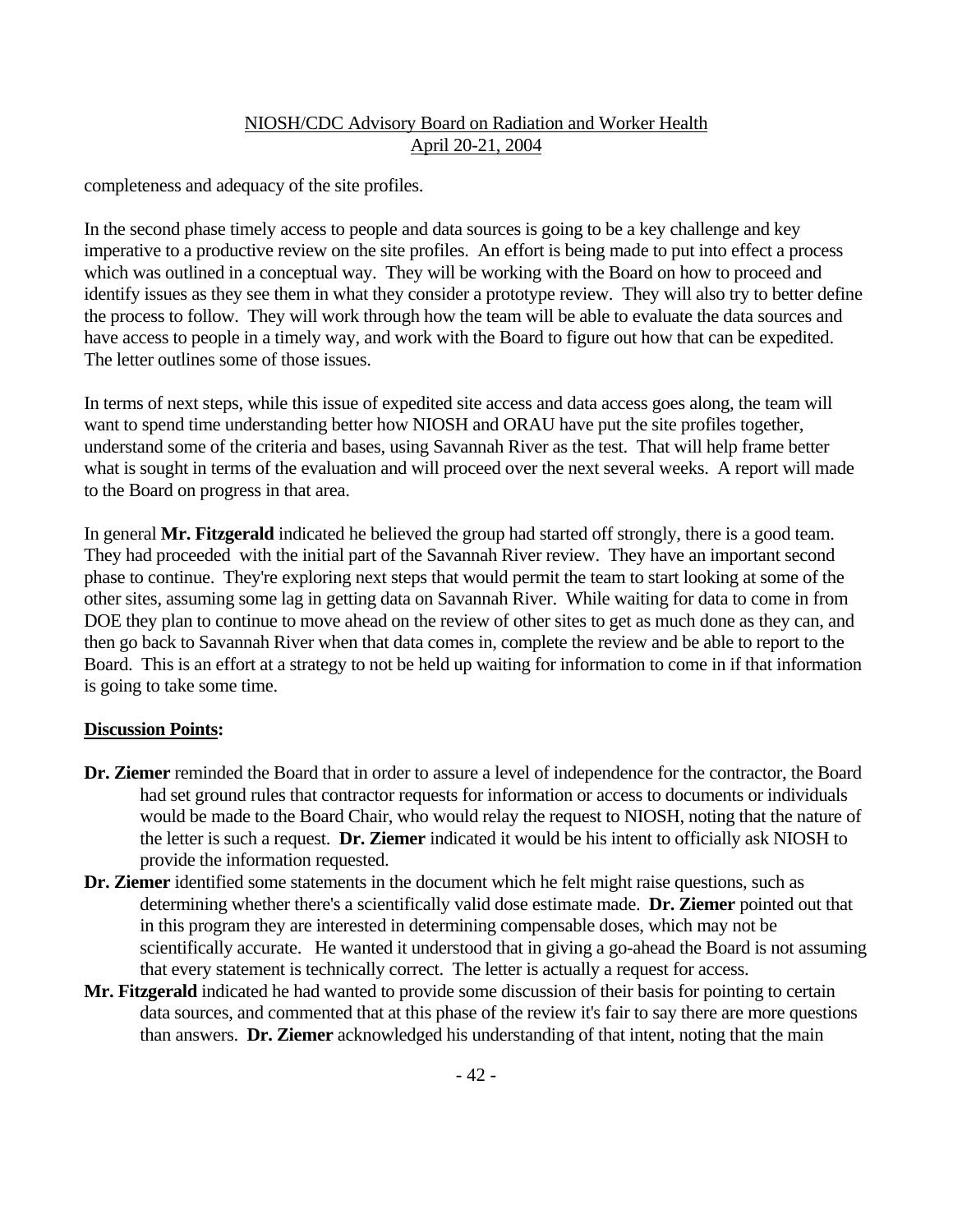thrust is to access documents and individuals. Some may be on DOE sites and not in the files of NIOSH.

- **Mr. Fitzgerald**'s response was that, realizing the Savannah River review is the prototype, they understand the issue will come up again and again. The question of access may be the pacing element to the ability to deliver completed reviews to the Board. Anything the contractor can do with the Board to expedite that would be the ideal. And in the context of implementing the reviews, they wanted to cite the kinds of questions that are arising out of their initial phase as reflective of what they're going to have to tackle in the second phase.
- **Dr. Ziemer** asked **Mr. Elliott** if the agency's Memorandum of Understanding with DOE covered the type of access being described, and if NIOSH had any issues with requests for such access as far as the agency was concerned.
- **Mr. Elliott** replied that the MOU does cover everything in the letter, both requested and by intent. And while it had not been mentioned yet, there was also a request to have Q clearances reinstated for people who had held them before, and he indicated they would work that through. It was also covered under the MOU. NIOSH would facilitate the availability of the authors of the dose reconstructions or site profiles for the line of questioning SC&A had added in the letter. Some preliminary documents and references and source information was also identified, and so NIOSH will submit that to the Department of Energy under a request for that information.
- **Mr. Fitzgerald** expressed his appreciation for **Mr. Elliott**'s responsiveness. He commented that one issue is the process of going through the documentation. Maybe the most insidious part that could be a problem would be to get into a process of reviewing documentation and data sources, identifying issues that point to other data sources, and then have to go back through another cycle of requests through DOE. That may be a challenge to be faced and solved.
- **Dr. Ziemer** commented that it would not necessarily be the job of the auditor to pursue those documents they had learned about. They want to make sure the audit remains the audit. If things like that arise and something maybe should have been pursued, then the Board can go back to the agency and raise that as an issue. **Dr. Ziemer** reminded everyone that they would hear him say over and over again he does not want the auditors to do the job of the agency. They simply want to identify issues. And if they need to be raised, they raise them and say go back and do something.
- In answer to the second question, **Mr. Elliott** remarked that the role he plays here is to facilitate Board access, but he is also concerned about production and impacting resources. He will work with everyone to make sure they get what they want and need, but not at the price of slowing down development of site profiles and dose reconstruction production. **Mr. Elliott** indicated NIOSH welcomed the audit and was receptive to identification of areas of improvement, but its delicate role needed to be recognized.
- **Mr. Griffon** commented the SC&A letter seemed to be requesting a specific agreement between DOL, DOE and the Board. Such does not exist, and the MOU is between NIOSH and DOE.
- **Mr. Fitzgerald** responded that administrative support is essential and he knew from personal experience there was a lot of sensitivity on the sites, and that could be an issue.

After discussion, **Mr. Elliott** indicated the MOU would have to be used as-is and he saw no issue. He noted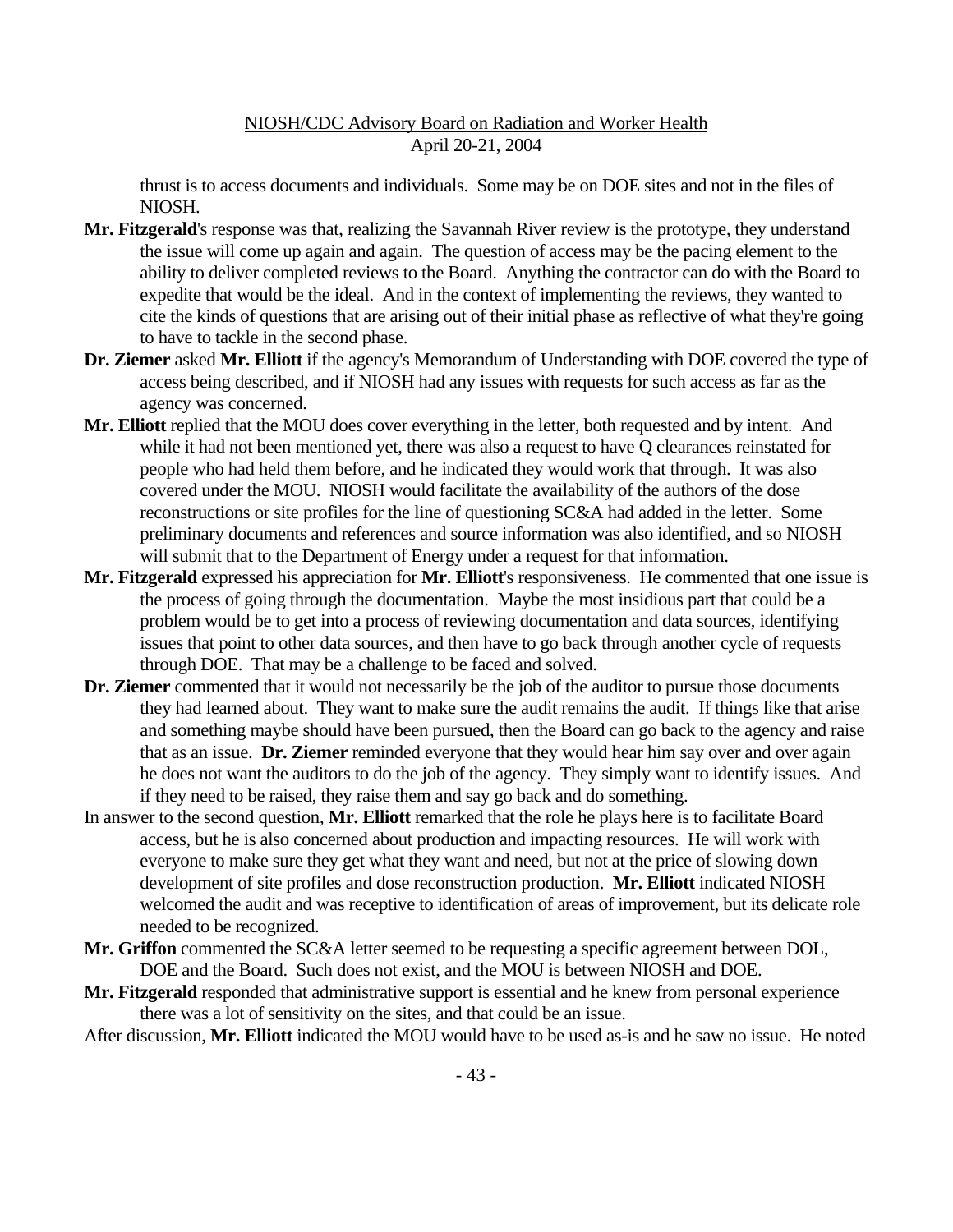that because of the Secretary of DOE's commitment, there was a considerable difference in access under the compensation program and that of the health research program he and **Mr. Fitzgerald** had experience in.

- **Dr. Melius** indicated he was concerned by **Mr. Elliott**'s comment that he didn't want this process to slow down other processes. Since NIOSH was being audited, he didn't want it to appear NIOSH didn't provide adequate resources to the Board to do that, and if there are resource issues, they should be identified up front and addressed.
- **Mr. Elliott** responded that it was not a resource issue. If NIOSH needed to go onto a DOE site with the contractor, they would do so. This is viewed as a request from NIOSH on behalf of the Board. The resource impact is providing face time with dose reconstructors, site profile authors, site profile development managers which takes them away from their work setting. That can be managed and balanced, but not to the detriment of the audit.
- **Mr. Melius** wondered if it were worthwhile for the Board to write to the Secretary of Energy to point out the commencement of the audit function.
- **Mr. Rollow** agreed with **Mr. Elliott**'s summary of how the process would work using the existing MOU with DOE, noting that NIOSH has full and free access to all information at the sites. He opined the sites will view the review team no differently than they do NIOSH people. As far as a letter, **Mr. Rollow** didn't feel it was needed, but it could be sent to the Secretary to remind him of the importance of the audit, and they'd take a look at it when it arrives.
- **Ms. Munn** observed that attitudes toward clearance had markedly changed since September of 2001. Not wanting to see the definition of security from site to site influencing accessibility to information, perhaps a letter would at least not be harmful if it requested the Secretary of Energy to notify his site managers of the audit and request they provide access as necessary for the records.
- **Dr. Andrade** offered to try to provide a set of thoughts that could be used in developing a solution. One is that the auditing contractor use the site profile authors to get an idea of specifically what they would like to get their hands on when they get on site. Another is there should be a general handshake agreement between the Board, the DHHS and the auditing contractor with respect to accelerated Q's or re-establishing Q clearances. It's a good idea for DOE to let sites know this function is occurring. It will affect them, and everyone should just be up front about it, with an effort to try to minimize the impact on the work ongoing at the DOE sites. **Dr. Anderson** agreed, noting it could limit what would have to be requested once the auditors got on site.
- **Dr. Ziemer** commented that **Mr. Fitzgerald** is very experienced in this sort of thing. Requested access does not necessarily mean that they would look at all those things, but they were simply demonstrating things they may need access to.
- **Mr. Fitzgerald** replied that the procedures had in their first phase to talk to site profile authors, interview site experts and review the site profile preliminarily. Those things lead to second phase of looking at data sources and validation. It sets the stage to better know what information they should examine more closely. It can be done in a way to mitigate burden on the profile authors.
- **Mr. Presley** commented the letter was a great idea, but it should not stop at DOE but to take the letter down to the NNSA level as DOE and NNSA don't always talk. He suggested that data needed and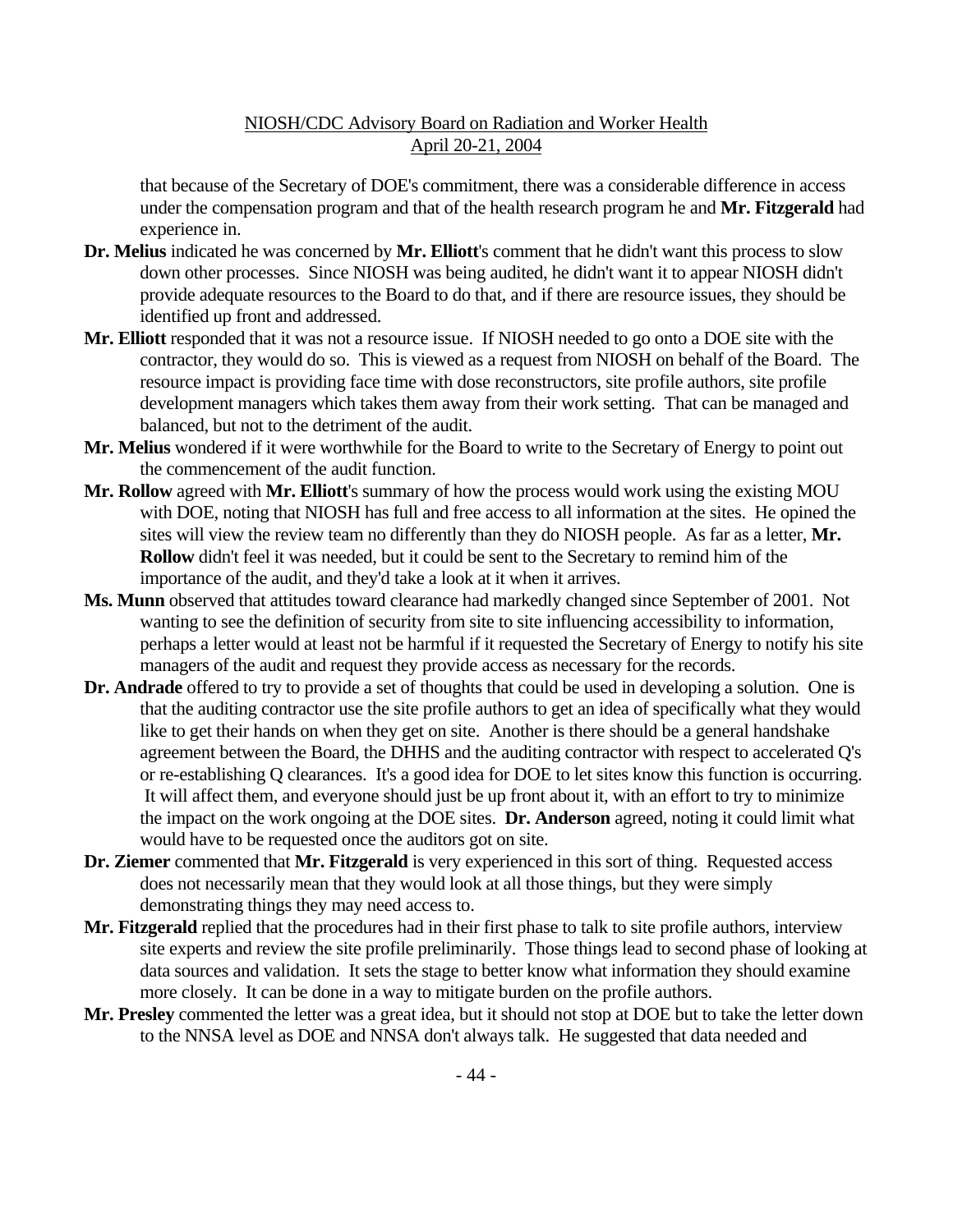clearance levels should be coordinated, and Q clearances should be requested only when necessary. It takes a lot longer to get.

**Dr. Ziemer** observed that a recurrent theme throughout the general suggestions and observations was the issuance of a letter or memo, but it wasn't clear to him whether the idea was that this should come from the Board or from NIOSH or from the auditing contractor. He also noted that if the Board wanted to do something formally, he would be looking for a motion.

### **A motion was made and seconded that the Board direct a letter to the Secretary of the Department of Energy as notification of the audit process, describing the needs of the audit contractor, and requesting the Secretary notify the sites accordingly.**

**Dr. Ziemer** declared the motion open for discussion.

**Ms. Munn** wondered if the letter should address the issue of funding and identify funding is through NIOSH.

**Dr. Ziemer** said it was his understanding **Mr. Elliott** had indicated there was no need to mention funding.

**Mr. Elliott** responded that he interpreted **Ms. Munn**'s question as whether DOE will have funds available or whether it would be an unfunded mandate. **Mr. Elliott** indicated his commitment is to support and facilitate Board access, which means if the Board gets access and, because DOE doesn't have enough clerical support, needs somebody to retrieve the records, they'll help. If the Board chooses to address funding in its letter to DOE, it should address the funding support down through the chain in DOE to the sites.

**Dr. Andrade** commented that one purpose of the letter is to ameliorate surprise, as well as to allow sites to prepare for a visit that would have minimal impact. Because of the MOU, they know they will do the work, but the Board wants to be considerate and provide them with notice, and reassurance that the impact will be minimal.

**Dr. Anderson** observed that it was in the order of an FYI so they could prepare.

**Mr. Elliott** offered that it might help their understanding of the agreement with DOE to know that NIOSH transfers money to DOE only when technical advice or consultation is sought, or if DOE has a technical expert whose help NIOSH needs in understanding a piece of information or data. They are compensated back for that, but not for accessing, providing and retrieving information. They assist, but do not transfer funds for that.

**Dr. Ziemer** announced that he would be calling for a vote on the intent to send the letter, which will include the discussed concepts. If the motion passes, he will assign a couple of people to draft the document and the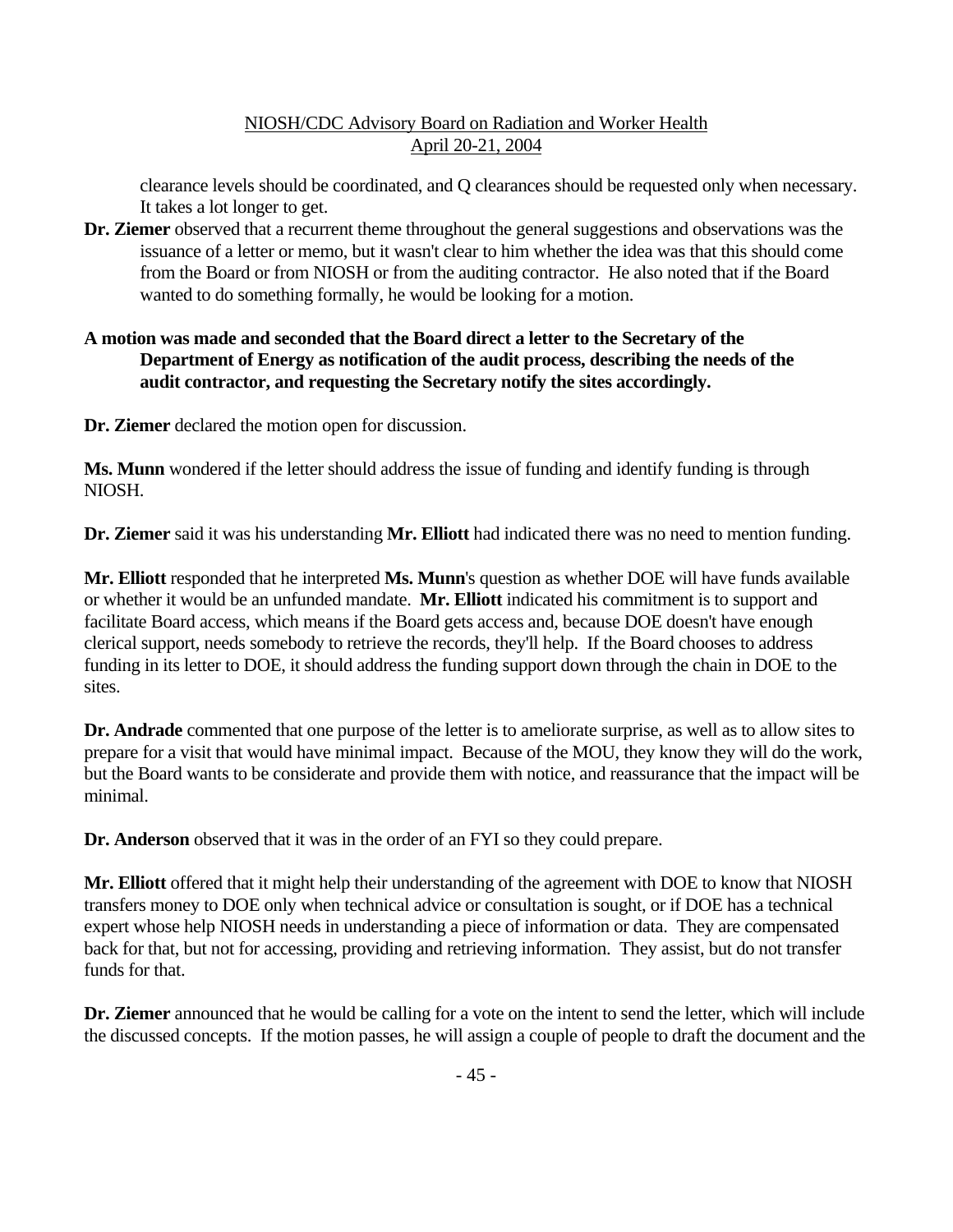Board will have an opportunity to approve the actual letter later in the day, if that is agreeable with the mover and the seconder.

**Dr. Melius** asked if the letter could be circulated by e-mail after the meeting, with **Dr. Ziemer** as final approver.

**Dr. Ziemer** answered that it depended on what the Board authorized. The Board could not approve or take formal action on it outside the public forum, but the Chair could be authorized to send the letter, so long as the general content is agreed upon by the Board at the meeting.

# **The Chair called for a vote on the motion of intent to send the letter, as discussed, to the Secretary of the Department of Energy. The motion carried unanimously.**

**Dr. Ziemer** asked **Dr. Melius** and **Dr. Andrade** to make an effort to provide the Board with a rough draft as a preliminary idea of the content during the afternoon session. He indicated they were welcome to call on anyone else for expert advice in the preparation.

 **\* \* \* \* \***

### **Status Update, Task Three Protocol for Review of NIOSH Methods and Procedures for Dose Reconstruction**

### **Mr. Hans Behling, Sanford Cohen & Associates**

**Mr. Behling** introduced himself as a health physicist by training. He described that there is a statutory requirement under EEOICPA for the Board to independently review the methods for dose reconstruction. He explained that he had been asked to develop a procedure to provide both an outline and a general approach for the review of procedures that have been adopted by NIOSH for dose reconstruction.

Thirty-three procedures representing OCAS implementation guides, technical information bulletins, program evaluation reports and procedures, ORAU's plans, procedures and technical information bulletins were provided to Sanford Cohen & Associates. They are a part of the package before the Board which briefly identifies and gives a one or two-sentence summary of each.

They are quite diverse in both content and scope. **Mr. Behling** admitted it took a while to understand how to write a procedure to review procedures so varied. He indicated he re-read the Act and final rule 42 CFR 82 and the regulations themselves for inspiration.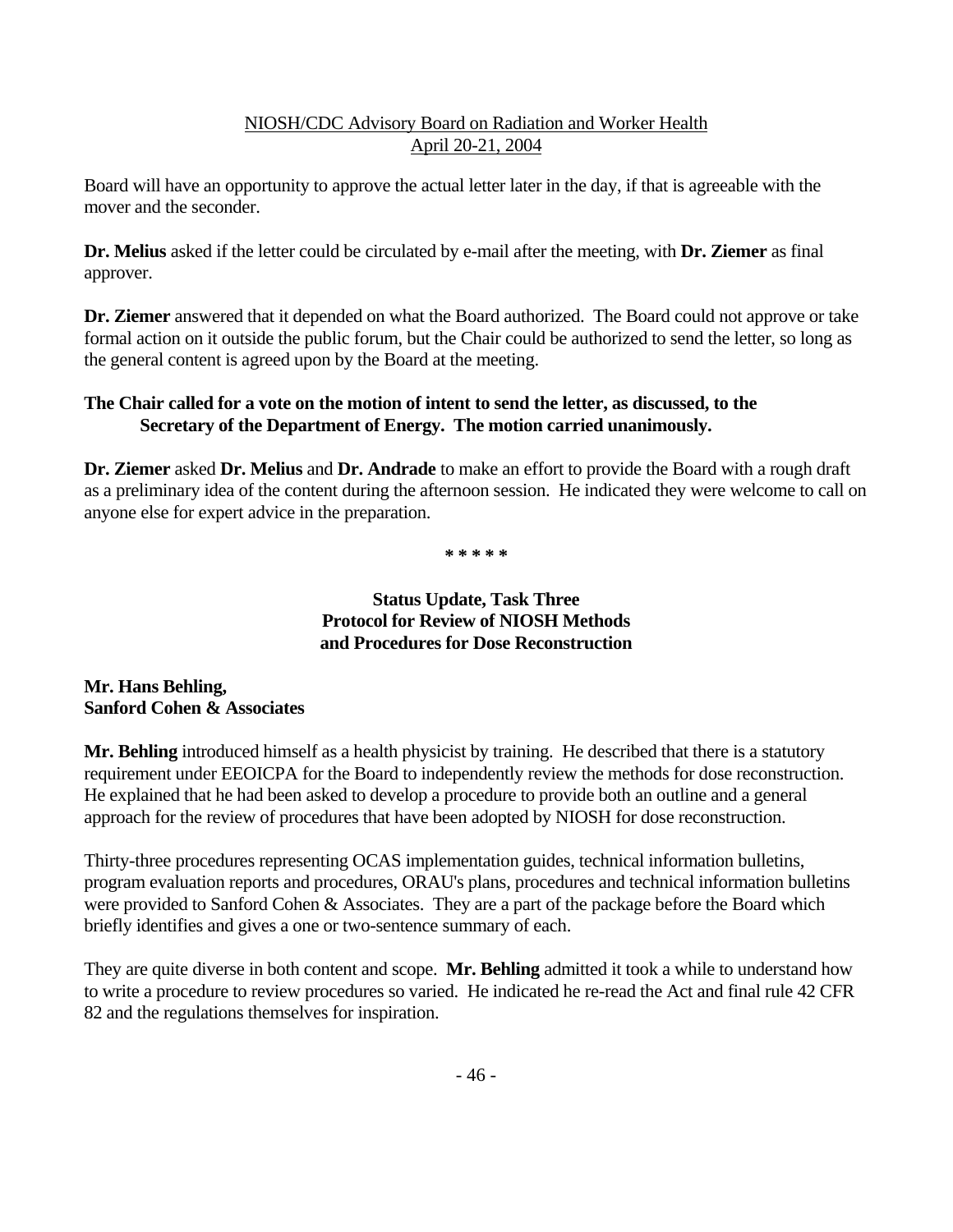He felt a key was the Act requirement that DHHS establish regulations and methods for arriving at reasonable estimates. Further, the Act specifically states a key objective of the program is to provide timely compensation. Other directives state methodologies should be efficient, consistently applied, reasonable and fair to the claimant, adequate and complete, and well-grounded in the best available science. Science has to be an integral part of the review protocol, but it's not the only part.

**Mr. Behling** stated he would present slides identifying seven objectives from review of the Act and final rule, and identifying criteria SC&A will use to determine whether the procedures under review meet the objectives.

To establish a sense of timeliness became the first objective, that procedures allow for rapid analysis of dose, et cetera. Objective two, that procedures establish a sense of efficiency in instances where a more detailed approach would add no value. Completeness and adequacy of data is objective number three. Objective four is to provide a consistent approach to dose reconstruction that would assure consistency, regardless of time and employment location. The fifth objective is to account for unknowns -- loss of data, missing records, unmonitored exposures -- and in the process be fair and give the benefit of doubt to the claimant. The requirement for quantifying the uncertainty of dose estimates is objective number six. The last objective is to strike a proper balance in terms of the guidance for doing dose reconstruction efficiently, without sacrificing the quality of science.

**Mr. Behling**'s slides indicated each objective, below which he listed the criteria by which SC&A will assess the procedures. For example, in the first objective of establishing a sense of timeliness, the first assessment is whether the procedure is written in a style that is clear and unambiguous. **Mr. Behling** then led the Board through each step of the review protocol.

#### **\* \* \* \* \***

#### **PUBLIC COMMENT PERIOD**

**Dr. Ziemer** announced he was going to delay the next item on the agenda because he regards the public comment period as time-certain. There are individuals who have come specifically for that purpose. He indicated he had nine individuals who have requested to speak. Reminding the public that time is somewhat limited, he asked the speakers to be aware of their fellow speakers in that regard and that they confine their remarks, is possible, without being repetitive.

#### **Ms. Beverly Westerfield Cochrane, Survivor**

**Ms. Westerfield** described her father's work history at Hanford from 1948 until his retirement 35 years later, noting he worked there when exposure was probably greatest. She spoke of some of his work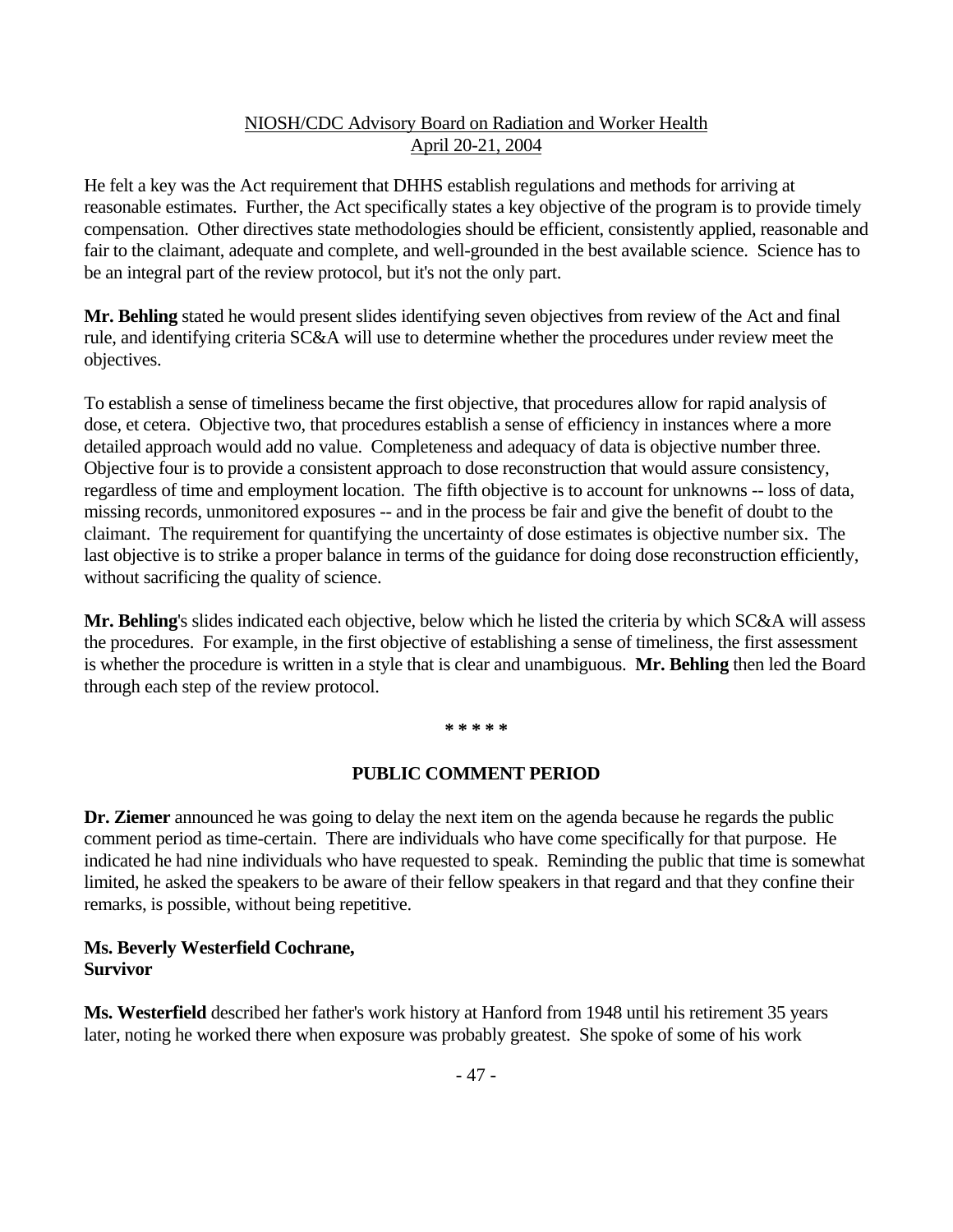experiences and his illness. She expressed her belief that her father's service entitled his survivors to compensation. Having filed a claim some three years earlier, she suggested the program is being studied to death. She indicated she saw no need to spend money to have meetings to do the same thing over and over when nothing is being settled, and commented that the public didn't understand that.

#### **Ms. Teresa Moran, Richland, Washington**

**Ms. Moran** indicated she wanted to let the Board know that she had heard people still working at Hanford were afraid to make a complaint because of retaliation, although she had no proof of it. **Ms. Moran** had lived with her grandfather, who had moved to Richland to work at Hanford. She recalled his illnesses and that he had been afraid to say anything because he didn't want to lose his pension. After his death, her grandmother didn't want to cause any problems because she was afraid the money would be cut off. Another family member has had cancer and still works at Hanford, and is afraid to come forward because of worry about losing a job. **Ms. Moran** suggested if there isn't a safety net, something should be created so that people could feel secure about discussing their problems without worrying about losing their jobs.

### **Mr. Frank Trent, Claimant**

**Mr. Trent** stated he had been with the Army in 1950 and stationed at Hanford, where they all lived in tents with stuff coming through the stacks. Years later he had gone to work at Hanford in the 200 areas, and related several incidents that happened during his employment. He expressed his belief that records have been expunged because he has seen his personal files and they are not totally representative of what happened. **Mr. Trent** suggested that either building 712 or 713 had contained records which went back quite a long way.

#### **Mr. John David, Local No. 66**

**Mr. David** advised the Board that he had been in touch with the person who had offered exhumation of his father's body, and the offer stood. He indicated a woman who had spoken last night would probably do the same with her husband. **Mr. David** indicated his point in bringing that up is an effort to help the Board understand how important this matter is. He urged the Board to go back to whoever it is and say the process is not working, regardless of the efforts of individuals involved. He reiterated his belief that Hanford should be a Special Exposure Cohort site.

**Mr. David** also commented that he hoped the earlier suggestions of retaliation were inaccurate. In a free country where people are being asked to come forward with this information, suffering retaliation would be criminal.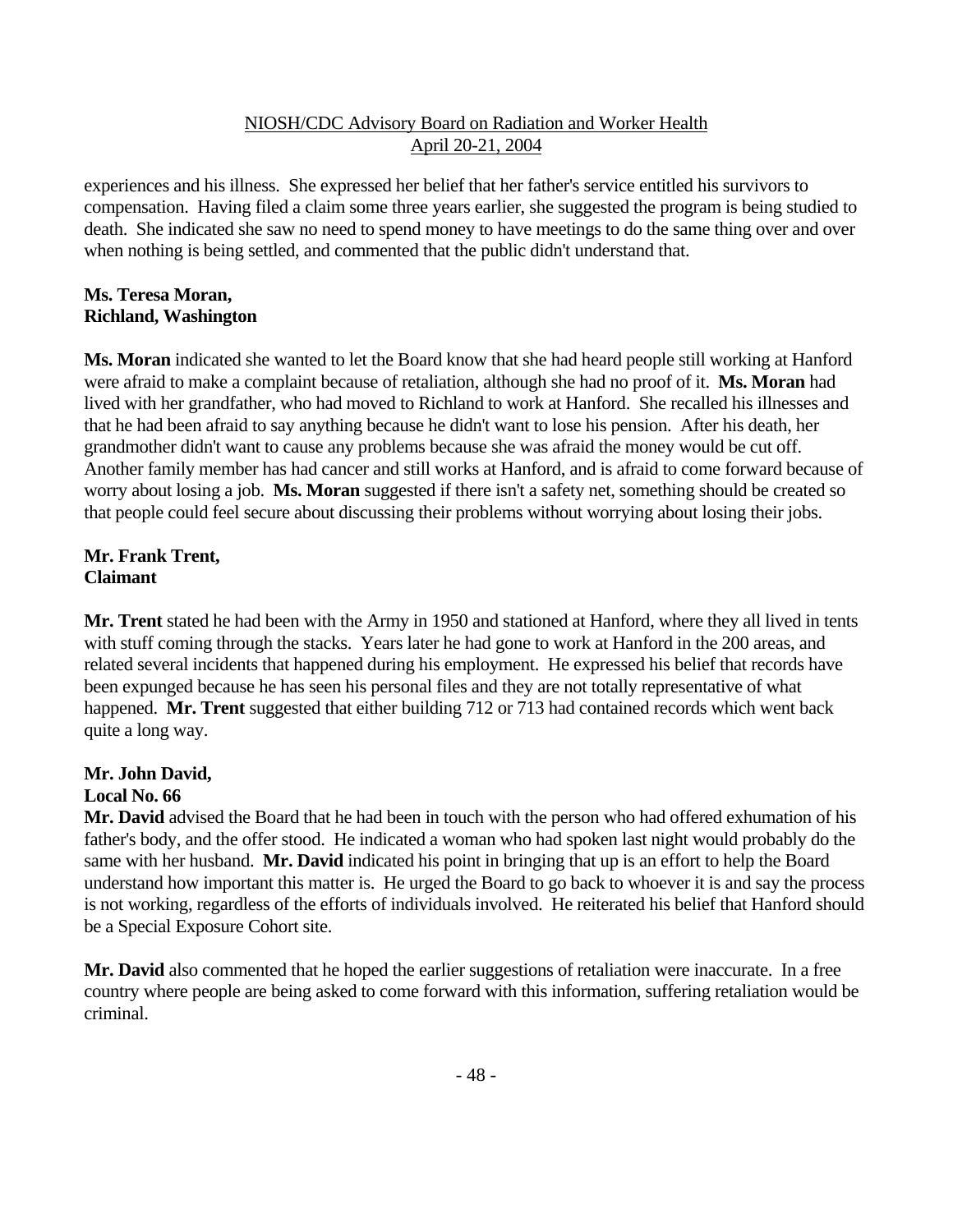**Mr. Gayle Shook, Claimant**

**Mr. Shook** indicated he had worked 38 years at Hanford in nuclear research. He described his cancers and berylliosis and expressed his hope that the Board would be more attentive to the claimants' problems and maybe make it move faster to a resolution.

# **Mr. Roland Haney, Claimant**

**Mr. Haney** stated he had lived in the area since 1950 and had worked seven years at Hanford as a serviceman. He described a serviceman as a laborer who does all the dirty jobs. He enumerated his various health problems which began after five years, noting that when his health got bad enough, working was made so difficult he finally quit. He commented that today people dress as if they're going to the moon to do things he did wearing coveralls and a baseball cap.

### **Mr. Jim Knight, Richland, Washington**

**Mr. Knight** indicated he hadn't started at Hanford until 1963, so he can only speak from his experience from that time forward. He declared his worst exposure had been being stuck in an office with two chain smokers. This included work in areas dealing with uranium, plutonium and waste product.

### **Mr. Ron Strait, Kennewick, Washington**

**Mr. Strait** had worked for contractors at Hanford and had thought they generally ran a safe, stable work site. He recounted a few incidents that had occurred, however, in which he felt he had received high exposures and was unmonitored, which made him believe their dose cannot be reconstructed properly. After working at some commercial plants, he considered them to be more careful with workers. He described dosimetry as being more carefully tracked. He described badges tied to a computer system to keep control of dose and how they were alerted by that. **Mr. Strait** indicated that over a long period of time it dawned on him that he hadn't been properly covered at Hanford.

# **Mr. J. L. Mitchell, Claimant**

**Mr. Mitchell** indicated he had overlooked some things the night before that he'd wanted to mention. He said his transfer from Atlantic Richfield to Westinghouse was a paper transfer because he had so much foreign objects in his system he wasn't supposed to have.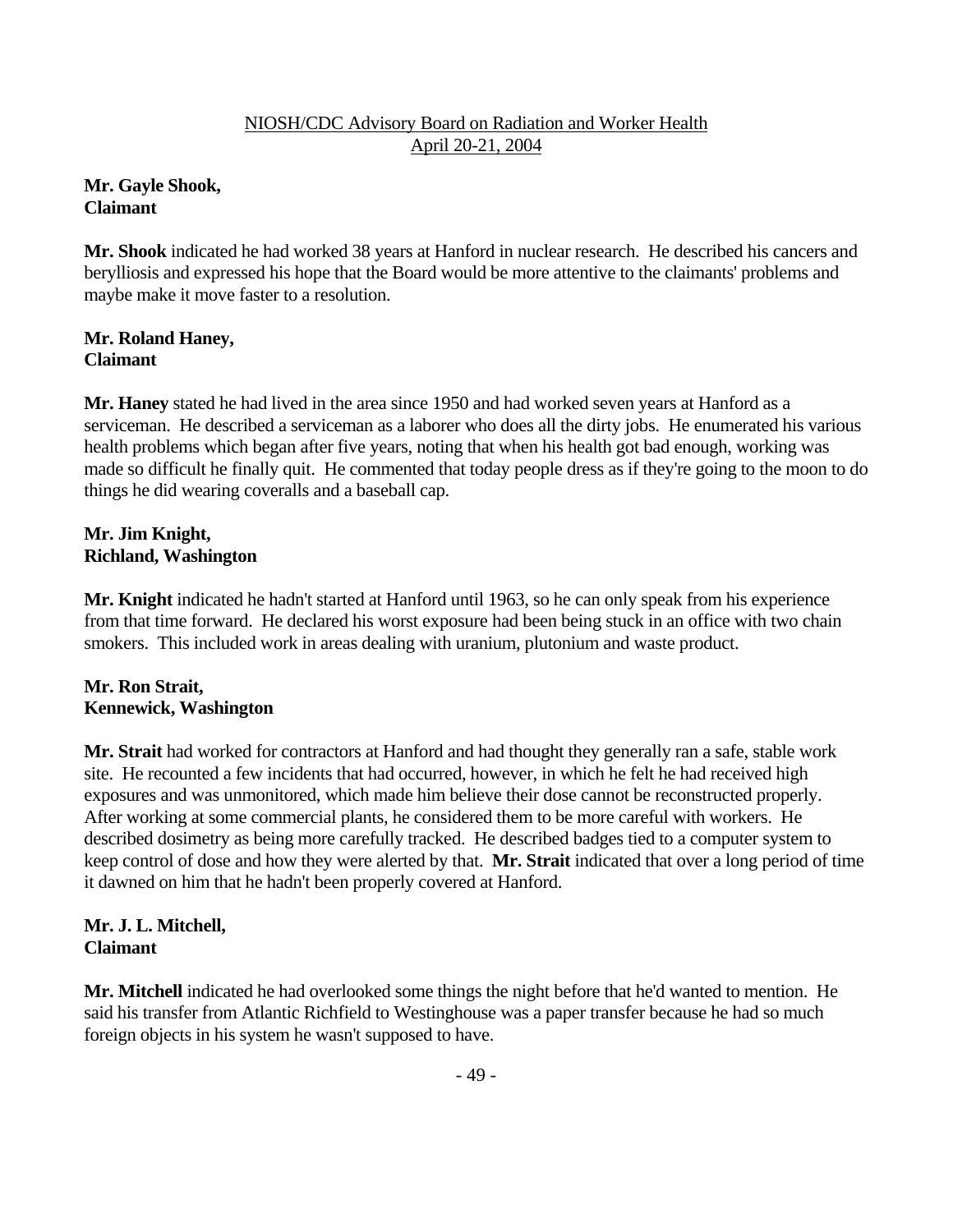**Mr. Mitchell** said that he had been told when he retired 15 years ago that he and the other employees involved in the McCluskey explosion would be monitored. He's never had any such monitoring. He stated there had never been a signal to stay away from 912 and they knew McCluskey was in 912 alone, so seven or eight had gone in to get him. He commented that when they opened the air locks, black smoke was rolling like a tornado and they knew they were in trouble. He said nobody would ever tell them how much exposure they received, but that some was in his head, some in his lungs and possibly in his bones.

#### **Ms. Gai Oglesbee, National Nuclear Victims for Justice**

**Ms. Oglesbee** said she didn't think she'd mentioned she was working at the site and facility at large at Hanford from 1992 through 1996 when she took voluntary early retirement. She stated she would not be a bionic person.

**Ms. Oglesbee** read into the record several pages of court rulings which she purported to be critical of methodology developed by Dr. Owen Hoffman.

**Ms. Oglesbee** stated she knew of only one person from Hanford who'd received compensation, regardless of statistics. But she indicated she knew a lot of people had been paid in Special Exposure Cohort issues back east. She declared Hanford a Special Exposure Cohort site because the records couldn't be found, although she knows where they are. She indicated they are hidden and she knows where a lot of them are.

**Ms. Oglesbee** then read a number of what she called witness quotes into the record related to qualifications of doctors on the physicians panels, nurses making a 300 percent profit for "the entity" who are not familiar with military medicine, the order the chart gets put in before it goes to the panel, et cetera.

### **Mr. Richard Miller, Government Accountability Project**

**Mr. Miller** commented that one of the nice things about the Board's meeting so frequently is the opportunity it affords to hear about the program and plans. Without that information, it would be impossible to analyze what needs to be fixed.

**Mr. Miller** offered his opinion about what it will take for the program to succeed and his pleasure at Mr. Rollow's assurance of access to full and open records. He expressed a belief that it would be not the words of the MOU but the spirit which would carry forward to the audit phase. **Mr. Miller** delivered a challenge that requests for records be full and transparent and any questions about what the auditors need, if they're well-reasoned, should be provided.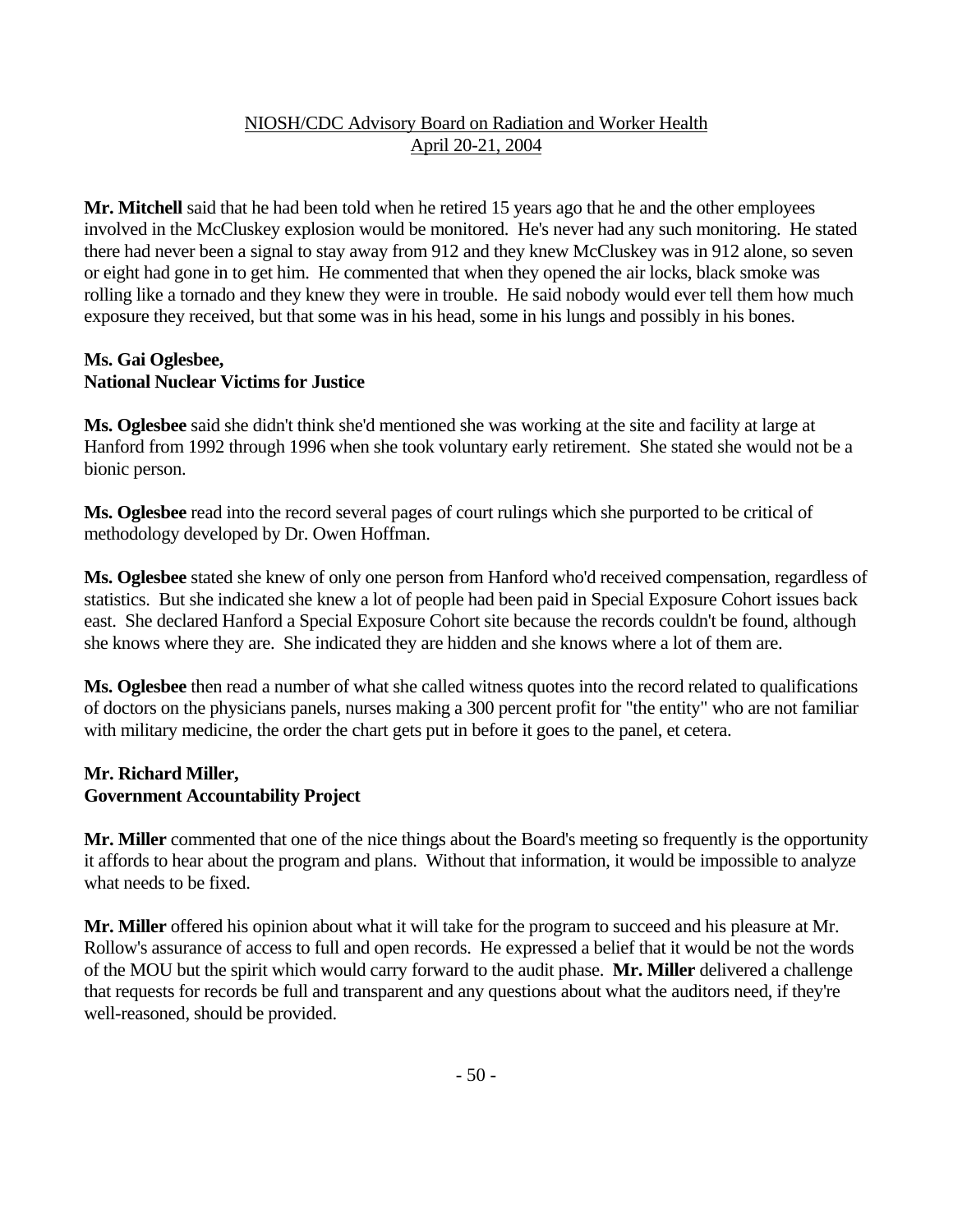Regarding the presentation on health studies, **Mr. Miller** commented that the statute clearly calls for consideration of worker studies. He indicated that the schedule laid out by **Mr. Henshaw** appeared to be slow as molasses in addressing the agenda the Board had identified a year ago.

**Mr. Miller** asked if the substantive facts offered during public comment got rolled into the process in any way, such as transcripts provided to Dr. Toohey or if the information is distilled in some way.

**Mr. Elliott** replied that NIOSH and ORAU had staff in attendance who observed, heard and considered. It was not taken lightly.

**Mr. Miller**'s final topic had to do with chronic lymphocytic leukemia. He suggested it would be useful to make clear how large a claimant base of CLL cases have applied under the program. There was information yesterday that 180 cases had been returned to DOL as non-compensable. Might it be worthwhile to notify those claimants that research is being undertaken and they'll be contacted at some point in the future.

#### **\* \* \* \* \***

### **UPDATE ON AWE FACILITIES**

# **Dr. James Neton NIOSH/OCAS**

**Dr. Neton** offered a companion presentation to the DOE site profile update from the day before, addressing the status of AWE facilities, where they are with the site profiles and dose reconstruction efforts. There are approximately 2,000 AWE cases at NIOSH. **Dr. Neton** outlined the top ten sites as far as number of cases, with Bethlehem Steel having the largest number at 518. The bulk of those cases have been completed and most are back at DOL for final adjudication.

Cases have been received from 124 different AWE facilities, but those top ten sites represent 1,195 of the total cases. **Dr. Neton** pointed out that beyond those ten sites there was a point of diminishing return, and the practicality of developing a profile document to move five or ten or one case must be examined.

**Dr. Neton** described the differences in site profiles for an AWE and a DOE facility, primarily that the AWE profiles do not have the six chapters. There is usually very little personnel monitoring data for AWEs. Many facilities were uranium foundries and general commercial activities, with no health physics support. The Environmental Measurements Laboratory in New York provided that, and did much of the urine monitoring information available has come from their retrieved records. Using their hierarchical approach, NIOSH wants to make sure bioassay data are used if it exists.

For the majority of the claimants, NIOSH is in a situation of developing an exposure model. There is some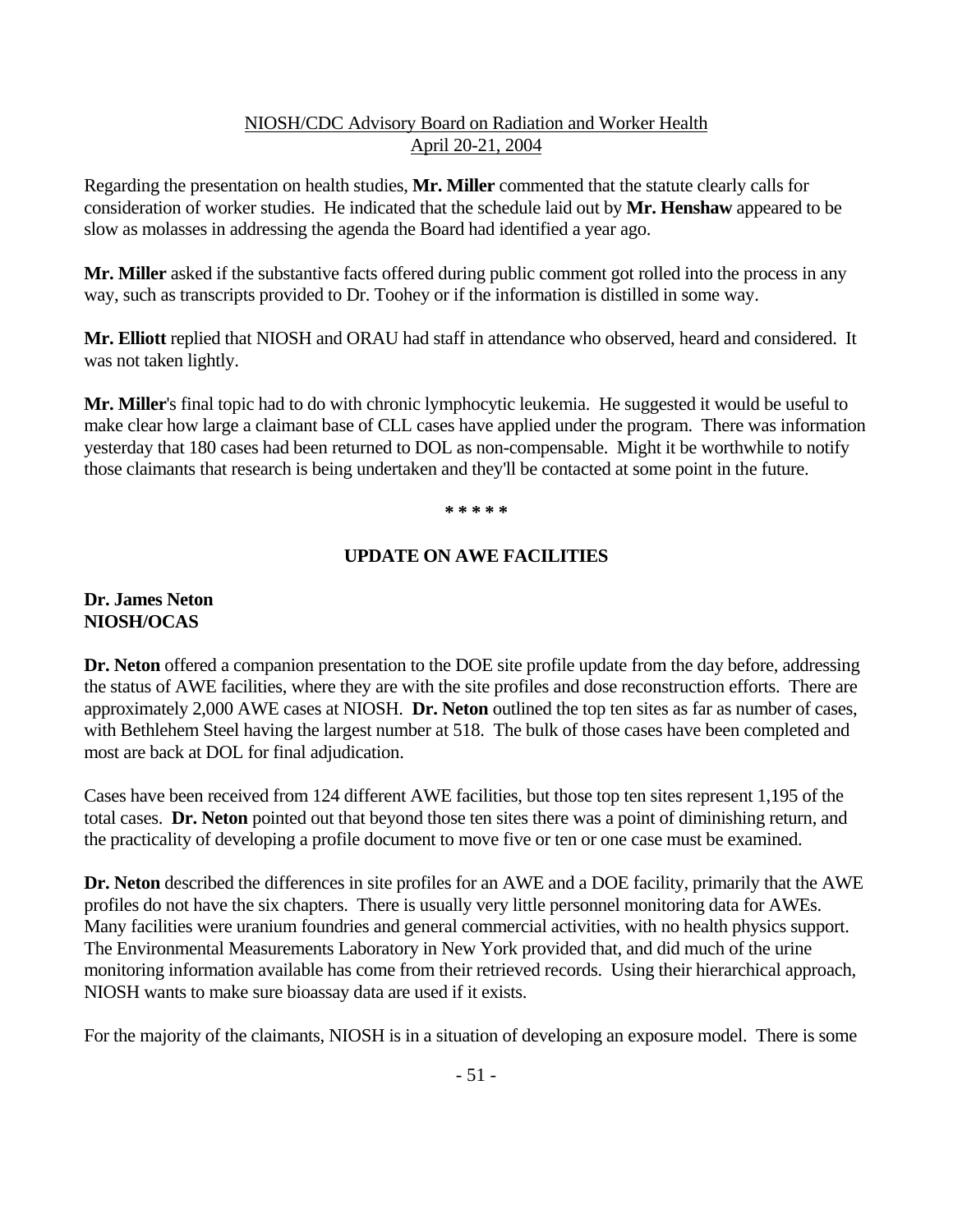air sampling data, some knowledge of the processes. They generate a best-estimate for the intake of the workers and put an uncertainty distribution about it, and apply the model to most of the cases. There are allowances for work history, cancer type and diagnosis date. Where work history and something about what people did at the sites is known, they can partition it. If they don't know, they take the claimant-favorable approach and assume all workers breathed in the same amount indicated by the best estimate and the uncertainty distribution.

Four AWE profiles have been issued. The new one is Tennessee Valley Authority, Muscle Shoals, which only covers five facilities. It was a uranium development plant where they made uranium from phosphate ore, very similar to the Blockson Chemical process. So it was an easy adaptation to estimate those exposures.

Some sites are being revised, just as with DOE site profiles. Bethlehem Steel is undergoing revision to include an ingestion pathway model and there is a draft on the table for review. It is not anticipated it will add a lot of exposure.

**Dr. Neton** indicated they are still deliberating on how to characterize the radon exposure at the Blockson Chemical facility. That section of the profile remains reserved.

A number of AWE site profiles are under development going along the lines of the number of claims at those sites. Nine sites ORAU is looking at represent 132 cases. Below these, there is a situation of only having one or two or three cases per site.

There are data capture efforts underway to secure information on these facilities. Information is obtained from a lot of sites. Many, but not all, are AWE's. Information is scan-captured and put onto the site database. Relevant bioassay data or TLD data are extracted and put into another database the health physicists can access.

There have been 650 dose reconstructions conducted thus far, representing 43 different AWE sites. That is by virtue of the complex-wide AWE profile **Dr. Neton** described in earlier meetings. That document allows dose reconstructions for sites that had uranium principally, natural and very low enriched uranium, no other radionuclides, and the time frame had to be after a certain time period. So there are some limitations on the use of that document.

#### **Discussion Points:**

- **Dr. Melius** asked the schedule for completion of the new chapter on construction being developed for the DOE site profiles.
- **Dr. Neton** indicated they were going to attempt to complete Savannah River first since they'd gotten good feedback there in November. The Center to Protect Workers Rights had done a study that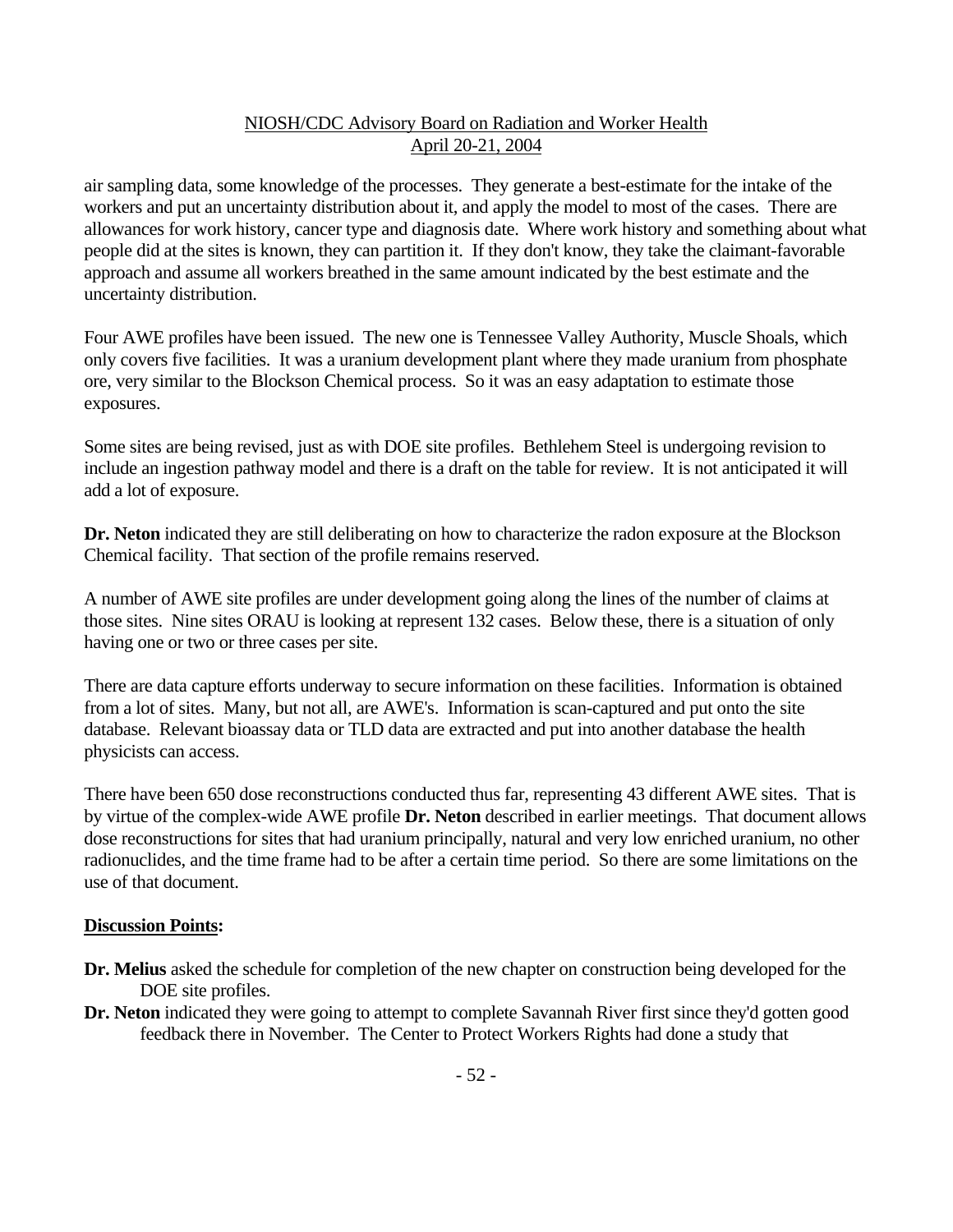catalogued a fair amount of information. Savannah River may become the prototype for future profiles. The problem is health physicists with free time, particularly health physicists with construction-related experience. **Dr. Neton** expressed hope to have a draft out in the next month or so, and indicated he would be happy to discuss their progress at the next Board meeting.

- **Dr. Melius** commented that if he understood correctly, lack of such a chapter is going to hold up individual dose reconstructions.
- **Dr. Neton** agreed, noting that oftentimes construction workers are unmonitored. If they have no bioassay data and no good handle on how to do it, it will be held up until they can get a chapter done on that.
- **Mr. Leon Owens** asked **Dr. Neton**'s thoughts about site profiles for sites with only a few claims filed.
- **Dr. Neton** opined that they wouldn't have individual site profiles because it doesn't make economic sense. He doubted they would do individual profiles for sites with less than 20 cases, although there could be exceptions. If it's an easy adaptation of another one, they may do that. Most likely they would end up doing hand-crafted dose reconstructions, but would rely heavily, to the extent possible, on information from the other profiles.
- **Dr. Melius** asked if anyone had looked at the number of potential people who had worked at these sites during the appropriate time periods, offering that the number of requests is going to be dependent on the extent of outreach by DOL.
- **Dr. Neton** replied they had not looked at numbers, but there had been some outreach. He acknowledged awareness is an issue at smaller sites and workers are hard to locate.
- **Mr. Elliott** added that they had never tried to estimate how many claims might come in for a given site, but noted that it also goes back to eligibility, in which NIOSH plays no part. He pointed out records from Bethlehem Steel would have indicated only a handful of people, yet after eligibility determination they saw about 500 claims.
- **Mr. Turcic** commented that most AWE's are not like Bethlehem Steel, however, and were small operations where it's difficult to find people. DOL is working hard at it and will coordinate with NIOSH so that as they research a facility and locate potential claimants, if it should become necessary to do a site profile there will be ample time to do it.

#### **\* \* \* \* \***

#### **BOARD DISCUSSION/WORKING SESSION PROCEDURE REVIEW AND SELECTION OF CASES**

**Dr. Ziemer** remarked there were a number of matters to be addressed and they would begin with the task three documents. He called on **Dr. Mauro** to clarify the difference in the two documents relative to task three that had been provided to the Board.

**Dr. Mauro** indicated the smaller document is more an administrative audit. SC&A will look at NIOSH procedures and use their judgment and experience in the application of QA/QC as to the degree to which those procedures are consistent with the philosophy of what constitutes a good QA/QC set of protocols. The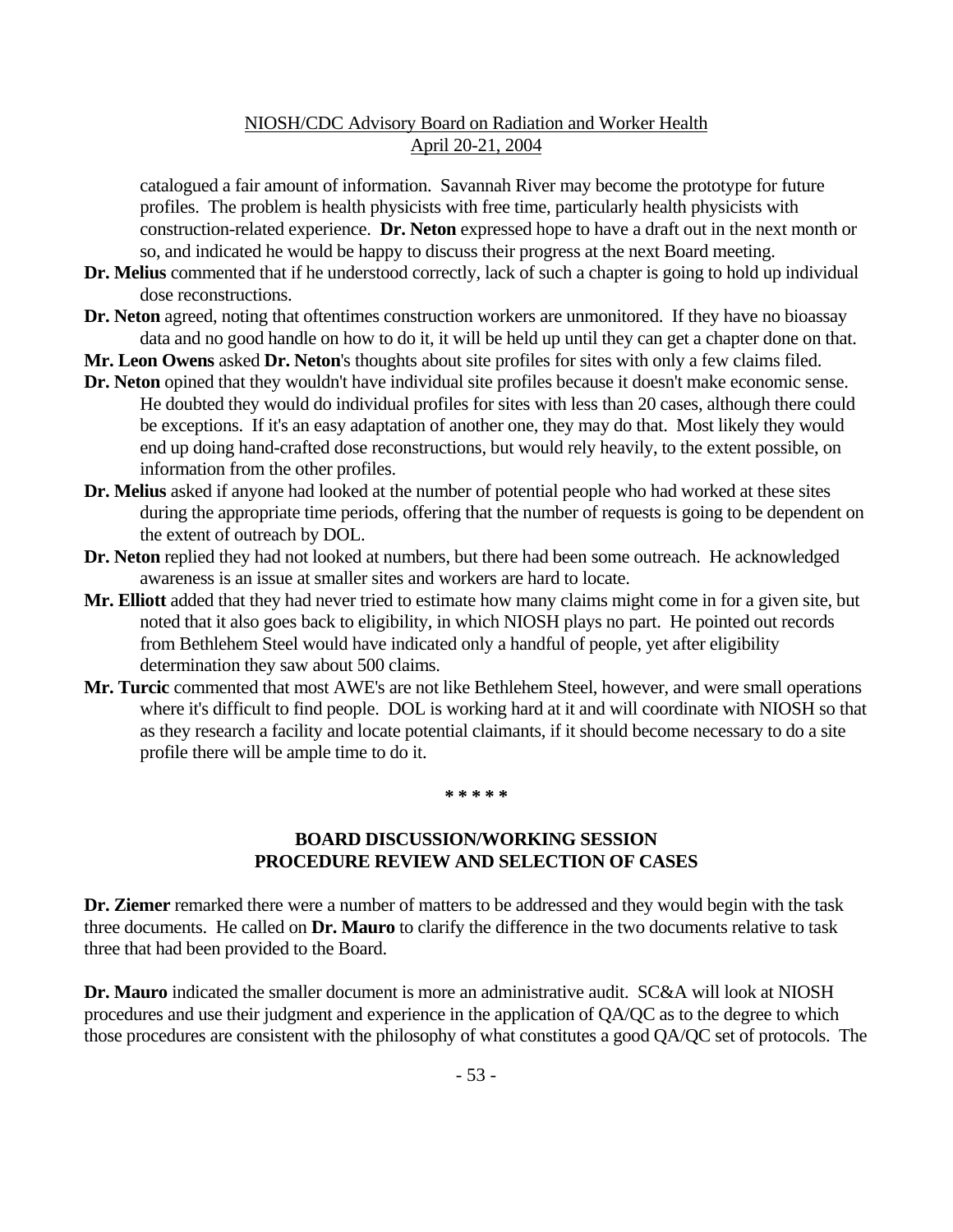larger document is a technical review.

**Dr. Ziemer** stated they would begin with the technical review. He indicated he thought the Board would want to end up either approving the procedures, approving it with minor modifications, or -- if there are major changes needed -- they would identify those and ask the contractor to come back with a revision.

Leading the Board through the document, **Dr. Ziemer** noted that the first ten pages of the document laid the background, with nothing for the Board to approve.

**Dr. Andrade** commented that he'd been through the document and it began to be substantive at about page 23.

**Dr. Ziemer** noted that a discussion of the seven criteria from **Mr. Behling**'s presentation began on page ten and the Board may wish to discuss those criteria. That becomes the basis for which the review will be evaluated, and to the extent that it can be objective, it's dependent on the criteria. Calling for comments from the Board on the criteria, there were none.

Following the criteria are the review objectives and approach, then the technical issues. **Dr. Ziemer** remarked it seemed what the Board needed to sign off on were the review criteria on pages 10 to 23, and then address the technical issues and make sure it was comfortable with both sides. **Dr. Ziemer** called for any concerns, issues, questions or comments relative to the review criteria.

**Ms. Munn** commented that the issue of completeness had been a concern for her. She complimented the authors of the document, noting that her review indicated every item which would have concerned her had been considered.

**Dr. Ziemer**, paraphrasing section 3.4, commented it was a statement that SC&A's evaluation is subjective in nature. Acknowledging there was judgment in a scoring system, he asked if there were any way to make it more objective, to have a higher level of confidence in the objectivity.

**Mr. Behling** indicated the scoring method was there for a quick overview. But the outline allowed for comments, which is where SC&A would offer detailed explanation of why they believe there are deficiencies that could be looked at and ask if this is a credible evaluation. He would not expect the Board to focus on the zero to five scoring, but the comments, noting that comments would not be limited to the size of the box on the document.

**Dr. Ziemer** asked if SC&A believed the graduated scoring system lends itself to being more objective insofar as they explain the reason for the score.

**Mr. Mauro** indicated they felt it captured nuance, but were prepared to discuss other strategies.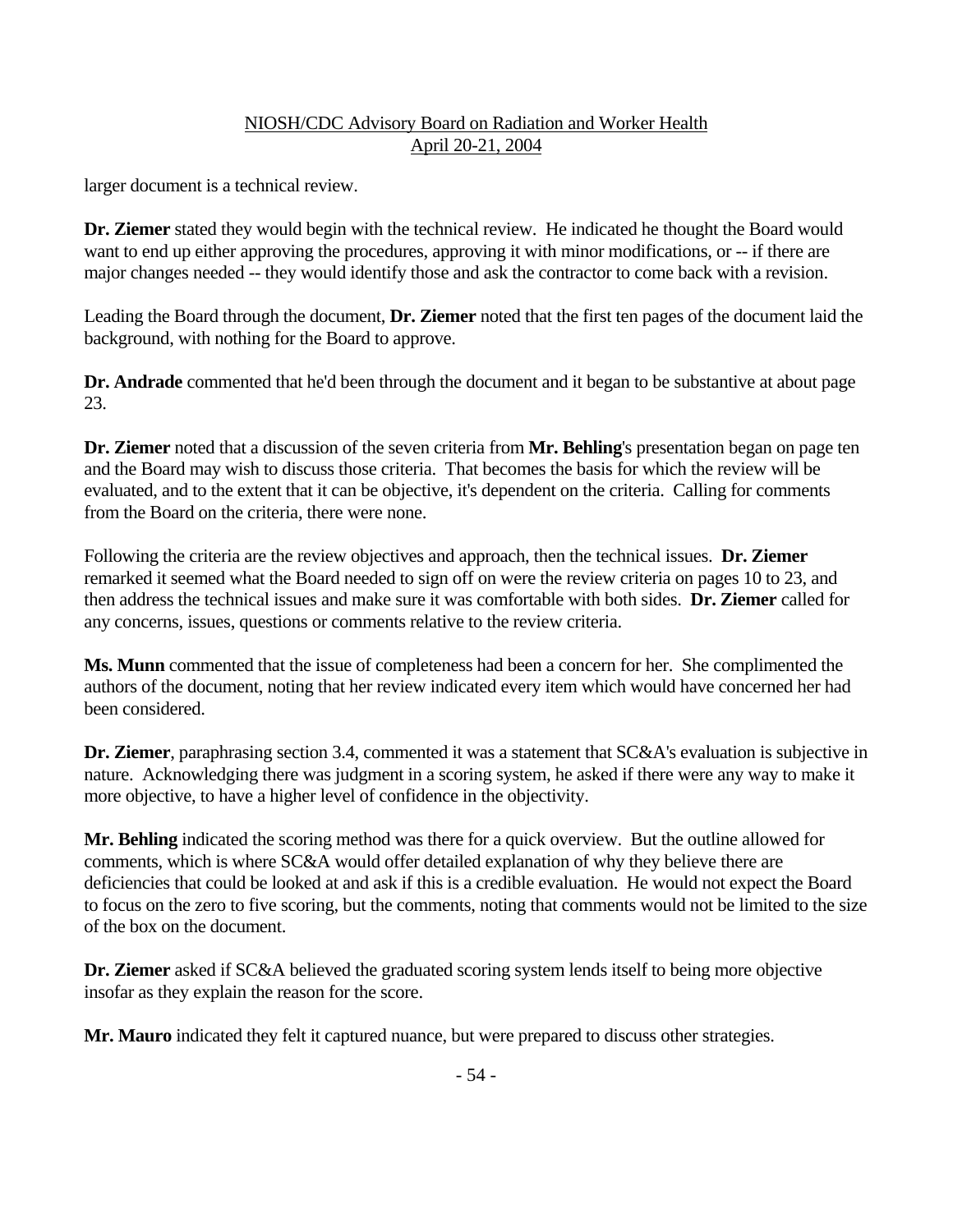**Dr. Ziemer** remarked certainly professional judgment came into play. And once SC&A makes its evaluation, the Board will have to judge their judgment.

**Dr. Mauro** commented they hoped the score and commentary would provide a dialogue for improvement.

**Dr. Melius** offered it was a balance and the SC&A approach seemed a better way of communicating that. He indicated it was going to be a matter of finding the right balance, and he felt that was what NIOSH had tried to achieve.

**Dr. Roessler** said she couldn't figure out if five was good or zero was good.

Commenting that they understood the intent, **Dr. Ziemer** suggested they may have to reverse some of the questions. He noted it was an easy fix just to be consistent.

**Mr. Behling** observed that, for example, not all procedures will have certain aspects requiring the issue of timeliness. So the continuum is one to five. Zero would represent not applicable.

**Dr. DeHart** encouraged the use of the range.

**Mr. Griffon** observed that bullet number 5.3 on page 18 was a concern, in that a person could have monitoring records, but not for certain things.

**Dr. Ziemer** indicated that 5.3 was all-inclusive and it was the intent to cover unmonitored and missed dose, but it doesn't hurt to clarify it.

Moving to the section on technical issues, **Dr. Ziemer** called attention to page 30 where there are comments that SC&A "will question use of" ICRP-30, surrogate radionuclides and arbitrary fractions. He expressed his understanding that the meaning was that SC&A would evaluate those, not question their use.

**Dr. Mauro** replied that in the OCAS documents citing specific ICRP guidance, if that guidance isn't the most claimant-friendly, for example, SC&A is going to be cognizant of that and reveal it when found.

**Dr. Ziemer** pointed out that the thrust of his remark was that it sounds as if SC&A is questioning the use of the documents, as opposed to evaluating their use in the paragraph where that term is used three times. He suggested it might be less pre-judgmental to say "evaluate."

**Dr. Neton** commented that, although he couldn't recall specific wording, in the regulation the terminology related to most recent ICRP models, with no judgment as to claimant favorability.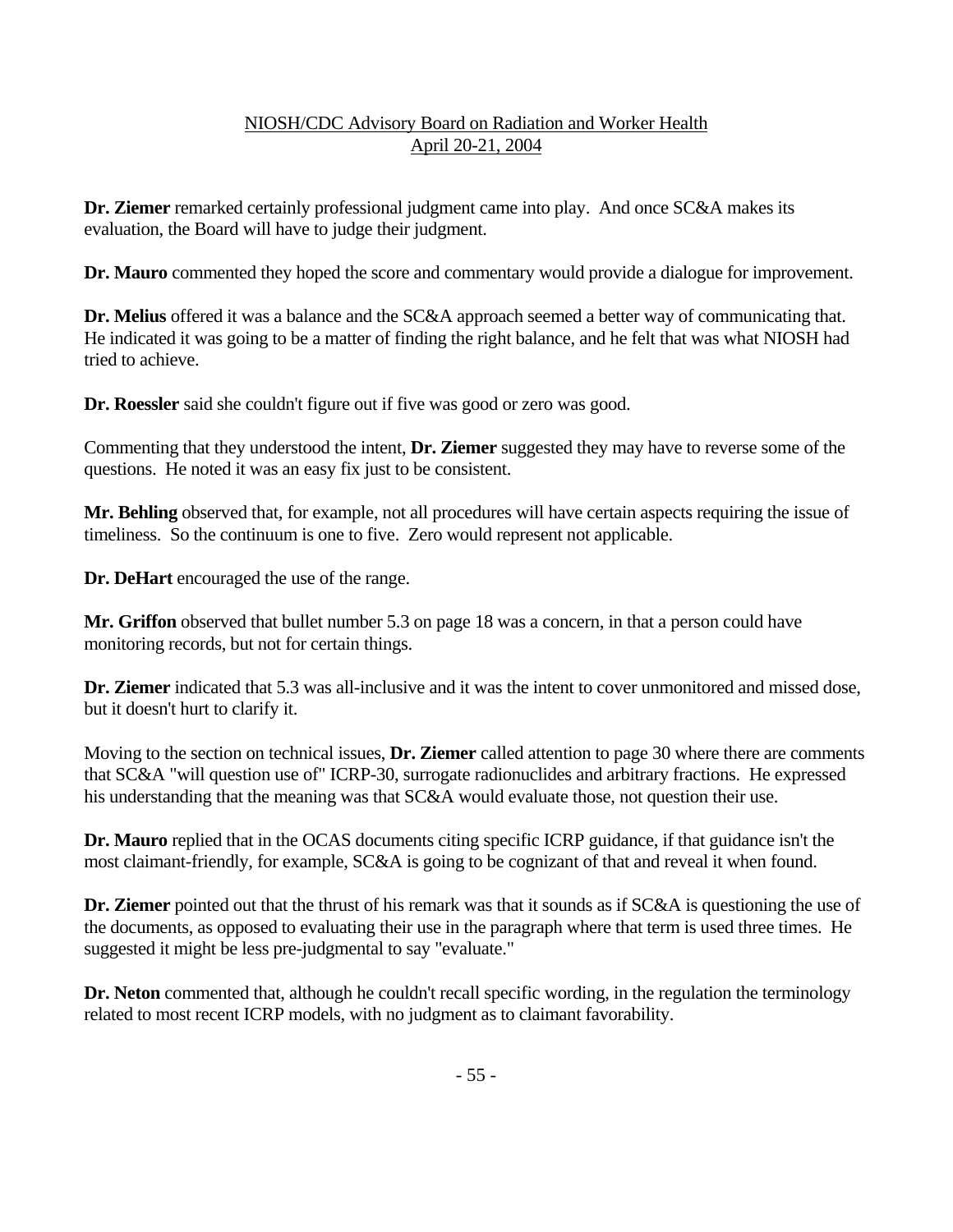**Dr. Mauro** indicated that SC&A had been thinking in terms of taking advantage of their access to information from an associate active in preparing ICRP documents. They were looking to keep the Board informed of developments related to ICRP internal dosimetry when there may be revisions upcoming. They weren't judging, but letting the Board know things were in the offing.

**Dr. Andrade** called attention to the term "arbitrary fractions" in that same paragraph, suggesting "different fractions" might be more appropriate.

**Dr. Ziemer** noted that there is a rationale behind the fractions used, so they are not completely arbitrary.

**Mr. Behling** commented that he would assume part of the responsibility for harsh wording. He had shared authorship with an associate whose first language is not English and he recognized he should have edited some of the wording, noting that it was a matter of familiarity with terminology perhaps less sensitive than it should have been.

# **A motion was made and seconded to approve, with modifications as discussed, "A Protocol for the Review of Procedures and Methods Employed by NIOSH for Dose Reconstructions", and was passed unanimously.**

**Dr. Ziemer** noted **Dr. Henry Anderson** had had to leave the meeting and was not present for the vote.

The Board's attention was called to the QA/QC document as the next one requiring approval. Noting that it was rather brief and fairly straightforward, **Dr. Ziemer** asked if there were any comments, questions or concerns. There were none.

**Dr. Ziemer** noted that the deliverables described in the documents are deliverables that will result from the next task. This document is describing how they will do the QA on the procedures.

# **A motion was made and seconded to approve "SC&A's Procedure to Perform QA Reviews of NIOSH/ORAU Dose Reconstruction Procedures," and was passed unanimously.**

**Dr. Ziemer** asked for staff assistance on what was needed and when for the next task order to do the reviews based on the approved procedure.

**Mr. Elliott** indicated it would be the same as for the other four, to sit together and discuss the scope of the task, define it in open public forum. Then the independent government cost estimate would have to be developed in closed session. He cautioned that new task orders are due in by July 6, so if they felt they would need a teleconference between the June meeting and July 6, that should be scheduled. That would not be a closed meeting, though, and if everything couldn't be done in June, there may be another face-toface meeting needed in order to award the task and have it submitted by July 6th.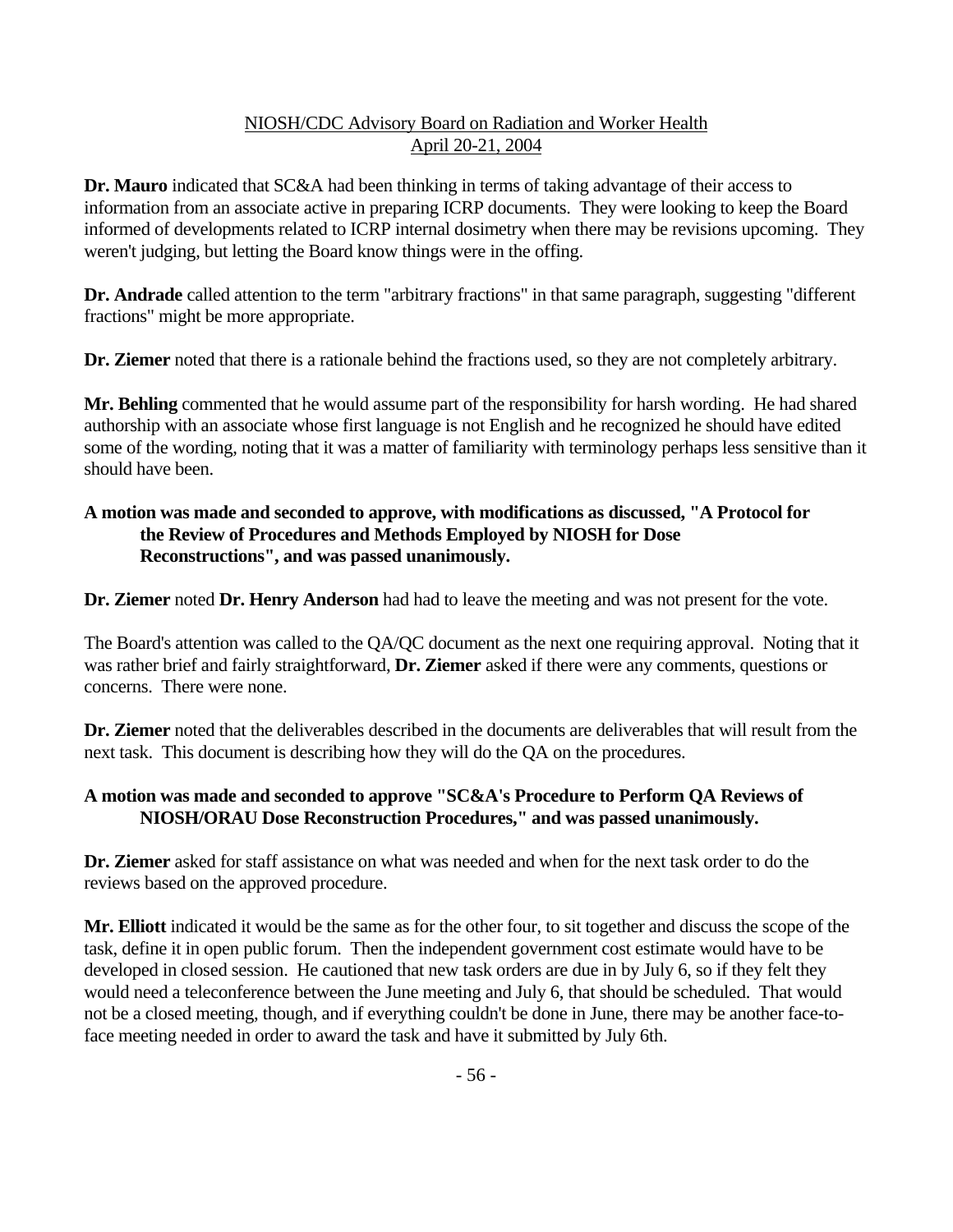**Dr. Melius** asked which of these things could be delegated to a subcommittee, development of a task order and development of an independent cost estimate.

**Ms. Homer** indicated it would still have to come back to the Board.

Answering **Dr. Ziemer**'s question about the amount of detail needed in the task order, **Mr. Elliott** indicated it could be a paragraph, three or four sentences.

**Dr. Ziemer** observed that the Board should be able to do a task order today that says go review these documents in accordance with the approved procedures. Then the independent cost estimate would have to be developed in closed session, which could not be today since it would have to be noticed in the *Federal Register* and scheduled in advance. But to get ahead of the game, get the task order done today.

**Mr. Elliott** reminded the Board a deliverable should be considered, X number procedures reviewed or a report of the review of procedures completed in time frame X. He commented there were a number of ways it could be handled in two or three sentences, providing a scope of work with a time line and deliverable developed.

**Dr. Ziemer** called for a recess during which he would ask **Mr. Griffon**, **Dr. Andrade** and **Dr. DeHart** to assist him in developing something that could be projected onto the screen for the Board's review.

 $* * *$ 

### **A motion was made and seconded to approve a task to be referred to as the Procedures Review Task.**

**Dr. Ziemer** opened the motion for discussion, indicating that they're basically identifying procedures from the document just reviewed. The period of performance is designated as four months. The contractor will provide monthly progress reports to the Board. Priority should be given to review of the OCAS implementation guides. A final report should be provided at the completion of the task. **Dr. Ziemer**  indicated he would appreciate hearing from SC&A regarding the period of performance.

**Dr. Mauro** commented he would like the four months to be for delivery of the draft review document, with the final due at some appropriate time after receipt of the Board's comments, perhaps within two weeks.

### **A motion was made and seconded to revise the Procedures Review Task as discussed, and was passed unanimously.**

**Dr. Roessler** commented someone had to clean up the use of "will," "should," and "shall," suggesting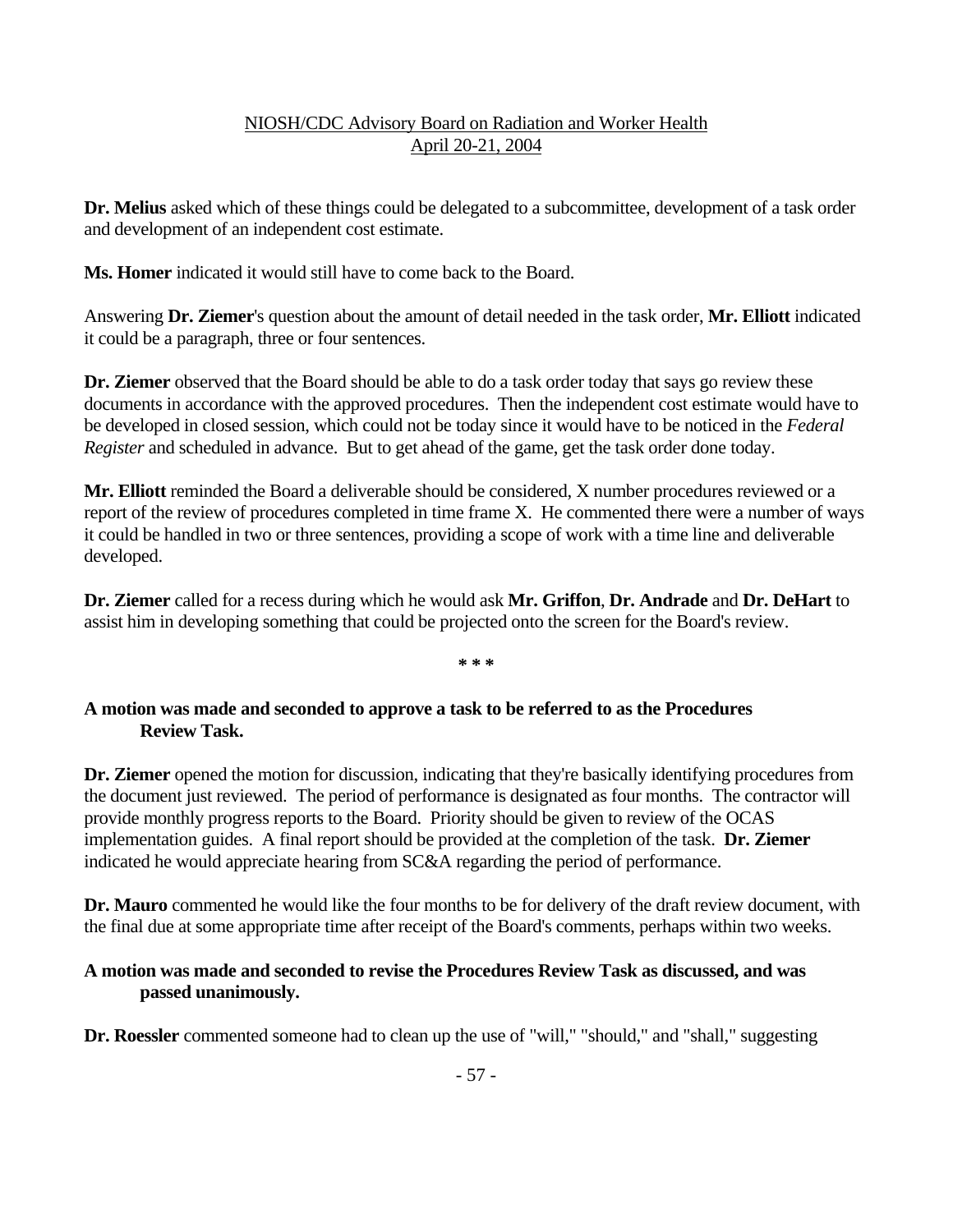NIOSH knows how to do it.

**Mr. Elliott** replied that the Board needed to make the decisions on this, not NIOSH.

After discussion, it was taken by consent that the wording of the task order would use the term "will."

**Mr. Griffon** wondered if a clarification might be necessary to reflect that whatever may be the latest revision of a procedure is the one that will be reviewed subject to this task order.

Dr. Ziemer queried whether the addition of new procedures, or naming procedures related to this document, but a revision includes a title change, would require a new task order. He suggested a modifier to provide clarification of which procedure was being reviewed.

**Mr. Elliott** asked that the record reflect a caucus was being conducted without use of a microphone and therefore could not be captured.

**Dr. Neton** remarked that in the SC&A task three report there are no revision numbers associated with the procedures, so there would be nothing inconsistent with reviewing, for example, revision two. It would be well understood that would be the current procedure.

### **The Chair called for a vote on the motion to approve a task order referred to as the Procedures Review Task. The motion was passed unanimously.**

**Dr. Ziemer** commented that an independent government cost estimate would have to be developed before the contractor was asked to submit his bid. That will affect the Board's scheduling for future meetings, which will be addressed shortly.

**Dr. Ziemer** announced that **Drs. Melius** and **Andrade** had prepared a draft of a proposed letter to the Secretary of Energy. This morning's motion had been a motion of intent or a motion of the concept. They now have a draft letter, which has been distributed to the Board members.

### **A motion was made and seconded to send the proposed letter to the Secretary of Energy, Spencer Abraham.**

**Dr. Ziemer** opened the motion for discussion.

**Dr. Andrade** explained the handwritten comments on the draft are his and were made with the intent that the letter be signed by **Dr. Ziemer** on behalf of the Board; that it be written through the Secretary for HHS and then to the Secretary of Energy. He expressed a belief that it should be a cabinet-level communication, adding that the way it reads should suffice to carry it through at that level.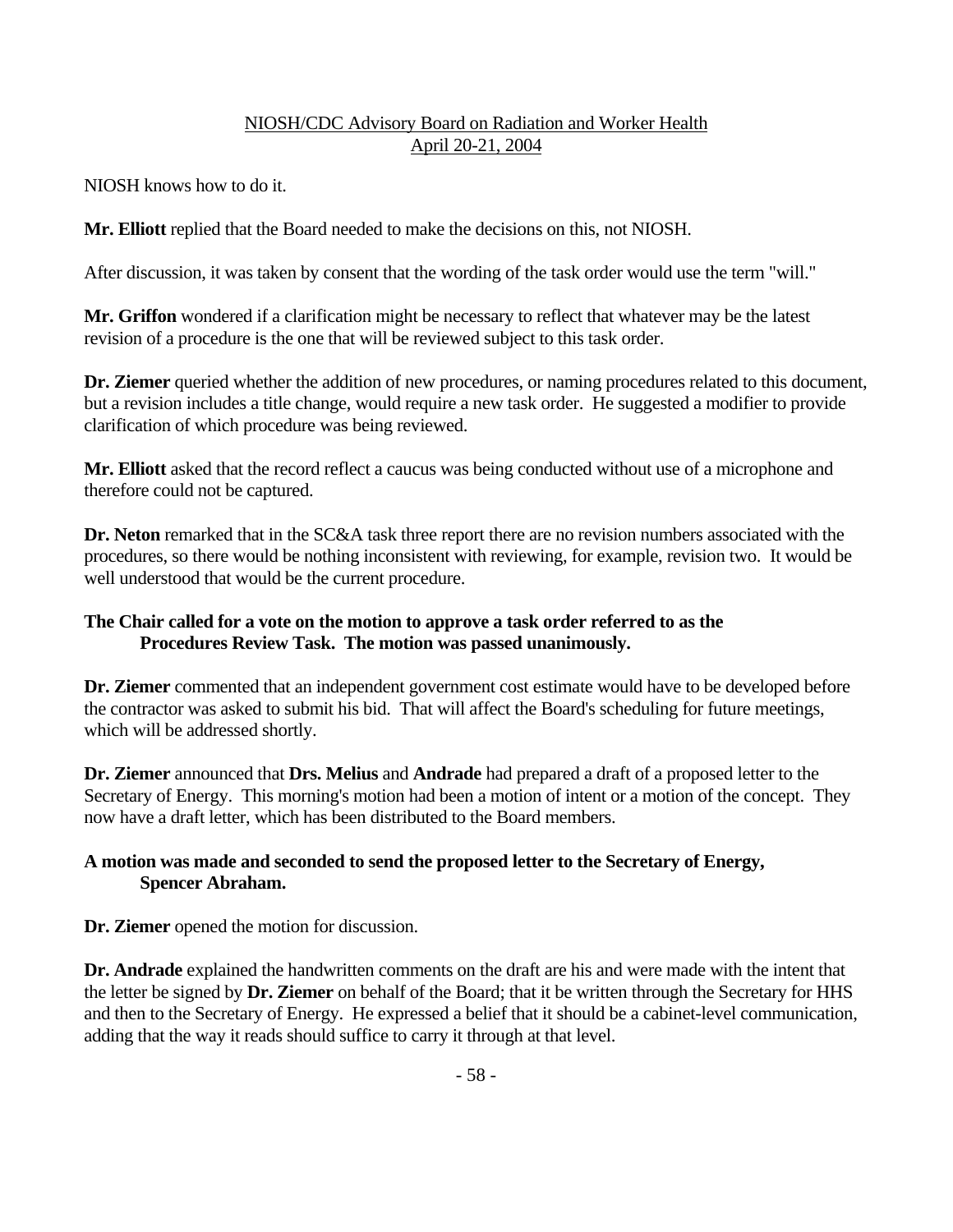**Dr. Andrade** responded to **Dr. Ziemer**'s request for clarification and **Mr. Presley**'s query about NNSA by stating that a copy could go to Ambassador Brooks, the head of NNSA and who had oversight over the DOE complex for the weapons complex, but the MOU existed between HHS and DOE.

It was agreed since both Secretaries had executed the MOU, it should go to Secretary Abraham with a copy to NNSA.

**Dr. Roessler** suggested the use of something stronger than "communication," commenting that word sounded wimpy. It was agreed the proper term in this context would be "directive."

**Dr. DeHart** commented editorially that the letter format would not carry abbreviations, but the full law, et cetera, would be identified throughout the document.

**Dr. Ziemer** assured the Board he would take care of the editorial matters, and asked if there were any substantive changes.

**Mr. Elliott** called for a point of clarification, noting that in the second paragraph the author had struck DHHS and inserted DOL, and that it should in fact be DHHS. **Mr. Elliott** also offered that the memo format, accurately portrayed by **Dr. Andrade**, is the appropriate way to go from one Secretary to the other, and felt it would be appreciated in this case. The memo format has a line indicating To:, and From:, which would be the Board; and a line indicating Through:, where you would put Secretary Thompson's name. He would see it first, initial it and make sure it gets transmitted to Secretary Abraham. At the bottom would be cc's so that the recipients would see who got copies of it, as well.

### **The Chair called for a vote on the motion to send the proposed memorandum to Secretary Abraham. The motion was passed unanimously.**

**Dr. Ziemer** announced the next matter was correspondence from the three members of Congress from New York. The Board had asked that Congressional letters come before them to assist in generating a response. Following the February meeting, **Dr. Ziemer** had written the three of them with an update on the site profile review process and to inform them one of the sites selected for audit was Bethlehem Steel. Another letter has been received from them in reply, with a couple of items in it that **Dr. Ziemer** felt called for a response.

They requested a detailed description of the scope and methodology for audit strategy be made available to them prior to commencement of the site audit. **Dr. Ziemer** noted the Board had committed to providing the audit procedure to them, as indicated in the initial letter. But there is an implication in their letter that there is a site-specific audit process, although the procedures approved by the Board are generic. They would be adapted as the audit occurs, but the commitment is to provide the process, and **Dr. Ziemer** felt the Board should discuss that.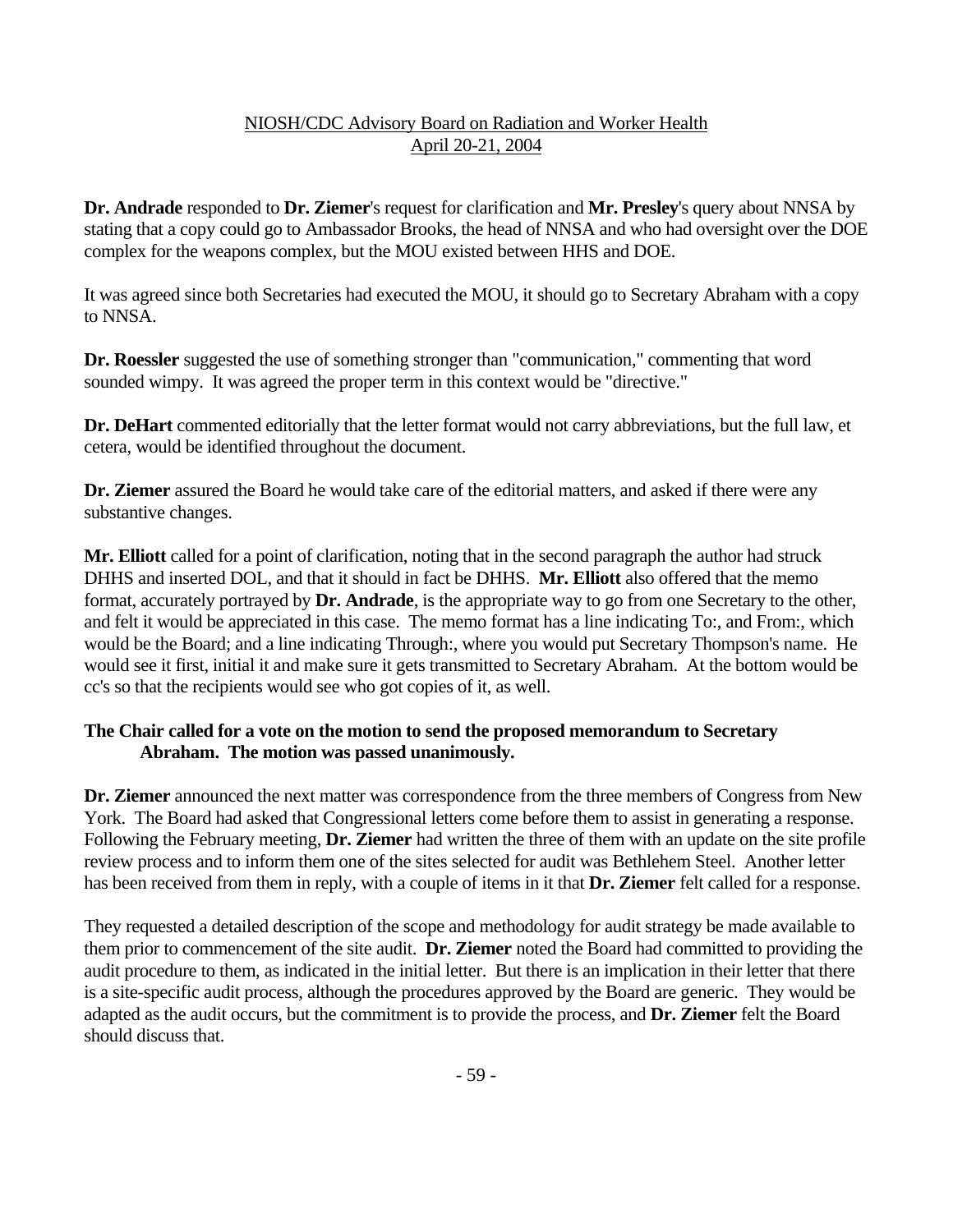They had also attached a list of questions they would like to see asked. **Dr. Ziemer** indicated in his initial letter he had suggested it would be more appropriate to ask those questions of NIOSH, the agency doing the site profiles. And while the audit may answer their questions, **Dr. Ziemer** commented he had a conceptual concern of any group asking the Board to shape an audit to meet their needs.

**Dr. Andrade** suggested the Board not be coy about what he felt was a definite agenda. He indicated the types of questions reeked of micromanagement of the Board's work and that it would be inappropriate to respond to those detailed questions. A description of the efficiency process, copy of the site profile for Bethlehem Steel, along with statistics of some of the cases that have been accepted and worked should be sufficient. Anything further should not be directed to the Board.

**Dr. Melius** disagreed in part. He indicated he didn't know if NIOSH had received similar communication, but he did know there was an issue related to the residual radiation report which had led to the raising of some of the issues in the letter. And today NIOSH said they had decided to modify the site profile to take into account the ingestion pathway, which is question four on their list. He suggested be responsive without saying we will address all these issues.

**Dr. Ziemer** acknowledged the review might very well answer some of the questions. His concern, though, is a process one of having a group come in and say here's what you need to address in this audit. That is a concern in terms of credibility and makes audits subject to whoever's got the game.

**Dr. DeHart** suggested the question might be one of for whom does the Board work, noting that it is a Presidential Advisory Committee. Now members of Congress are giving direction, and should they next expect to receive letters of query from the Tennessee delegation. The Board needs to make sure, legally and politically, where they belong in the way they answer the letter.

**Ms. Munn** agreed that the response should state precisely what **Dr. DeHart** had said, that the Board is responsible to the Administration. In its interactions with the agencies doing the work, the Board will consider the questions raised. But it's a serious mistake to establish a precedent of responding to itemized requests from anyone outside the authorities who have appointed the members.

**Mr. Melius** commented that Bethlehem Steel had been chosen for other reasons, not in response to a request from an outside group, so that was not the issue. He indicated that these members of Congress are upset about a problem with a posting of the residual radiation report on the NIOSH web site with incorrect dates and have been extremely critical, had done a press release saying NIOSH has little scientific credibility because of this error. Being responsive may be more helpful in this situation in a political sense, so long as it's done within what the Board's role is, adding that he didn't think the Board wanted to put NIOSH in the position of telling it not to respond.

**Mr. Elliott** replied that for clarification, NIOSH received the first letter before the issue of the error in the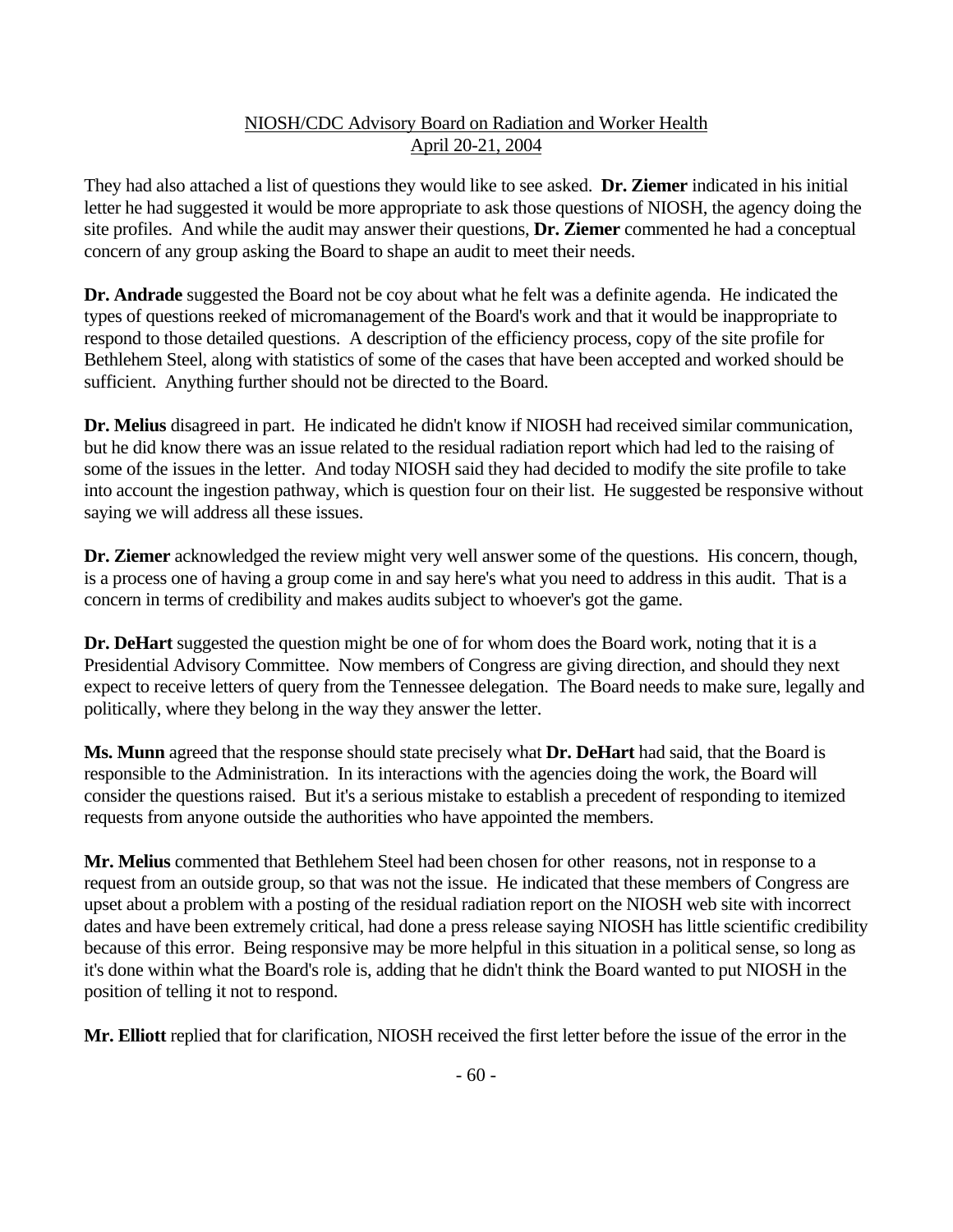report surfaced, so he didn't know how much correlation there is between their letters, the concerns they express and the residual radiation report clerical error on Bethlehem Steel.

**Dr. Melius** said what should be understood is that Quinn and Slaughter had offered legislation based on information from the posted report and were embarrassed by that fact.

**Dr. Andrade** offered to join in statement clarification and declared he had not meant to imply the Board should not be responsive. It should respond, state its roles and responsibilities. But it's up to the Board how much information should be provided. He had suggested sending them generic documents and statistics about their stated concerns. The letter should defer answering that list of detailed questions to the appropriate agency, and in that way make it clear that's the way the Board does business. The appropriate agency is probably NIOSH.

**Dr. Ziemer** indicated his original letter stated that he would transmit that list of questions to NIOSH, which he had done. He also sent Secretary Thompson a copy of the letter, along with a statement that it seemed the agency was in the best position to answer specific questions dealing with a site.

Dr. Ziemer further commented that the Board wanted to be sensitive to their concerns, yet there is an overriding process concern that the integrity of the audit has to be preserved, whether from Congress, a special interest group or whatever it might be. Any number of groups could come along and say here's my set of questions for this site; assure me you'll ask them.

**Dr. Melius** countered that his concern with being too recalcitrant was that Congress had set up the committee that gave it the role to do an independent review. They had an option use other entities.

**Dr. Ziemer** pointed out that the key is "independent review". Indicating that he didn't believe the letter could be crafted today, **Dr. Ziemer** indicated he could take the input and craft a response, which he'd be glad to share even before it's sent. He asked if the Board wanted to make any specific motions to outline parameters, or just allow him to proceed on that basis.

**Dr. Melius** indicated if **Dr. Ziemer** proceeded on that basis, he would be fine.

**Dr. Ziemer** acknowledged he would craft a response, and inquired if he could circulate it to the Board for input before sending it. He indicated the Board had given him authority to send the last letter, and called for a motion.

# **A motion was made and seconded that the Chair be given authority to draft a letter to the three New York members of Congress, taking into consideration the comments made during discussion, submit it to the Board for scrutiny and send it on the Board's behalf, and was passed unanimously.**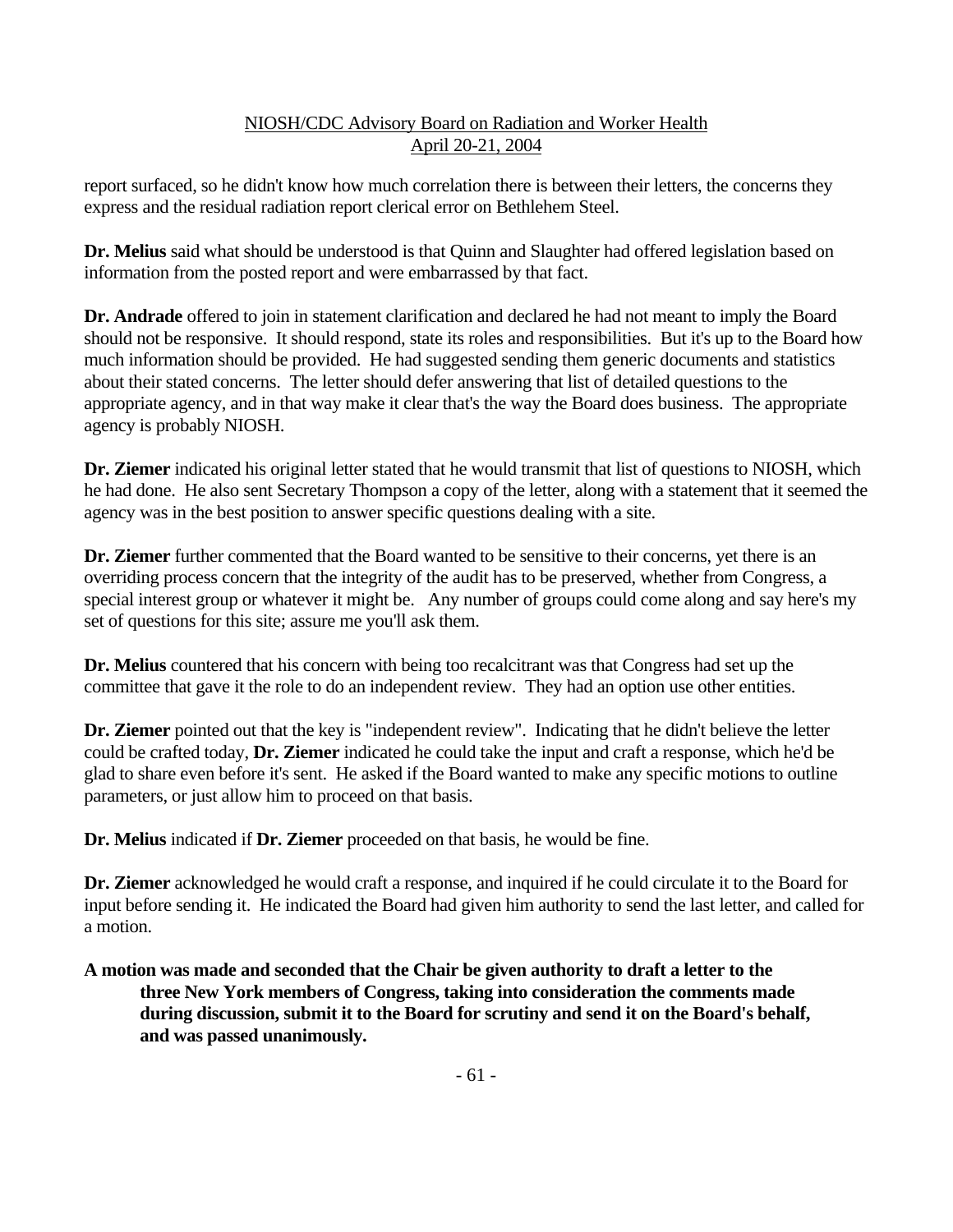**Mr. Elliott** commented that there was a question he didn't think had been clearly answered yet, as to whether, even given the authority, a draft could be distributed and a Board decision gotten out of the process. **Mr. Elliott** suggested that **Dr. Ziemer** work closely with NIOSH on it, noting that the Office of General Counsel may have to offer an opinion.

**Dr. Melius** asked for clarification, and **Mr. Elliott** indicated he was concerned about sharing the draft and then all of a sudden it becomes a decision, which would not be appropriate under FACA. **Dr. Ziemer** asserted that if the decision is that legally they have to do the additional step to bring it back to open committee, that's they way it will be done. It just delays sending the letter.

**Dr. Melius** commented that he had served on many, many FACA advisory committees and he'd never heard of a situation where the chairman couldn't be authorized to send a letter.

Mr. Elliott reiterated that authority was not the issue, it was how the final letter was developed, and they had to check FACA to make sure there was no violation.

**Dr. Ziemer** announced that the Board members had been provided subcommittee discussion documents in their booklets. A working group had been assigned to prepare a proposed charter for a subcommittee. Under FACA rules a subcommittee has to be duly established with a charter or statement of responsibilities and is an ongoing subset of the main committee. Meetings have to be announced in the *Federal Register*, it meets in open forum. It merely entails a smaller group of the total committee. It may or may not be authorized to make final decisions, depending on what level of authority is granted by the main body for it to act on its behalf.

**Dr. Ziemer** declared that he and **Dr. Andrade** and **Mr. Griffon** had collaborated to develop a proposed structure, along with a list of items for discussion, things the Board may wish to consider as they go about setting up the subcommittee.

**Dr. Ziemer** described the number of members they were proposing for the subcommittee and its function.

### **A motion was made and seconded to adopt the subcommittee charter and charges outlined in the draft document.**

**Dr. Ziemer** opened the motion for discussion, suggesting they begin with structure. After extensive discussion, **Dr. Ziemer** commented that the working group's intent had been to prepare a draft for the Board's action. Considering the short time left and the number of items for revision, since a subcommittee is not needed before the next meeting, he declared he would like to see some cleaned-up language for the Board's action. **Dr. Ziemer** noted that the subcommittee will become an important entity as they move forward, and he wanted to ensure it was properly structured. He observed that they were going to have to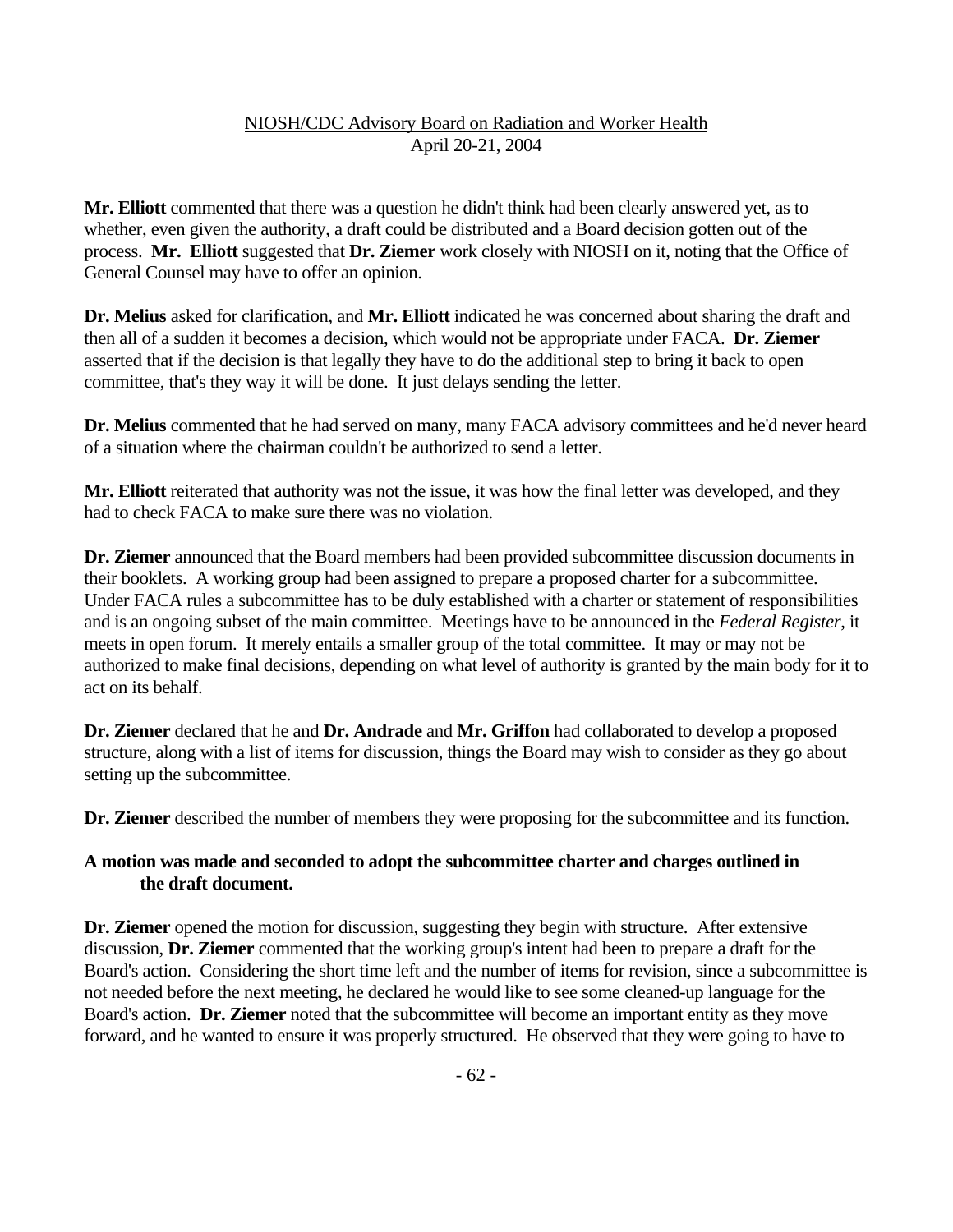meet as a full Board to do the independent cost estimate, although it might be delegated if the subcommittee were in place.

**Dr. Melius** commented he thought he had asked that, and **Dr. Ziemer** and **Mr. Elliott** explained that the same steps would have to be followed; the subcommittee could develop it, but the Board would have to meet to approve it.

### **A motion was made and seconded to remand the subcommittee document back to the working group for additional work, and was passed unanimously.**

**Ms. Homer** addressed some housekeeping matters related to travel plans for the Buffalo meeting, and information for those attending the Hanford tour the following day.

**Dr. Ziemer** indicated they were up to their final item, which was their calendars. Noting that the task is ready, the next matter is the independent government cost estimate. If that didn't occur until June, they would be into July before the document reviews begin. He suggested a half-day meeting in a closed session to address that item of business.

After a discussion of time needed for *Federal Register* notice and the schedules of individual Board members, it was determined that the Board would meet in closed session at 9:00 a.m. on May 17 in Cincinnati, Ohio for the purpose of developing an independent government cost estimate for the newlyapproved task order.

**Dr. Ziemer** noted that there was a full Board meeting scheduled on June 2nd and 3rd in Buffalo, New York, and inquired if the Board wanted to go beyond that in advance scheduling.

After discussion it was determined that the Board would meet August 24th and 25th in Idaho Falls, Idaho, with San Francisco as the alternate site. In the event a subcommittee is established, it would meet at the same location on August 23rd in order to prepare for the main meeting.

**Mr. Griffon** observed that he wasn't advocating it as a consideration for an August meeting, but Washington, D.C. might be considered soon. He noted that other people show up at those meetings who are interested in the process, and the SEC rule might be available to look at.

**Mr. Espinosa** commented that he liked the evening comment session, but would like to see the Board begin its meeting in early afternoon and work through that evening session, rather than having a long break later in the day.

**Dr. Melius** asserted there was no easy way to do it. As **Mr. Espinosa** had been talking, **Dr. Melius** had thought perhaps the subcommittee could use that morning time to meet, which he immediately recognized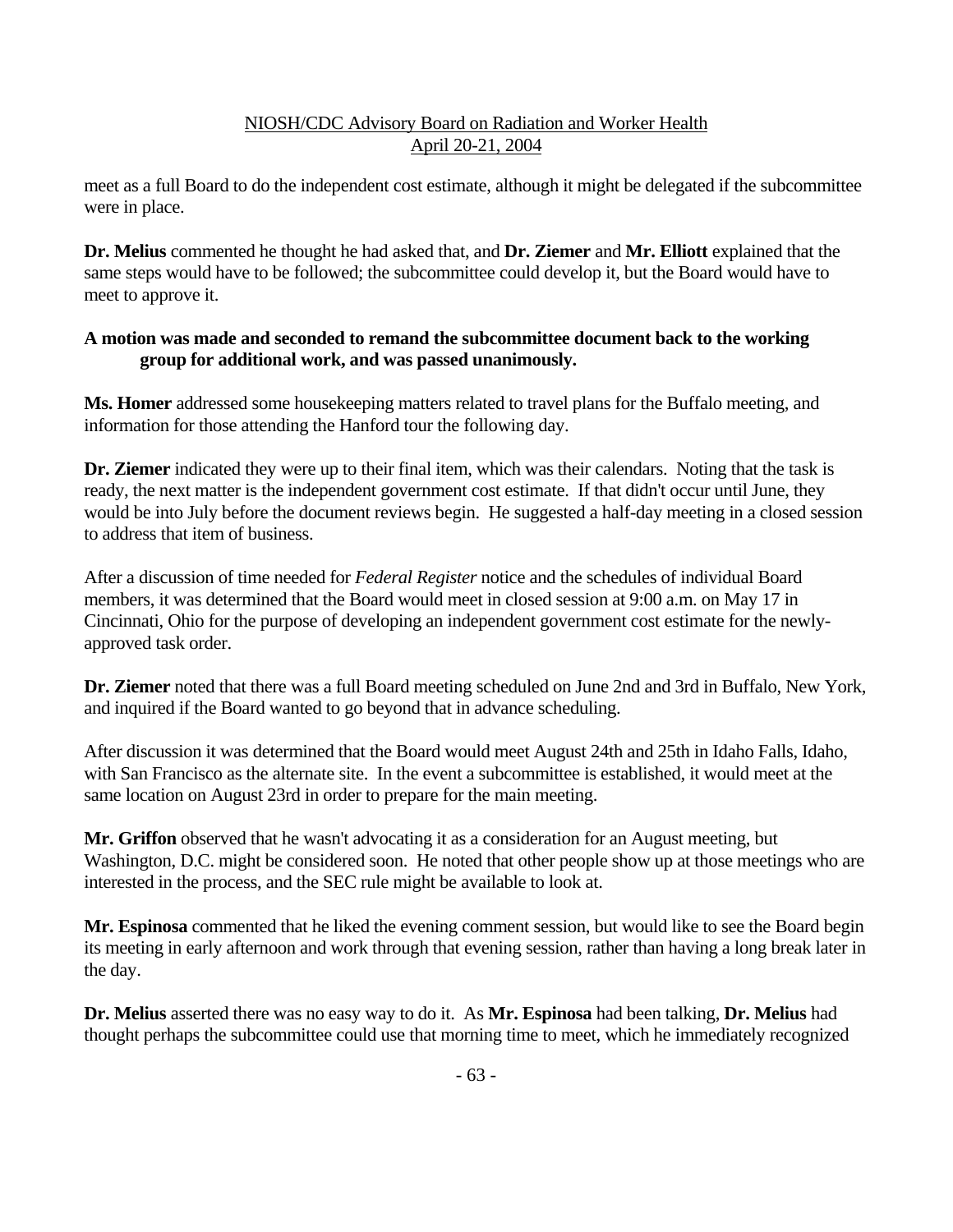Ms. Homer offered that, just from a logistics point of view, the dinner break gave them time to clean up, reset and expand if they needed to.

Dr. Melius commented that there is a public meeting of some kind scheduled in Buffalo in May, so there may not be as much interest in an evening meeting.

Dr. Ziemer suggested making the opportunity available and see how it goes.

With no further business to come before the Board, the meeting was adjourned.

# End of Summary Minutes

### .....

I hereby confirm these Summary Minutes are accurate, to the best of my knowledge.

 $Paul I., Ziemer, BFD., Chair$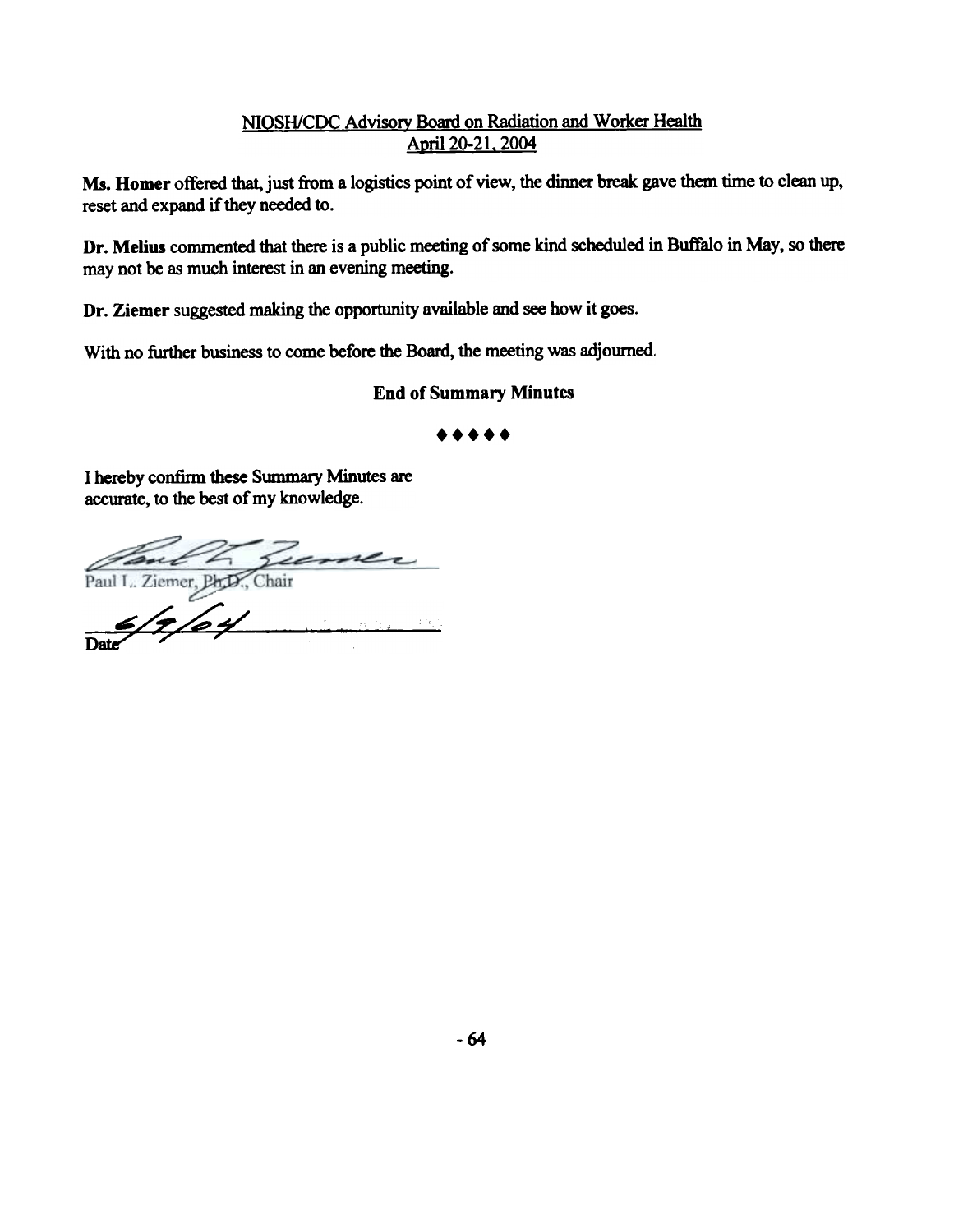# **ABRWH TWENTY-THIRD MEETING: ACTION ITEMS**

**RICHLAND, WASHINGTON APRIL 20, 21, 2004**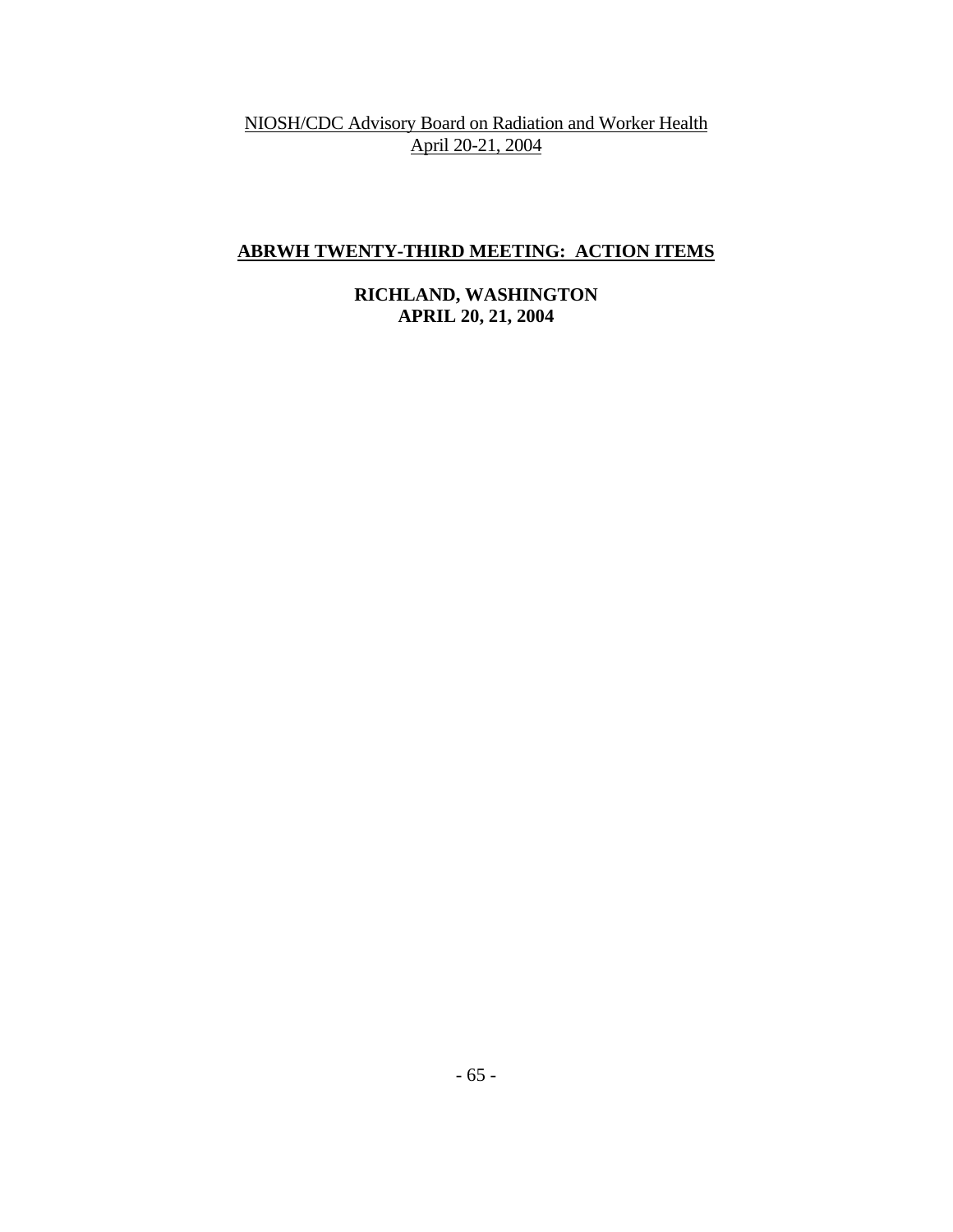# **I**

*The following came up for discussion and vote during the morning session of Day Two. The vote carried and a final version was submitted later by Dr. Melius.* 

To: Spencer Abraham, Secretary, Department of Energy

Through: Tommy Thompson, Secretary, Department of Health and Human Services

From: Paul Ziemer, Ph.D., Chair, Advisory Board on Radiation and Worker Health

On behalf of the Advisory Board on Radiation and Worker Health I am writing to request your assistance in the implementation of our review of the dose reconstruction activities being carried out by the National Institute for Occupational Safety and Health (NIOSH) under EEOICPA.

Under that law, our Board is mandated to conduct an independent review of NIOSH dose reconstruction activities. This independent review is critical to the credibility of the individual dose reconstructions being done by NIOSH. To assist the Board in carrying out this activity, the Board through NIOSH has hired a contractor (SC&A). This contractor working under guidelines established by the Board will need access to Department of Energy sites, to site operational history experts, and to appropriate records maintained at the site or by DOE. Security clearances will also be needed for some contractor staff. The Board believes that the best way to facilitate this process is to use the current Memorandum of Understanding (MOU) between DHHS and DOE and the procedures established under that MOU. These procedures appear to be working well in providing NIOSH with the records (both classified and unclassified) and other information needed for their dose reconstruction activities while minimizing unnecessary disruptions and burdens for DOE and site staff.

Given the importance of this review activity, the Board is requesting that you inform the appropriate DOE offices and site contractors about this review activity and direct their assistance in facilitating access to the DOE sites and to the personnel and records necessary for this review (consistent with the current procedures established under the MOU with DHHS ). This assistance should also include addressing necessary security clearance issues. We believe that this directive from you will help to ensure that the Board can carry out our mutual, legally mandated dose reconstruction review activities as quickly and efficiently as possible.

We greatly appreciate your assistance with this effort.

Cc: Director,NNAS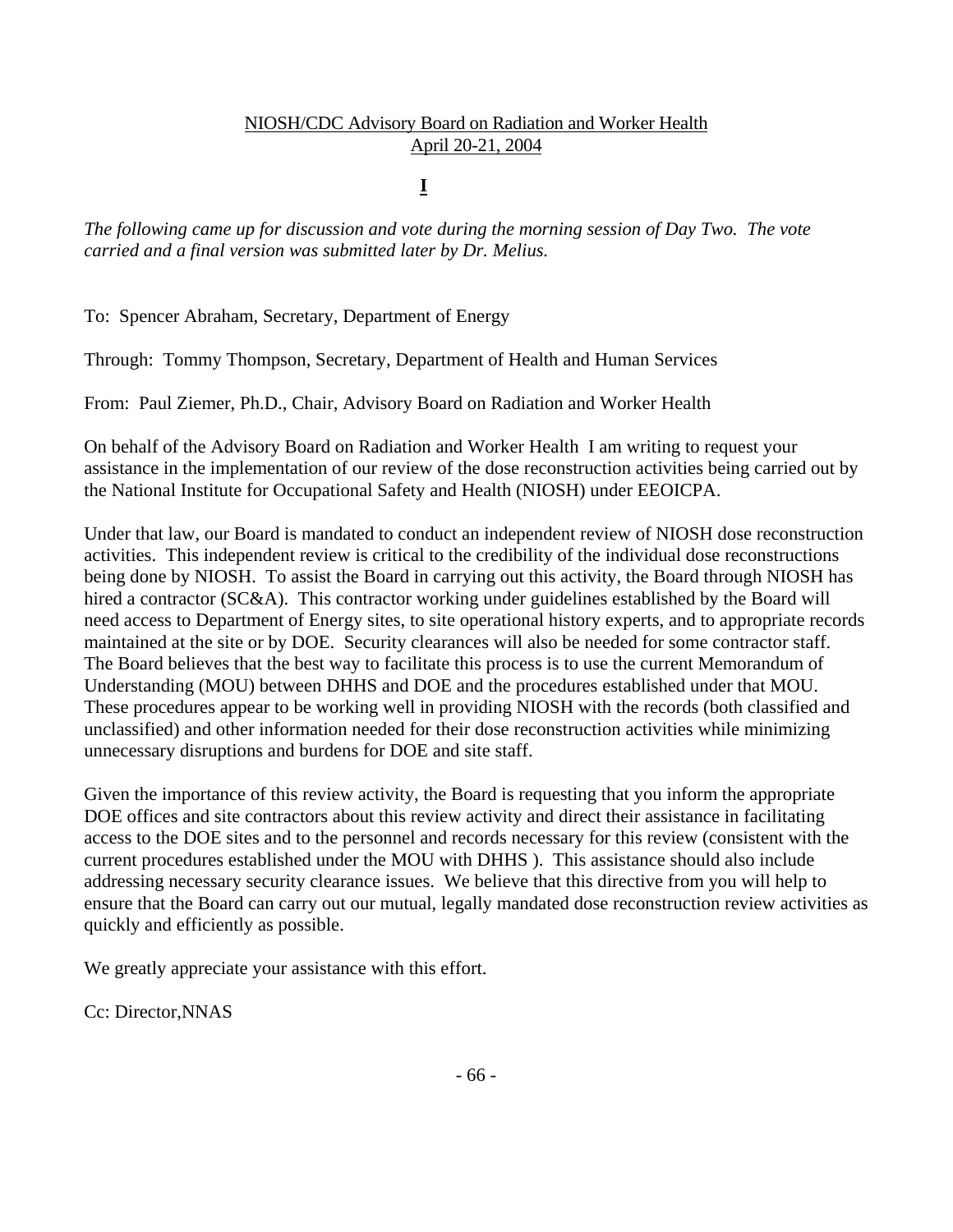# **II**

*During the afternoon session of Day Two the following two documents were discussed and voted on:* 

 Draft Report: Task 3, A Protocol for the Review of Procedures and Methods Employed by NIOSH for Dose Reconstruction. This document was accepted by the vote to be carried out, with minor changes.

 Draft Report: Task 3, SC&A's Procedure to Perform QA Reviews of NIOSH/ORAU Dose Reconstruction Procedures. This was voted on and accepted.

#### **III**

*The following was submitted by Mark Griffon, voted on and accepted as a new task.* 

Procedures Review Task

Descriptive Title: Procedures Review Task

Task #:3A

Task Order Technical Monitor:

Purpose and Description of Work

To conduct reviews of all procedures adopted by NIOSH and its contractors for performing dose reconstructions under EEOICPA and as identified in SC&A Task 3 Report dated April 12, 2004.

Period of Performance

This task will be 4 month task.

Reporting / Deliverable Requirements

The contractor will provide monthly progress reports to the Board. Priority will be given to OCAS